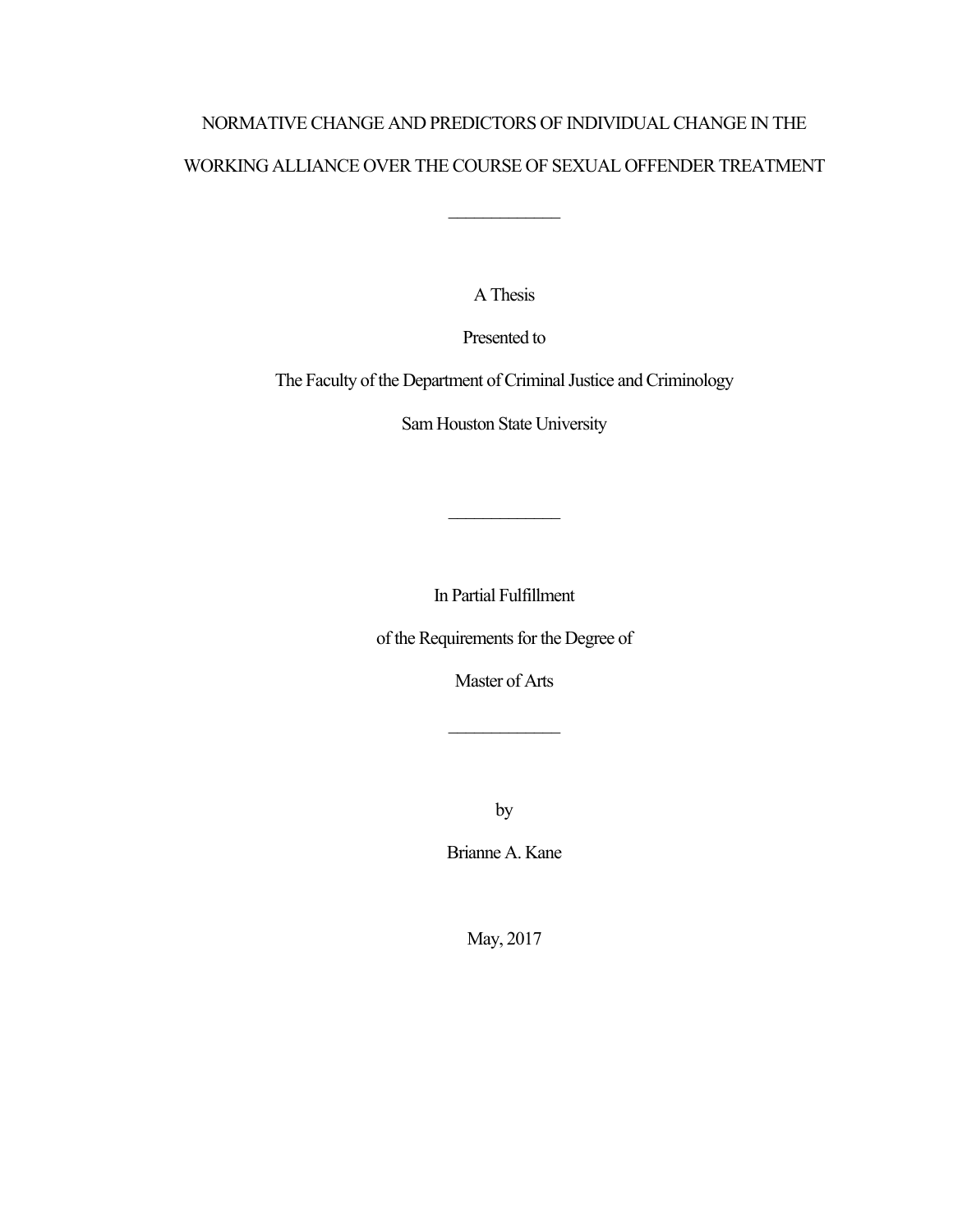# NORMATIVE CHANGE AND PREDICTORS OF INDIVIDUAL CHANGE IN THE WORKING ALLIANCE OVER THE COURSE OF SEXUAL OFFENDER TREATMENT

by

Brianne A. Kane

\_\_\_\_\_\_\_\_\_\_\_\_\_\_

APPROVED:

Brandy L. Blasko, PhD Thesis Director

Jeffrey A. Bouffard, PhD Committee Member

Holly A. Miller, PhD Committee Member

Phillip M. Lyons, Jr., JD, PhD Dean, College of Criminal Justice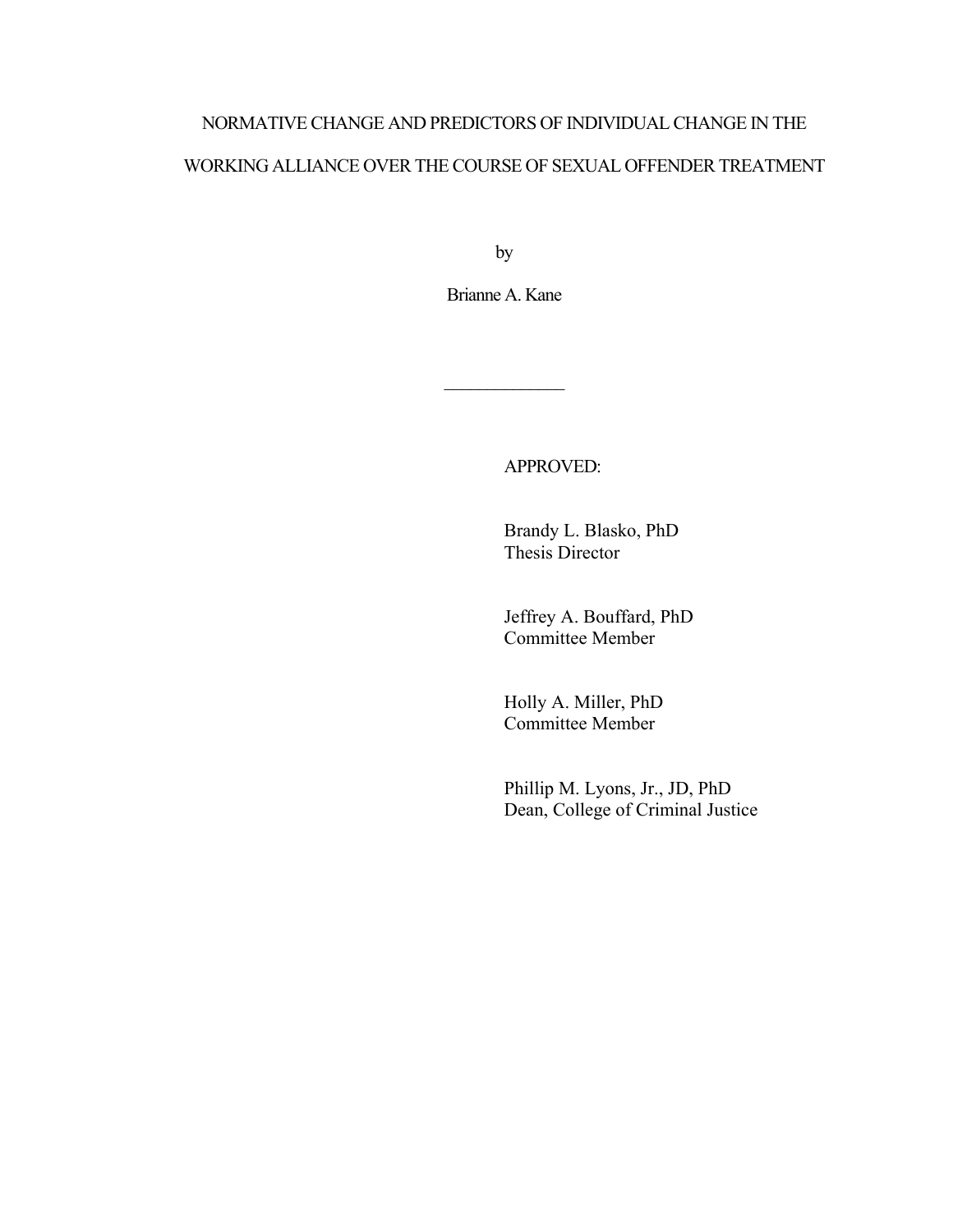#### **ABSTRACT**

Kane, Brianne A., *Normative change and predictors of individual change in the working alliance over the course of sexual offender treatment*. Master of Arts (Criminal Justice and Criminology), May, 2017, Sam Houston State University, Huntsville, Texas.

The working alliance has proven integral to treatment outcomes even in forensic settings; however there remains little understanding related to the formation of the working alliance in sexual offender treatment specifically. The current study examined whether sexual offenders report a better or worse working alliance with their therapists over the course of participation in sexual offender treatment. Sexual offenders enrolled in 19 consecutive treatment cohorts of a prison-based sexual offender treatment program completed the Working Alliance Inventory (WAI; Horvath & Greenberg, 1989) three months into the program and again upon completion of the program. Relying on data collected from a sample of 202 adult male sexual offenders, the study examined normative change in sexual offenders' perceptions of the working alliance over the course of treatment. To further understand changes in the working alliance, the study also examined whether selected client factors predict individual change in the working alliance over the course of treatment. Therapist demographics were also considered. Findings reveal an overall improvement in the working alliance during the course of sexual offender treatment. Furthermore, several factors were found to impact changes, but these vary among offender risk-level and WAI dimensions. Findings from the study pose specific implications for approaches to the treatment of sexual offenders as well as present important implications for criminal justice outcomes more broadly.

KEYWORDS: Sex offender; Sexual offender treatment; Working alliance; Working Alliance Inventory; Prison; Offender rehabilitation

iii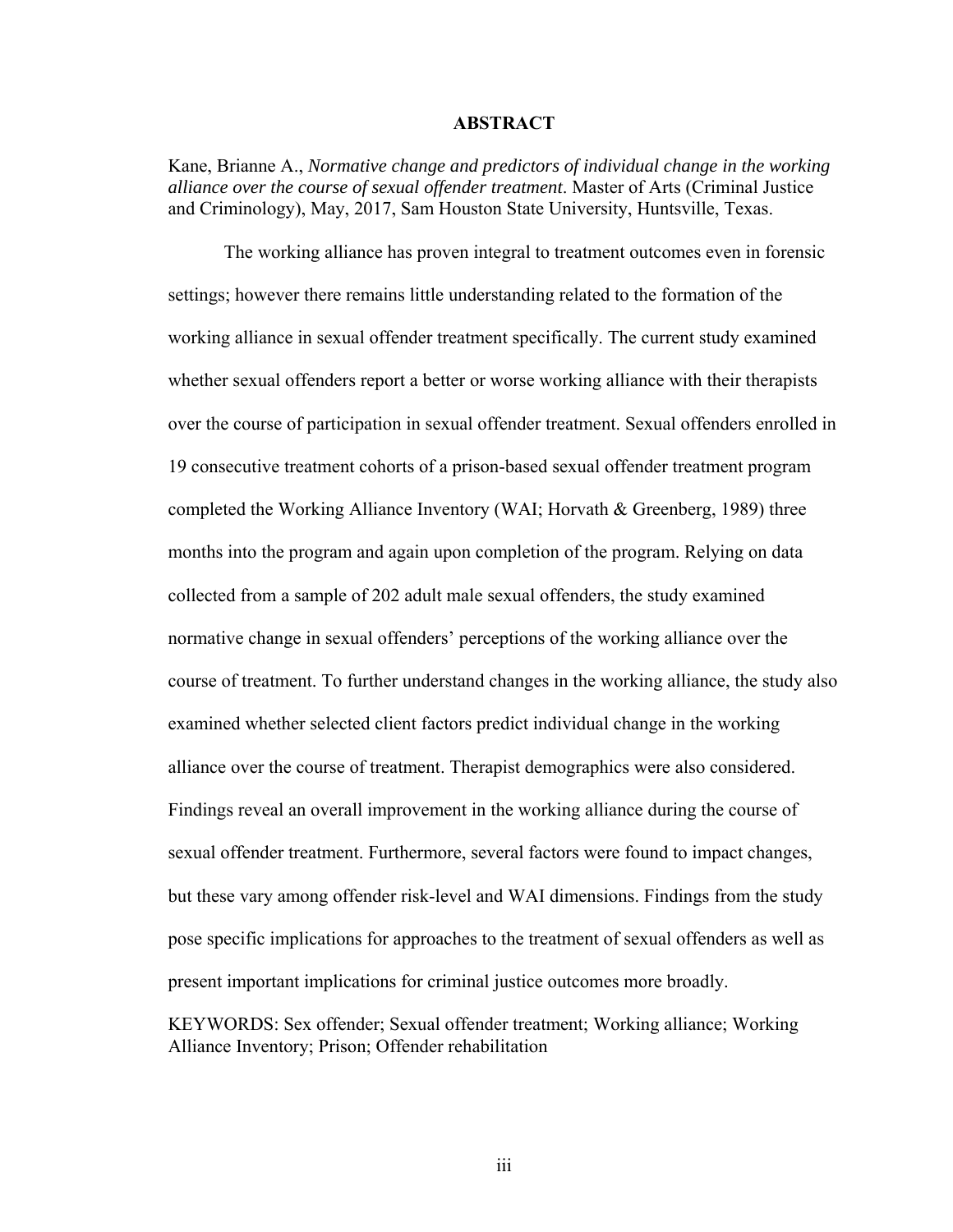#### **ACKNOWLEDGEMENTS**

The completion of my thesis would not have been possible without the assistance and guidance of my committee members. Also, a many thanks to the incarcerated individuals who participated in the study, and the Pennsylvania Department of Corrections for their support in providing access. A special thanks to my friends and family for their support throughout this process. To my mom and dad – you have been my greatest support system these past two years. Despite living across the country, you were always a phone call and pep talk away. Thank you for always being realistic and honest with me whenever it was needed (and many times when it was not wanted). To Kat – thank you for being the best mentee and officemate a girl could ask for! Surely I would have stayed more focused on my work without your presence in the office, but those daily conversations and vent sessions truly helped me get through this process! And lastly, to Drew – you were just what I needed to get through this final stretch! As you know, there were days I felt like I would never complete this thesis, yet you always provided the reassurance I needed to keep moving forward.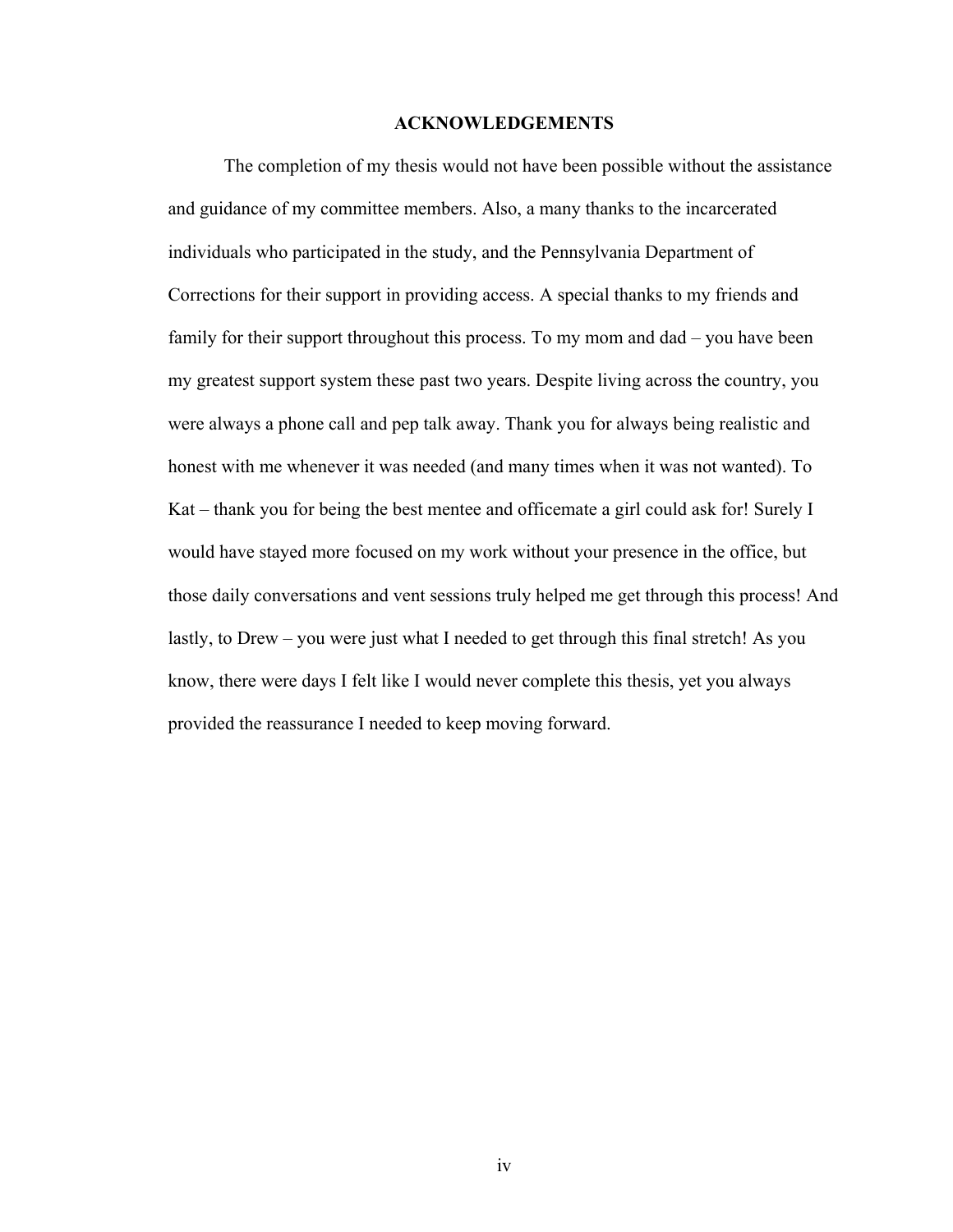## **TABLE OF CONTENTS**

| <b>CHAPTER</b>                                                           |
|--------------------------------------------------------------------------|
| L                                                                        |
| $\mathbf{I}$                                                             |
|                                                                          |
|                                                                          |
|                                                                          |
| Changes in the Working Alliance and What Might Predict these Changes  11 |
|                                                                          |
|                                                                          |
|                                                                          |
|                                                                          |
|                                                                          |
| 25                                                                       |
| Normative Change in the Working Alliance over the Course of Sexual       |
|                                                                          |
| Individual Change in the Working Alliance over the Course of Sexual      |
|                                                                          |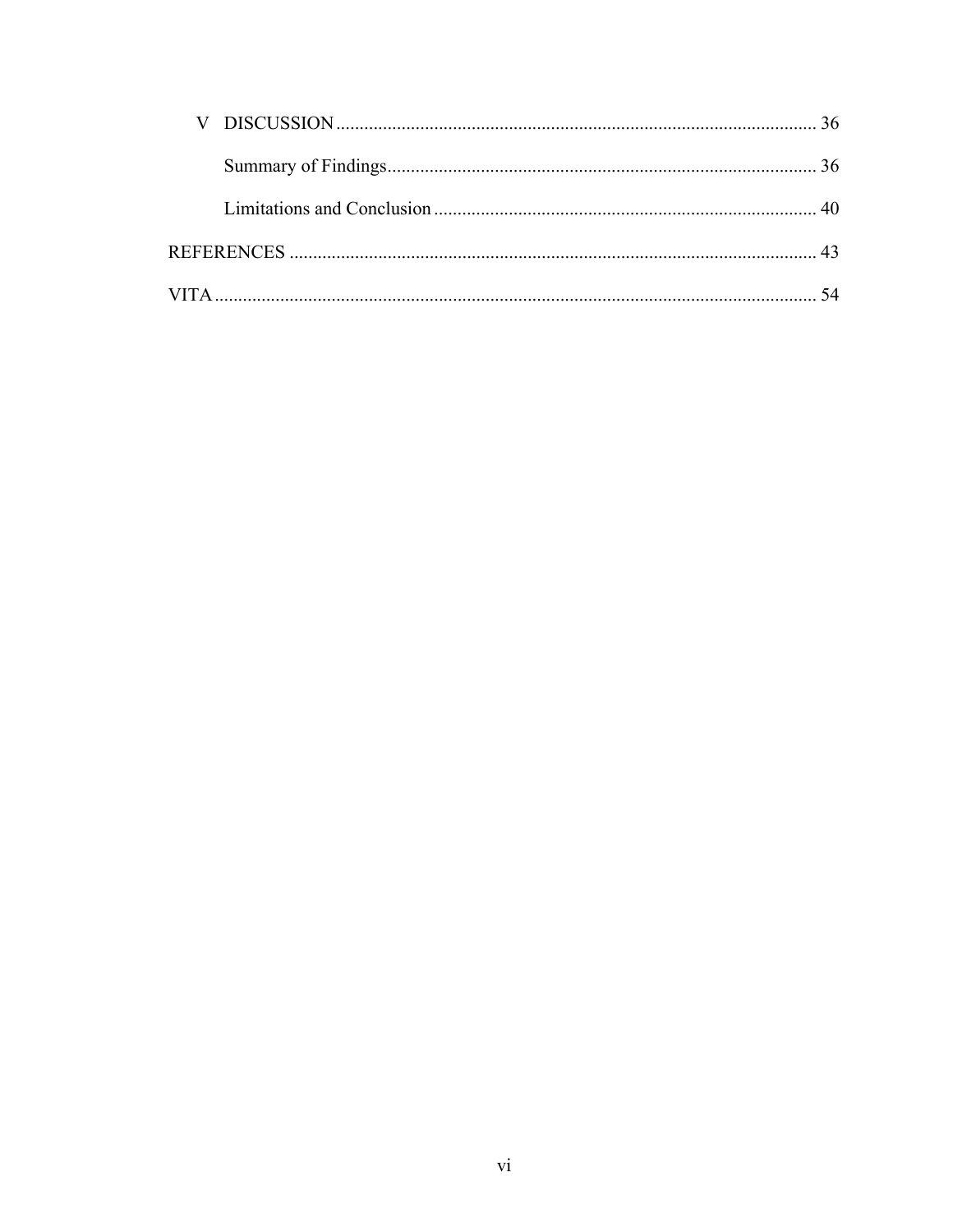## **LIST OF TABLES**

| <b>Table</b> |                                                                          | Page |
|--------------|--------------------------------------------------------------------------|------|
| 1            |                                                                          |      |
| 2            |                                                                          |      |
| 3            |                                                                          |      |
| 4            | Normative Change in the Working Alliance over the Course of Sexual       |      |
|              |                                                                          |      |
| 5            | Normative Change in the Working Alliance over the Course of Sexual       |      |
|              |                                                                          |      |
| 6            | Normative Change in the Working Alliance over the Course of Sexual       |      |
|              |                                                                          |      |
| 7            | Results of Linear Regression Models Examining Client Predictors of       |      |
|              | Change in the Working Alliance over the Course of Sexual Offender        |      |
|              |                                                                          |      |
| 8            | Results of Linear Regression Models Examining Client Predictors of       |      |
|              | Change in the Working Alliance over the Course of Sexual Offender        |      |
|              |                                                                          |      |
|              | 9 Results of Linear Regression Models Examining Client Predictors of     |      |
|              | Change in the Working Alliance over the Course of Sexual Offender        |      |
|              |                                                                          |      |
|              | 10 Results of Linear Regression Models Examining Therapist Predictors of |      |
|              | Change in the Working Alliance over the Course of Sexual Offender        |      |
|              |                                                                          |      |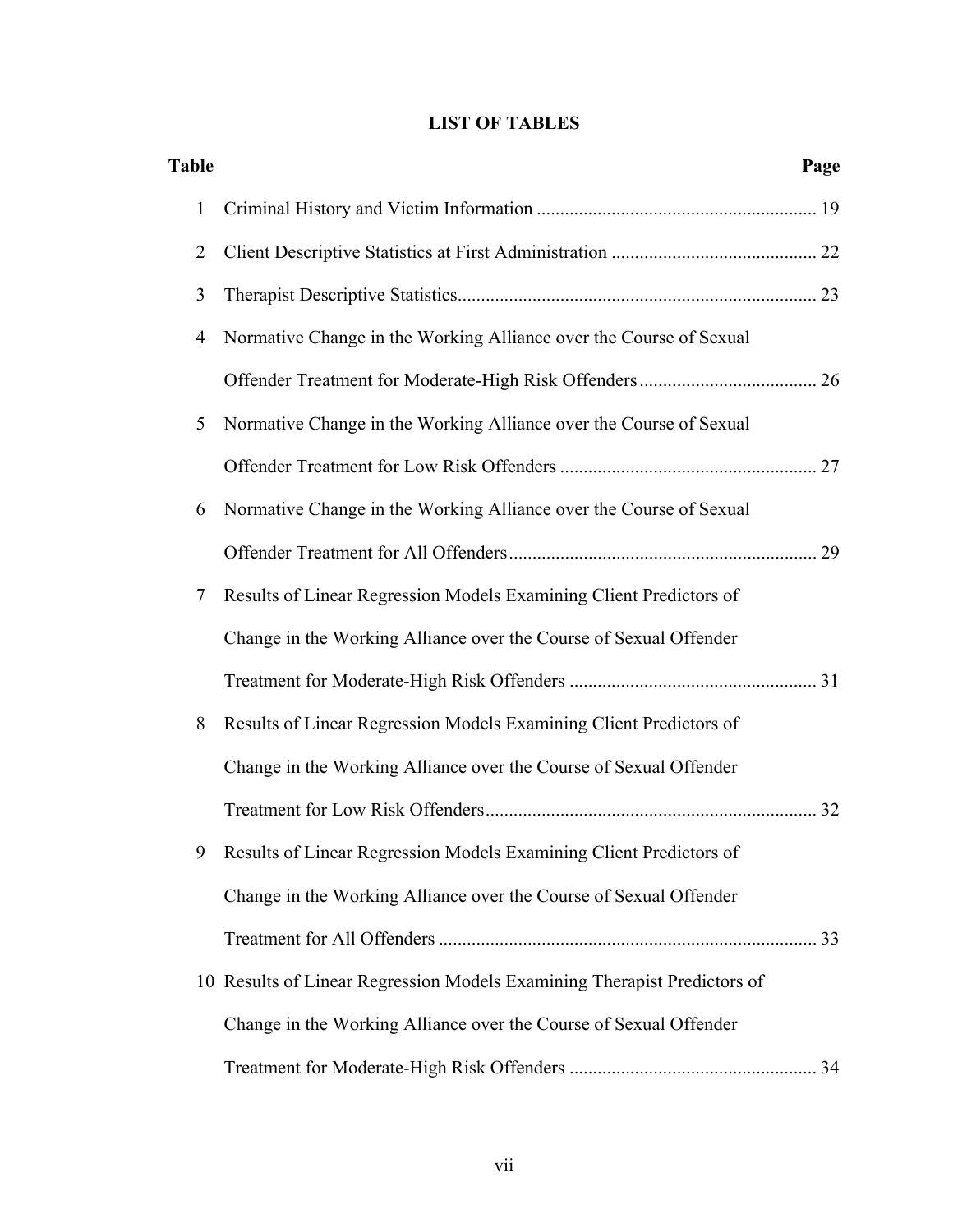| 11 Results of Linear Regression Models Examining Therapist Predictors of |    |
|--------------------------------------------------------------------------|----|
| Change in the Working Alliance over the Course of Sexual Offender        |    |
|                                                                          |    |
| 12 Results of Linear Regression Models Examining Therapist Predictors of |    |
| Change in the Working Alliance over the Course of Sexual Offender        |    |
|                                                                          | 35 |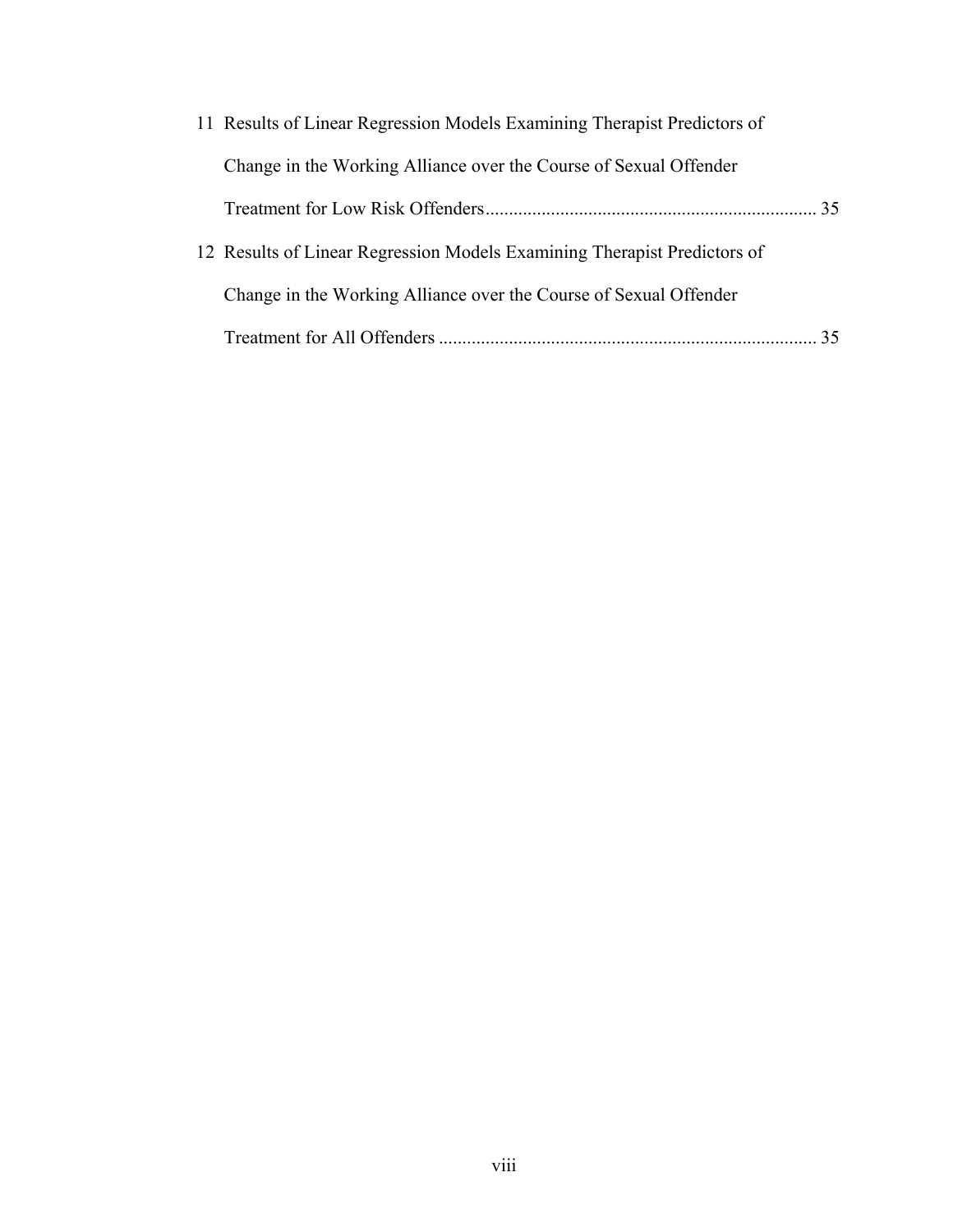#### **CHAPTER I**

#### **Introduction**

Over the past two decades sexual violence has remained a consistent area of concern for the general public, for the media, and in criminal justice policy making (Schmucker & Lösel, 2015). Although sexual offenders have one of the lowest sexual recidivism rates, their risk is consistently overestimated by both the media and general public (Bureau of Justice Statistics, 2003; Langan & Levin, 2002; Levenson, Branon, Fortney, & Baker, 2007). For example, one survey of community residents estimated this number at 75% (Levenson et al., 2007) despite that most research has found this number to be between 5 and 24%. Over the past two decades sexual violence has also remained at the center of the national debate on criminal justice policy. Crime control efforts have led to numerous new specialized sexual offender policies aimed at reducing sexual violence, however ongoing debate about these efforts center on their effectiveness (Calkins et al., 2014). In addition to these punitive measures, policies have focused on treatment of sexual offenders to reduce recidivism.

The treatment of sexual offenders in North American began in the late 1960s and early 1970s. Early treatment focused on two approaches: cognitive-behavioral treatment (CBT) and relapse prevention (RP; Abel et al., 1970; Marshall, 1971, 1973; Pithers et al., 1983). Research has consistently shown the RP approach as ineffective in treatment, leaving CBT as the primary approach (Linley & Joseph, 2004; Snyder & Lopez, 2005). Nearly four decades after the introduction of sexual offender treatment, research continues to be conducted to determine best practices.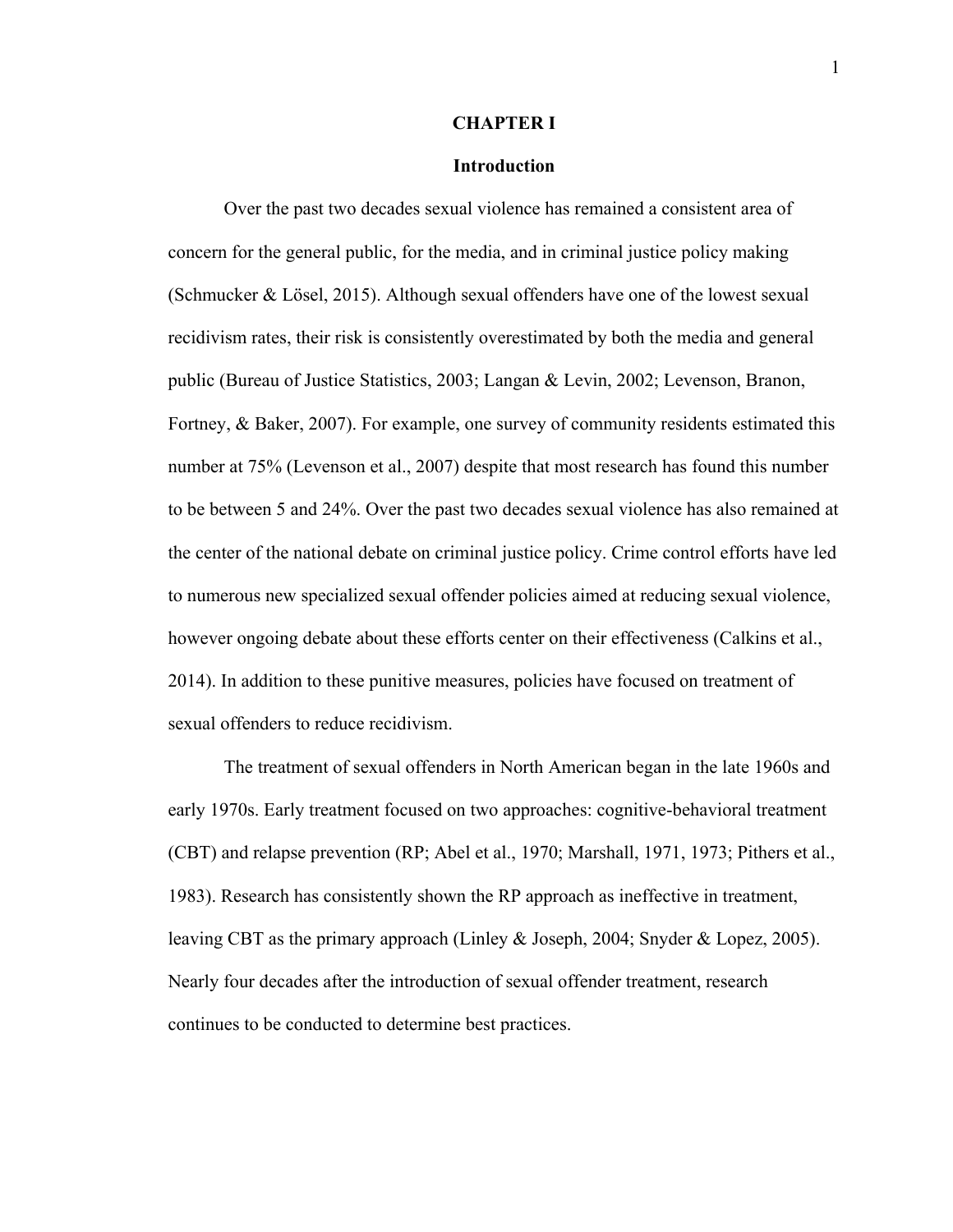Current best practice in the treatment of sexual offenders includes the use of cognitive-behavioral interventions that target offender risk and adhere to the principles of effective correctional intervention (Andrews & Bonta, 2010; Hanson, Bourgon, Helmus, & Hodgson, 2009; Yates, 2004). Research demonstrates that cognitive-behavioral treatments are the most effective in reducing risk among sexual offenders (Hanson & Bussiere, 1998; Hanson et al., 2002; Lösel & Schmucker, 2005; Schmucker & Lösel, 2015). Hanson and colleagues' (2002) meta-analysis of 43 sexual offender treatment outcome studies showed that 9.9% of sex offenders who participated in cognitive behavioral therapy committed a subsequent offense, compared to 12.3% of sex offenders who completed any sexual offender treatment. Schmucker and Lösel's (2015) recent meta-analysis of 27 sexual offender treatment outcome studies found that CBT reduced sexual recidivism by 26.3%.

Among the general offender population, research overwhelmingly suggests that interventions are most effective at reducing recidivism when they adhere to principles described within the Risk-Need-Responsivity (RNR) framework (Andrews & Bonta, 2010; Andrews, Bonta, & Hoge, 1990; Andrews & Dowden, 2006; Lowenkamp, Latessa, & Holsinger, 2006). According to the RNR model, those at highest risk for recidivism should receive the most intensive programming; offender programs should target dynamic criminogenic needs; and correctional interventions should be tailored to meet the individual needs of offenders. Evidence suggests that the principles delineated in the RNR framework also apply to treatment outcomes for interventions with sexual offenders. In their meta-analysis of sexual offender recidivism studies, Hanson and colleagues (2009) found that when sexual offenders participated in treatment programs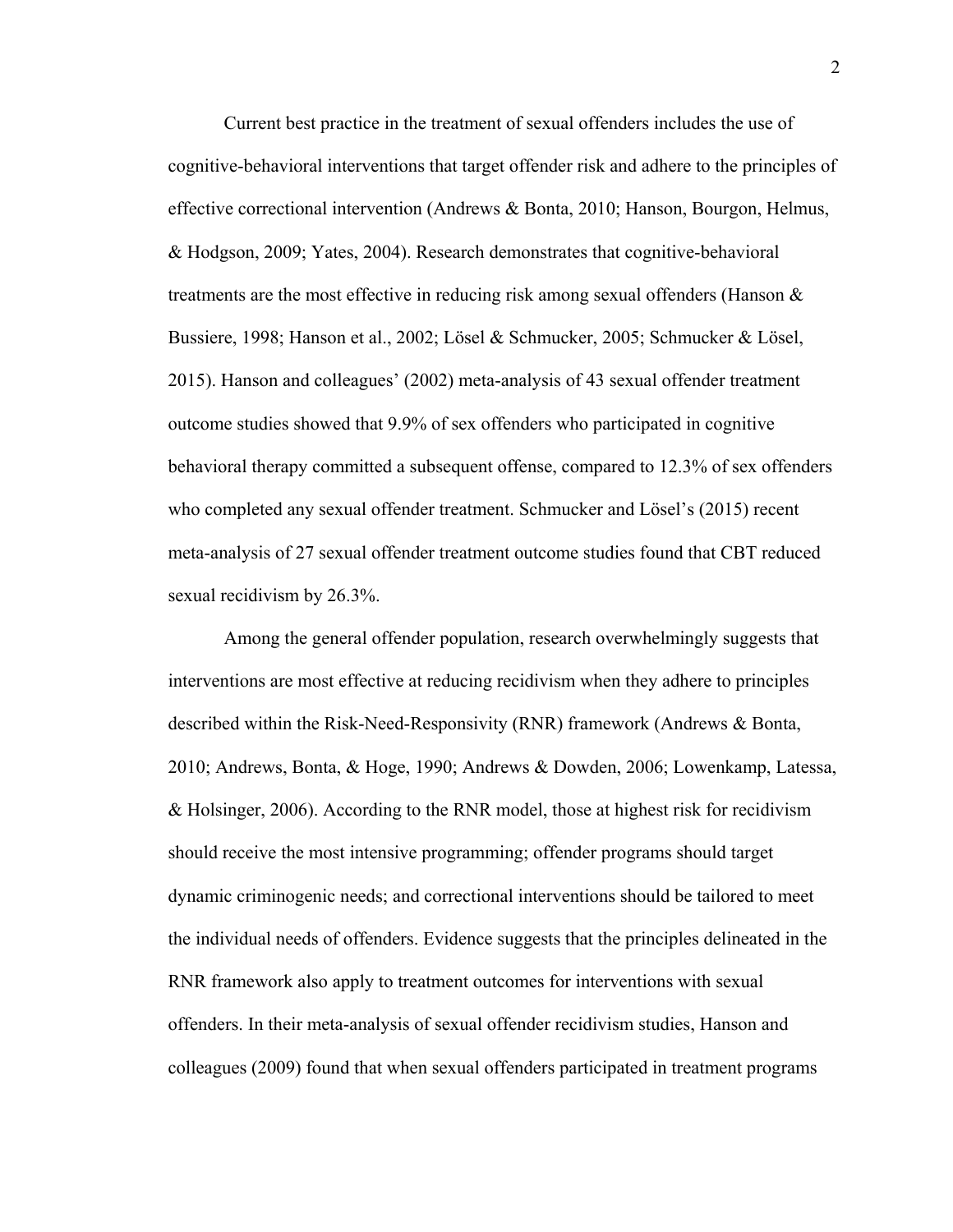adhering to principles of the RNR model they were less likely to reoffend sexually. Moreover, their meta-analysis showed that for each additional principle adhered to by programs (e.g., only the risk principle, both the risk and need principle) there was a subsequent increase in program effectiveness as demonstrated by reductions in sexual recidivism (Hanson, Bourgon, Helmus, & Hodgson, 2009).

Of the three RNR principles, the responsivity principle has been given the least empirical attention (Andrews  $\&$  Bonta, 2010). This principle is meant to provide guidance about *how* to treat offenders to effectively reduce risk of reoffending. Andrews and Bonta (2010) divide the responsivity principle in two parts: general responsivity and specific responsivity. The general responsivity principle posits that when CBT techniques are used, a program will have increased success at targeting criminogenic needs (Andrews et al., 1990); whereas the specific responsivity principle stipulates that the CBT techniques must be tailored to individual characteristics of offenders. This should include, for example, providing correctional programming that is responsive to learning ability, is sensitive to the treatment setting, and responds to the therapeutic nature of the offender-client relationship. There is also growing evidence that several process-related factors are important, including group composition and therapeutic climate (Beech  $\&$ Fordham, 1997; Beech & Hamilton-Giachritsis, 2005; Harkins & Beech, 2007). Andrews and Bonta (2010) acknowledge that the specific responsivity principle is underdeveloped and understudied. As a result, clinicians have little empirically supported direction with regard to what it means to adhere to the specific responsivity principle in the process of addressing the criminogenic needs of offenders (Dowden & Andrews, 2004).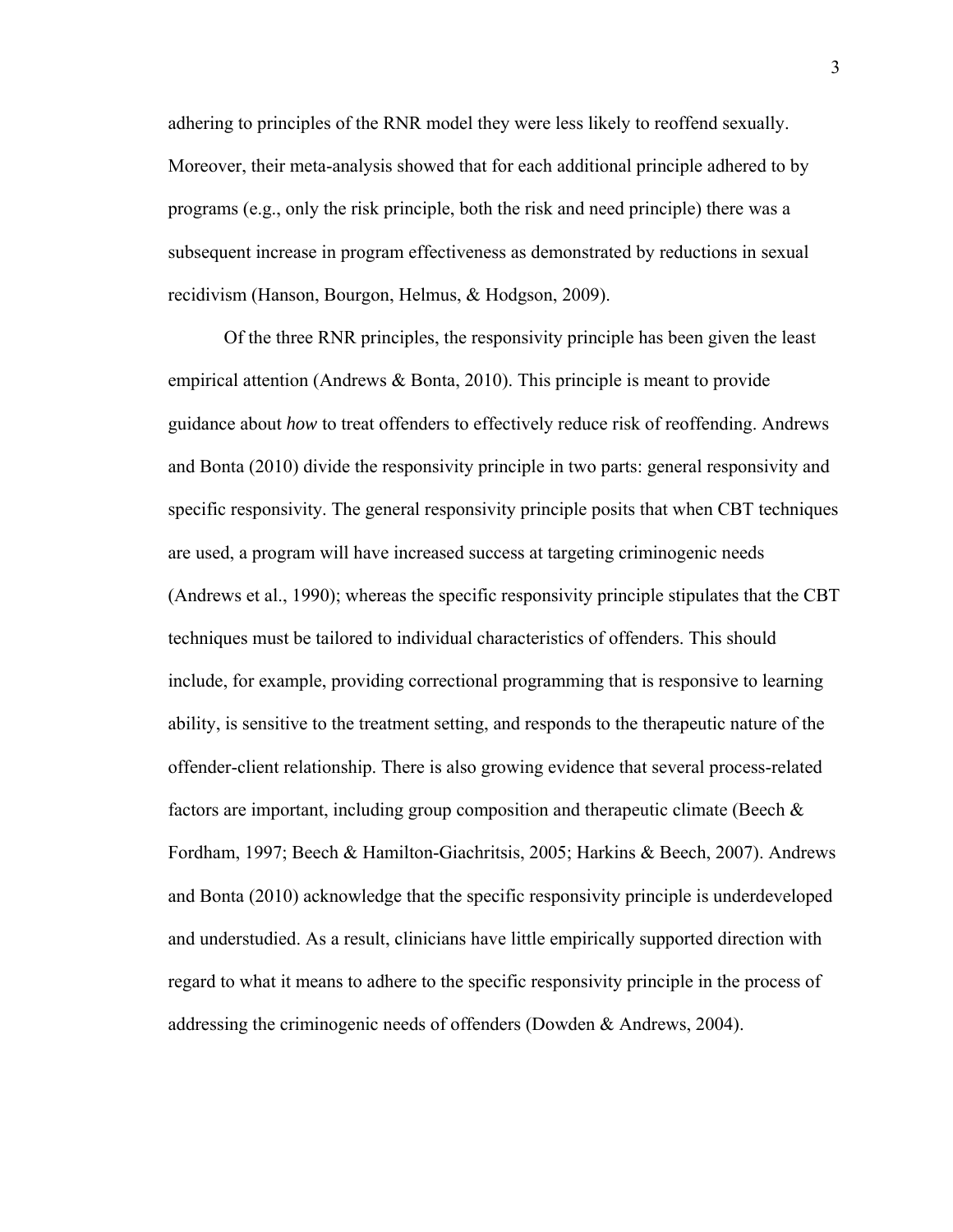Although the responsivity principle has often been overlooked in empirical research, one specific factor that has gained currency in treatment is the working alliance (Bordin, 1979). This relationship between client and therapist has been found to significantly impact treatment outcomes in general psychotherapy (Ackerman & Hilsenroth, 2003; Horvath & Bedi, 2002; Horvath & Symonds, 1991; Lambert & Barley, 2001; Murphy, Cramer, & Lillie, 1984; Norcross & Lambert, 2006). Due to these positive findings, researchers have begun to study the working alliance among offending populations, including sexual offenders (Beech, Fisher, & Beckett, 1998; Blasko & Jeglic, 2014; Blasko et al., 2015; Fernandez, Marshall, Lightbody, & O'Sullivan, 1999; Polaschek & Ross, 2010; Skeem et al., 2007; Tatman & Love, 2010). To date, research has found that sexual offenders can form a strong working alliance with their therapist (Blasko & Jeglic, 2014; Polaschek & Ross, 2010; Tatman & Love, 2010). In addition, several therapist factors and one client factor have been found to predict the quality of the working alliance within sexual offender treatment (Marshall et al., 1999; Marshall et al., 2002; Walton, Jeglic & Blasko, 2016). However, additional research is needed to better understand this relationship.

The current study sought to better understand the impact of the working alliance in sexual offender treatment by examining normative change and predictors of individual change among 202 adult male sexual offenders. Although research has demonstrated the working alliance's impact on treatment outcomes within general offending populations, determining if the quality of the working alliance is a static or dynamic factor is essential for further improving treatment outcomes. If the working alliance were found to be a dynamic factor that changes, then treatment can be adjusted to improve the working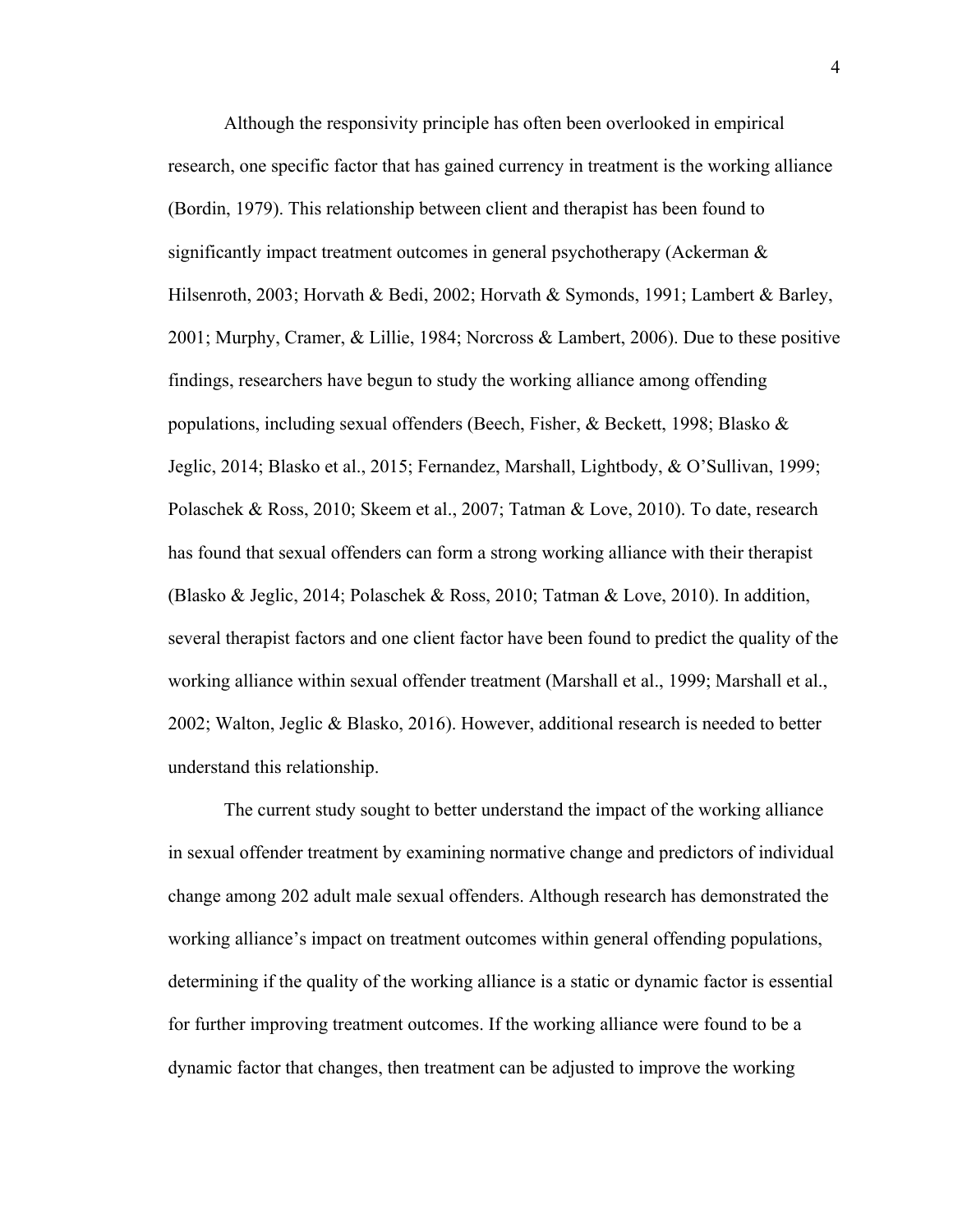alliance among all those in sexual offender treatment. The current study contributes to the body of research by examining if the working alliance changes over the course of sexual offender treatment and, if so, what individual client and therapist factors predict these changes.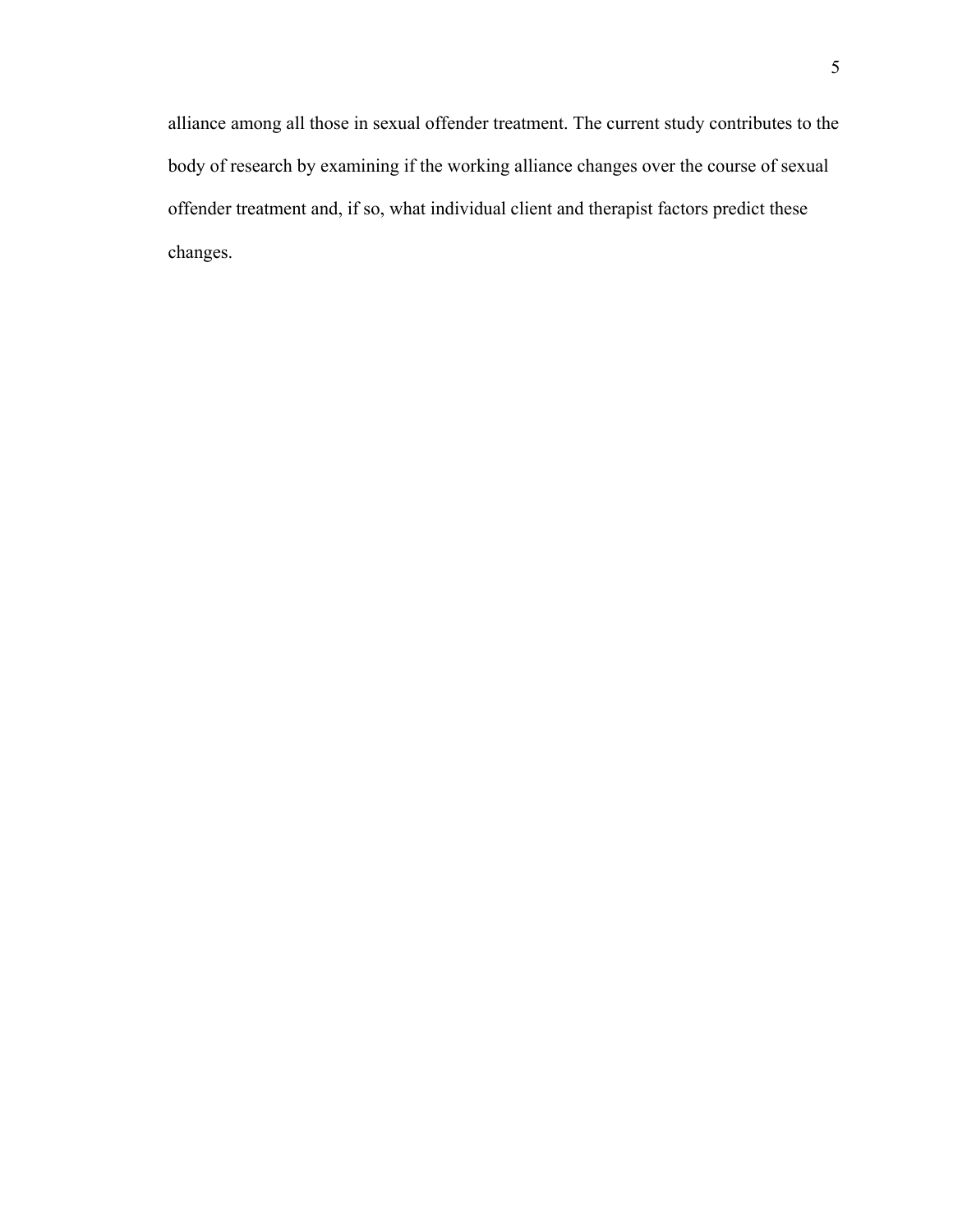#### **CHAPTER II**

#### **Literature Review**

The working alliance has garnered a great deal of interest in psychotherapy, however this research has been limited among criminal justice populations, including the sexual offending population. This section will define the working alliance and review previous research related to the working alliance among general offenders and sexual offenders.

#### **The Working Alliance**

The client-therapist relationship—also referred to as the working alliance (Bordin, 1979; Horvath & Greenburg, 1989), the therapeutic alliance (Blumenthal, Jones, & Krupnick, 1985; Bordin, 1989), and the helping alliance—is defined as the collaboration between client and therapist which impacts therapy success (Horvath & Symonds, 1991). The concept of the working alliance originated within psychoanalytic theory where addressing the relationship between therapist and client is central to change. Psychoanalytic theorists emphasized the importance of the relationship between client and therapist in the therapeutic process and argued that the reality based elements of a positive bond aided the process of psychoanalytic therapy (Greenson, 1971; Sterba, 1934). Although the concept of the working alliance originated in psychoanalytic theory it is now considered an integral part of most theoretical orientations, including cognitive behavioral therapy (Beck, 1976; Wambold, 2010). Findings spanning thirty years of the general psychotherapy literature have now consistently demonstrated that the working alliance positively correlates with treatment outcomes regardless of the treatment approach utilized (Horvath & Bedi, 2002; Horvath & Symonds, 1991; Lambert & Barley,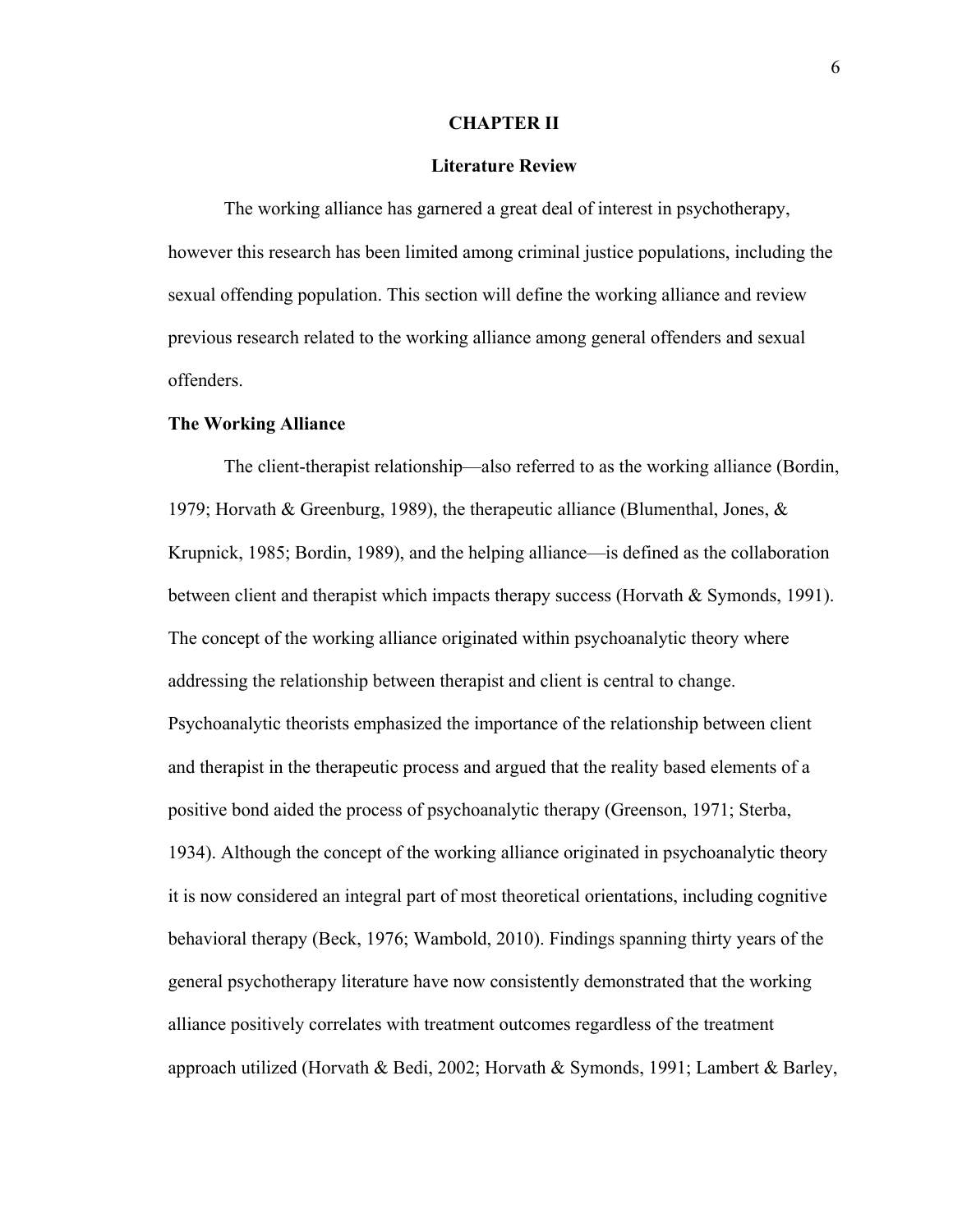2001; Martin, Garske, & Davis, 2000; Murphy, Cramer, & Lillie, 1984; Norcross & Lambert, 2005; Shirk & Karver, 2003).

Bordin<sub>1</sub> (1979) was the first to quantify the working alliance. The three main factors of the client-therapist relationship are the agreement on goals of the treatment, the assignment of tasks that will aid in the client reaching their therapeutic goals, and the development of bonds through mutual trust, acceptance, and confidence between client and therapist. These factors have been examined across an array of research settings and populations and are most commonly captured using the Working Alliance Inventory (WAI; Horvath & Greenburg, 1989). Originally developed in 1981, the WAI measures the strength and quality of the relationship through client and therapist self-assessment (Horvath, 1981). On average, research has found that the client's perception of the working alliance, as opposed to the therapist's perception or an independent observer's perception, correlates more highly with treatment outcomes (Bohart, Elliott, Greenberg, & Watson, 2002; Bussieri & Tyler, 2004; Zuroff et al., 2000).

#### **The Working Alliance and General Offenders**

1

While general psychotherapy populations have demonstrated the efficacy of the working alliance for several decades (Horvath & Bedi, 2002; Lambert & Barley, 2001; Norcross & Lambert, 2006), more recent research findings support the importance of the working alliance in general offender treatment as well (Andrews & Bonta, 2006; Hanson et al., 2002). Empirical findings suggest offenders are able to form a good client-therapist relationship (Blasko & Jeglic, 2014; Polaschek & Ross, 2010; Tatman & Love, 2010).

<sup>1</sup> Bordin (1994) defined the working alliance between client and therapist as "a mutual understanding and agreement about change goals and the necessary tasks to move toward these goals along with the establishment of bonds to maintain the partners' work" (p. 130).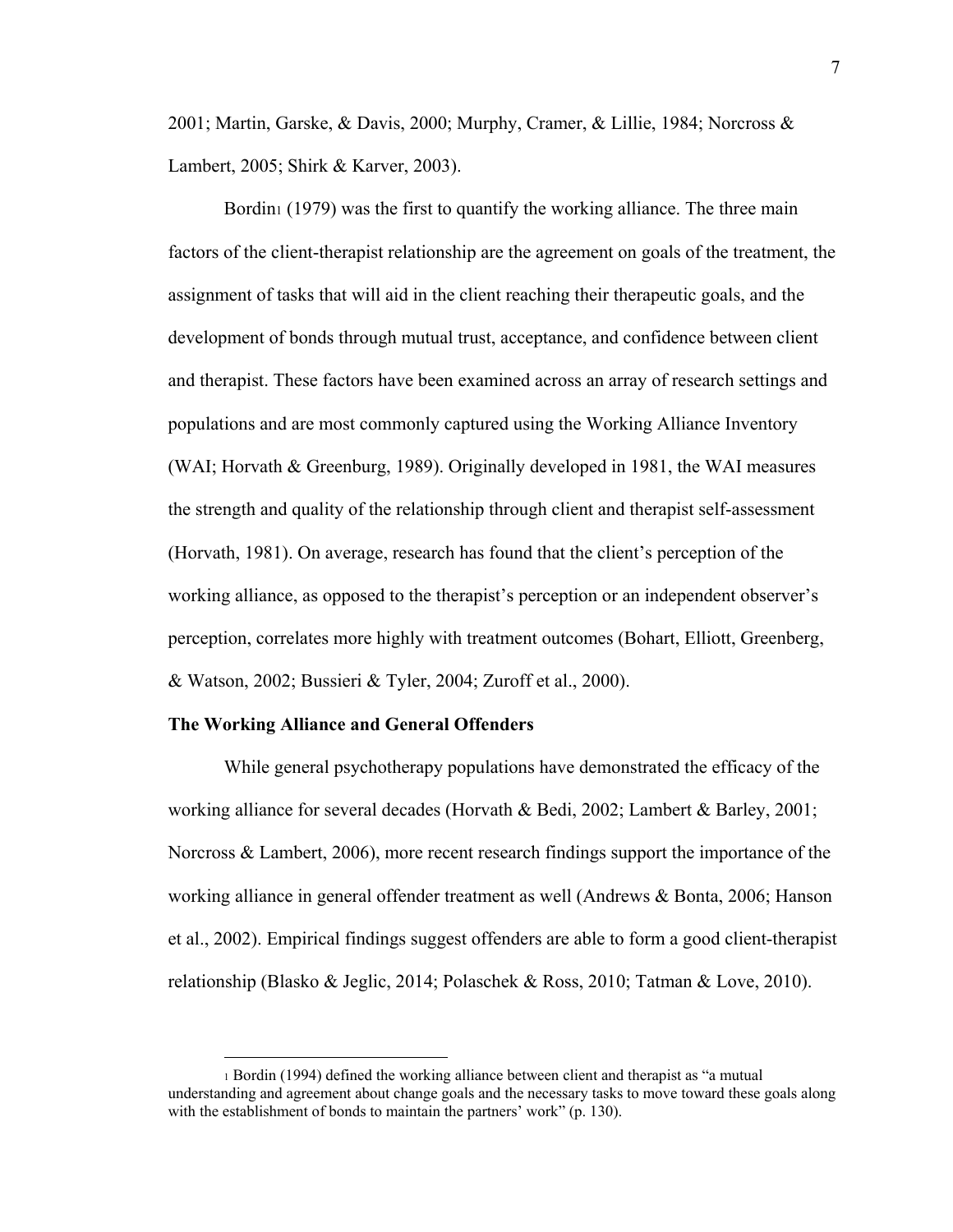This research on the role of the working alliance in criminal justice contexts spans several populations, including prisoners (Polaschek & Ross, 2010), probationers (Kennealy, Skeem, Manchek, & Louden, 2012; Skeem, Encandela, & Louden, 2003; Skeem et al., 2007), parolees (Blasko et al., 2015), and drug treatment participants (Joe, Simpson, Dansereau, & Rowan-Szal, 2001).

Skeem and colleagues (e.g., Kennealy, Skeem, Manchak, & Louden, 2012; Skeem, Encandela, & Louden, 2003; Skeem et al., 2007) have focused their work on specialized mental health caseloads within probation supervision settings. Overall this research has revealed that positive relationships between mentally ill probationers and their probation officers increase rule compliance on community supervision. These findings also hold true with non-mentally ill probationers (Kennealy, Skeem, Manchak, & Louden, 2012). The working alliance is also beneficial for parolees and their supervising officers. In their study, Blasko and colleagues (2015) randomly assigned parolees to one of two conditions: supervision as usual or a collaborative supervision intervention which involved the typical supervision by a parole officer, but who had been trained in behavioral management and motivational interviewing. Those assigned to the collaborative supervision also had a treatment counselor attend biweekly sessions to improve relationship dynamics between the parole officer and parolee. It was found that those who had been involved in the collaborative supervision intervention perceived higher quality relationships with their supervising officers. In addition, it was found that higher relationship quality was associated with less drug use days and future violations (Blasko et al., 2015). Another study on community supervision was conducted by Tatman and Love (2010). Researchers and practitioners within the Iowa Department of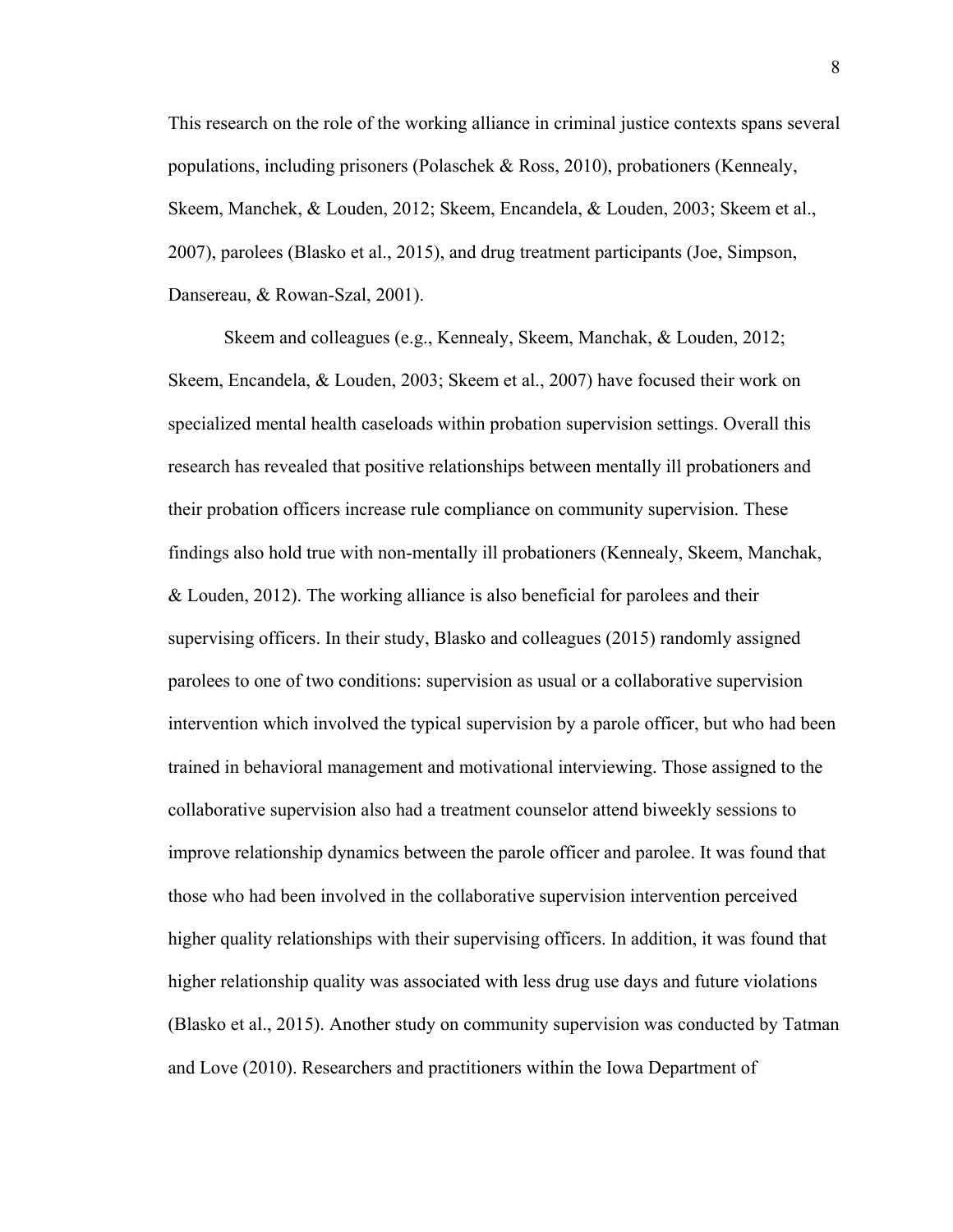Corrections used the Working Alliance Inventory-Short Form (Horvath & Greenberg, 1989) to investigate whether sexual offenders under community supervision were capable of perceiving positive relationships with their therapists and parole officers (Tatman  $\&$ Love, 2010). Results showed 90 percent of sexual offenders reported high average ratings with their parole officers and therapists (Iowa Department of Corrections, 2011).

The finding of the significance of the working alliance holds true in studies of drug treatment as well. For example, Luborsky and colleagues (1997) found that a strong working alliance was associated with positive treatment outcomes among participants of three different forms of substance use treatment, including cognitive behavioral therapy, psychodynamic therapy, and standard drug counseling. The working alliance also proved significant in Joe and colleagues' (2001) study of methadone maintenance treatment outcomes.

#### **The Working Alliance and Sexual Offenders**

Most research on the working alliance among sexual offending populations has been focused on identifying therapist factors that are related to the quality of the working alliance (Blasko & Jeglic, 2014; Goldfried, Burckell, & Eubanks-Carter, 2003; Marshall, et al., 2003). Results from this body of research have found that the therapist plays a key role in the working alliance. Therapists who display empathy, warmth and directiveness, as well as reward their client's good behavior have been found to impact changes in the client-therapist relationship (Fernandez et al., 1999; Marshall et al., 2002). Specifically, it has been found that these four behaviors can have a positive impact on the perspective taking, coping skills, and relationship difficulties of sex offender clients (Marshall et al., 2003). In addition, self-disclosure suggested as a therapist behavior may also help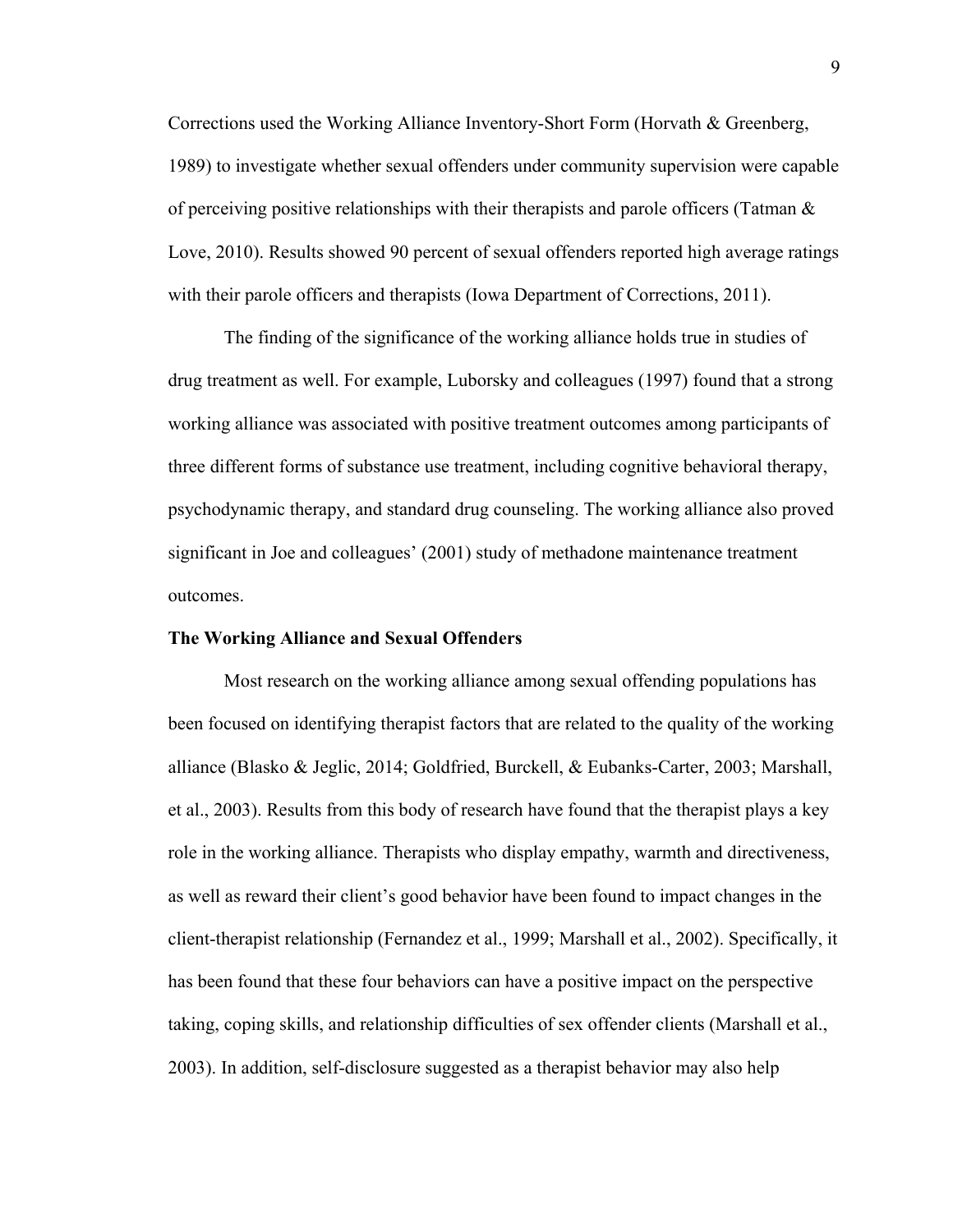facilitate the working alliance (Goldfried, Burckell, & Eubanks-Carter, 2003; Marshall et al., 2003). Therapist characteristics that have been found to impact the working alliance include gender (Blasko & Jeglic, 2014), as well as age and professional training (Hersoug et al., 2009).

While therapist-based factors that impact the working alliance have been examined among sexual offending populations, client-based factors have not received the same amount of attention. However, general psychotherapy literature has found several client-based factors to impact the client's perception of this relationship. These factors include socioeconomic status (Hersoug, Hoglend, Havik, Von der Lippe, & Monsen, 2009a), gender-match (Kiesler & Watkins, 1989; Norcross, 2010; Persons, Persons, & Newmark, 1974; Wintersteen, Mensinger, & Diamond, 2005), gender (Kiesler & Watkins, 1989; Persons et al., 1974; Wintersteen et al., 2005), age (Connors et al. 2000), and personality characteristics (Psuchner, Bauer, Horowitz, & Kordy, 2005; Wallner-Samstag, Muran, Zindel, Segal, & Schuman, 1992). Lastly, client psychological factors have also been found to impact the working alliance. These include psychopathy (Wilson, 2004), personality disorders (Strauss et al., 2006), global functioning, interpersonal difficulties, and depression (Castonguay, Constantino, & Grosse Holtforth, 2006; Constantino, Arnow, Blasey, & Agras, 2005; Hersoug et al., 2009a). In addition, the client's present and past relationships, in terms of parental bonds (Mallinckrodt, 1992), current social support, attachment style (Beech & Mitchell, 2009; Earnes & Roth, 2000; Horvath, 2001; Kivlighan, Patton, & Foote, 1998; Mallinckrodt, Coble, & Gantt, 1995; Mallinckrodt, Porter, & Kivlighan, 2005; Meier, Donmall, Barrowclough, McEldruff, & Heller, 2005; Norcross, 2010; Satterfield & Lyddon, 1995), and the quality of past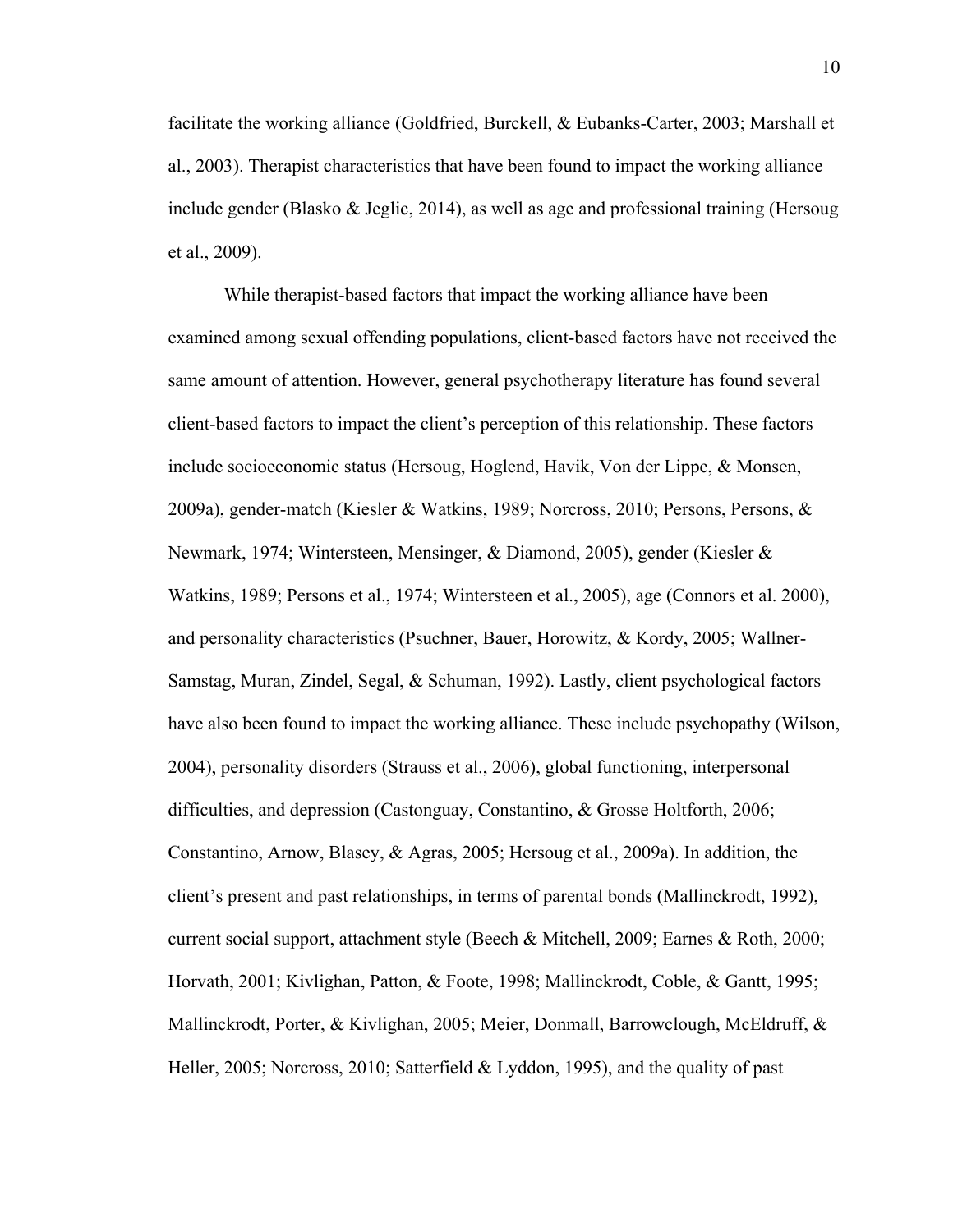relationships (Hersoug, Monsen, Havik, & Hoglend, 2001) also impact the working alliance. However, Hersoug and colleagues (2001) found that the impact of present and past relationships on the alliance decreases over time. It should also be noted that some research has failed to find a correlation between client demographic variables and the quality of the working alliance (Meier, Barrowclough, & Donmall, 2005).

#### **Changes in the Working Alliance and What Might Predict these Changes**

 Literature on the working alliance has found that there are three longitudinal trajectories that the client's ratings follow. These patterns include a stable alliance, a positive linear growth, or a quadratic growth where the alliance starts high, decreases, and then increases (Gelso & Carter, 1994; Horvath & Luborsky, 1993; Kivlighan & Shaughnessy, 1995, 2000; Piper et al., 1995). However, understanding the development of the working alliance is not necessarily that simple. Research that has looked at the working alliance vary in terms of time of administration. In some research, clients are administered the WAI weekly or biweekly (Polaschek & Ross, 2010; Ross, Polaschek & Wilson, 2011; Tatman & Love, 2010; Watson, Thomas & Daffern, 2015) whereas other studies do so based on module completion (Blasko & Jeglic, 2016; Taft et al., 2003) and others at seemingly random times (DeSorcy, Olver & Wormith, 2016). Furthermore, the number of times of administration also vary among studies. Due to differing procedures, findings may vary as a result.

Most research on the working alliance in sexual offender treatment has measured the working alliance at a singular point which may yield an unreliable assessment of the relationship (Walling, Suvak, Howard, Taft, & Murphy, 2012). Furthermore, research has demonstrated that the development of the working alliance may be more predictive of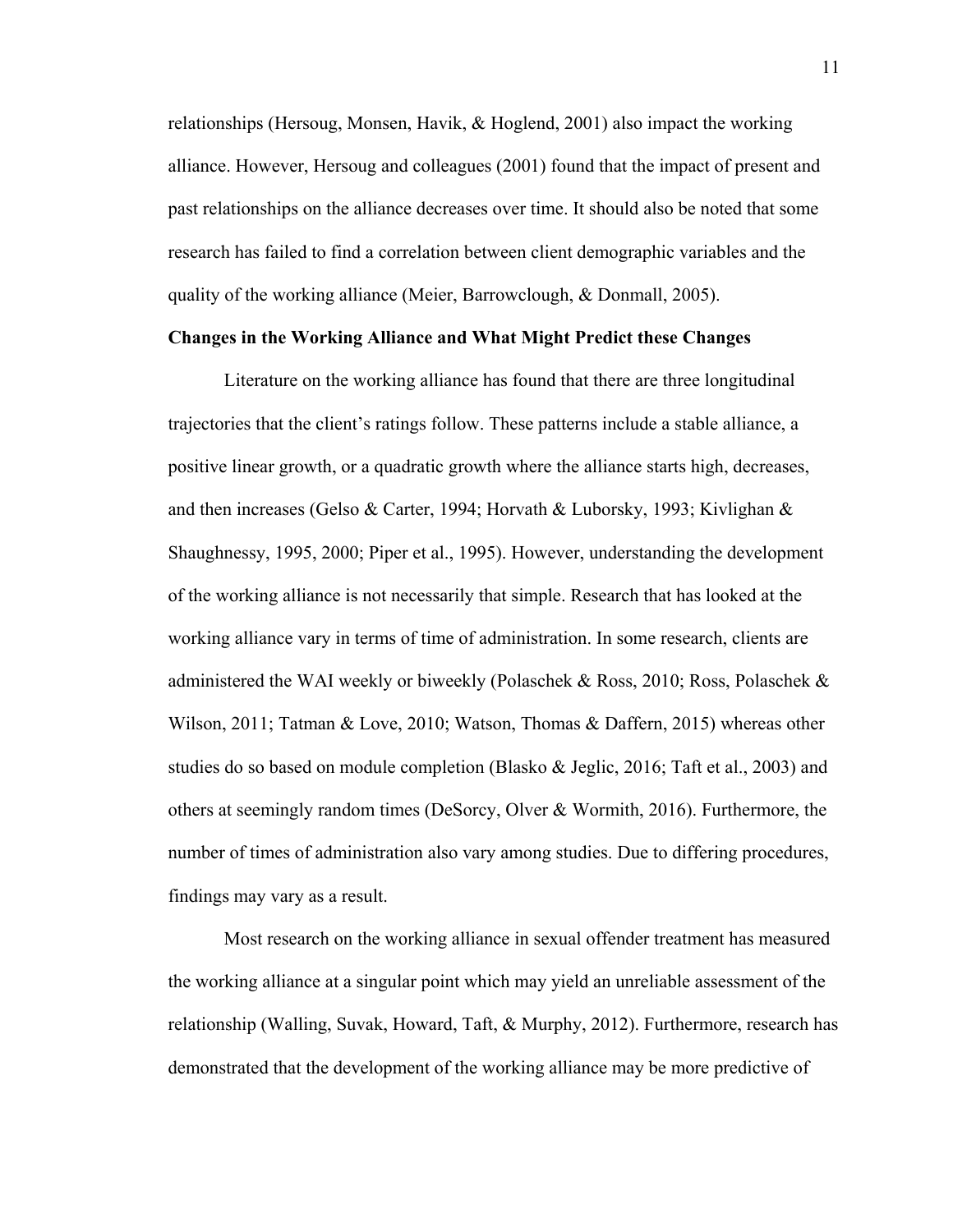outcome than the quality of the working alliance at the end of treatment (Kivlighan  $\&$ Shaughnessy, 1995). As such, understanding if and how the working alliance changes over the course of sexual offender treatment is necessary to fully understand this relationship and to improve treatment outcomes.

While extensive research has examined predictors of the working alliance, there is limited research that has looked at predictors of change in the working alliance. In a series of studies conducted by Marshall and colleagues (e.g., Marshall, 2005; Marshall, Serran, Fernandez, Mulloy, Mann, & Thornton, 2003; Marshall, Serran, Moulden, Mulloy, Fernandez, Mann, & Thornton, 2002), therapist behaviors were the focus to determine how they impact client changes throughout the course of sexual offender treatment. The behaviors of interest were empathy, sincerity, warmth, respectfulness, rewardingness, confidence, directiveness, appropriate self-disclosure, appropriate time on issues, appropriate humor, appropriate body language, appropriate amount of talking, appropriate voice tone, encourages participation, encourages pro-social attitudes, noncollusive, clear communications, asks open-ended questions, deals effectively with problems, non-confrontational, and confrontational. Marshall and colleagues (2002) examined the relationship between these behaviors and client change by examining videotapes of recorded therapy sessions within five prison-based sexual offender programs. For each program, five videotapes were viewed – one recorded at the beginning of treatment, one recorded at the end of treatment, and the remaining three recorded within this time frame. A trained judge viewed each tape and rated the presence of the twenty-one therapist behaviors on a five-point Likert scale (1 = behavior not present,  $3$  = behavior usually occurred,  $5$  = behavior consistently occurred). Pearson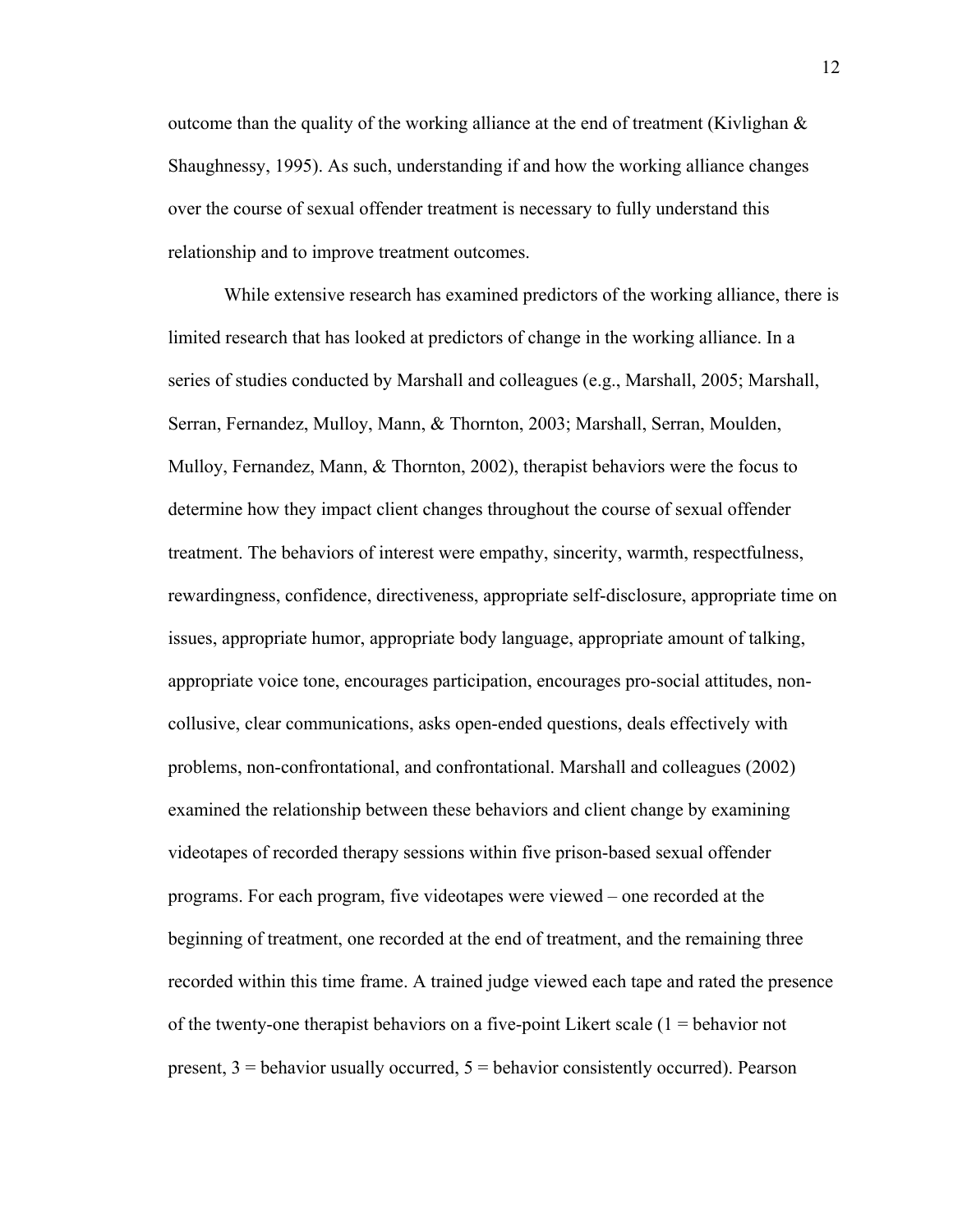Product Moment correlations were calculated between the therapist behaviors and measures of client change and it was found that empathy, warmth, and directiveness significantly increased the total effects of treatment (Marshall et al., 2002). In addition, these three features and rewardingness significantly decreased the following treatment targets: victim blame, denial of responsibility, denial of premeditation, and minimization (Marshall, et al., 2002). Based on this research, it appears that the most impactful therapist behaviors are empathy, warmth, rewardingness, and directiveness (Marshall, 2005).

In another study that focused on sexual offender treatment, Blasko and Jeglic (2014) examined the impact of therapist gender on the client's rating of the working alliance. The data utilized were from 202 adult male offenders who had completed sexual offender group treatment while incarcerated in a state prison. Each group was led by one male and one female therapist. At the beginning and completion of treatment, the offenders rated their working alliance with each therapist using the WAI. It was found that higher risk offenders, as measured by the Static-99, perceived poorer bonds with their female therapist at the end of treatment as compared to their male therapist. In sum, the research of Blasko and Jeglic (2014), Marshall and colleagues (Marshall et al., 2003; Marshall et al., 2002; Marshall, 2005), and others suggest that therapist features impact the working alliance in sexual offender treatment.

 Further, client psychological factors have also been found to impact changes in the working alliance. In one of the only studies that examined the impact of offender characteristics on the working alliance in sexual offender treatment, Walton, Jeglic, and Blasko (2016) examined the role of psychopathy. The study utilized the same data from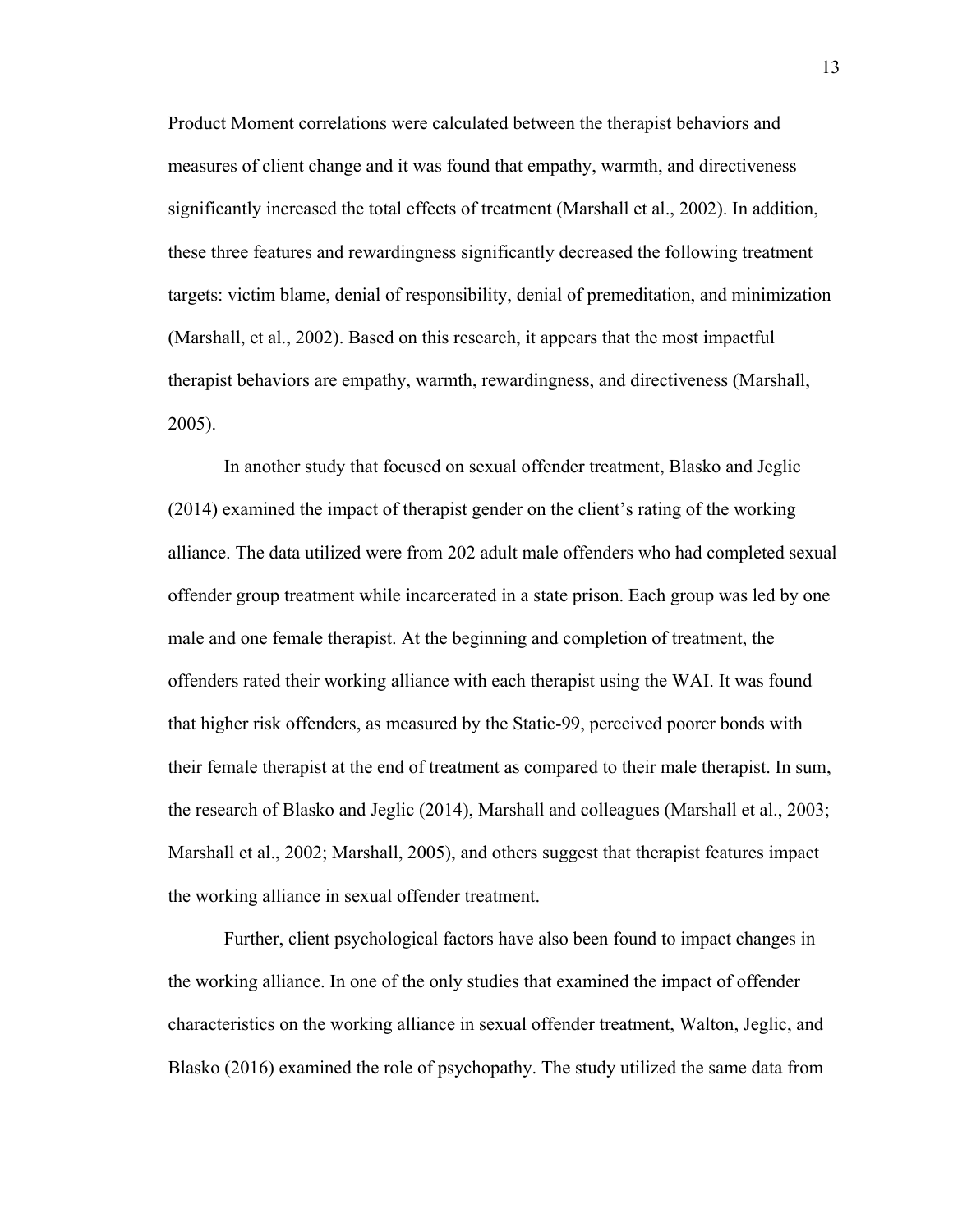Blasko and Jeglic's (2014) study, but considered the scores from the Psychopathy Check List-Revised (PCL-R). Initially, no significantly relationship was found between PCL-R scores and WAI ratings of the client or therapist. However, when those clients participating in aftercare treatment were excluded, it was found that higher PCL-R scores were negatively related with ratings of the bonds subscale by clients. In another study, Walling and colleagues (2012) focused on client race and ethnicity as a predictor of change. Using a sample of 107 perpetrators of intimate partner violence, the quality of the working alliance was measured four times over the course of therapy. Findings revealed that minority participants did not experience a change in the working alliance, whereas Caucasian participants experienced a significant increase over the course of therapy. Overall, these studies and prior literature suggest that client characteristics may impact the working alliance.

#### **The Current Study**

Research demonstrates that the working alliance plays an important role in treatment outcomes for non-offending populations (e.g., Westen, Novotny, & Thompson-Brenner, 2004), as well as offending populations such as sexual offenders (Blasko  $\&$ Jeglic, 2014; Marshall, et al., 2003). Encouragingly, empirical findings to date suggest sexual offenders are able to form a positive working alliance with their therapists (Blasko & Jeglic, 2014; Polaschek & Ross, 2010; Tatman & Love, 2010). To date, there is limited research on how the working alliance progresses over the course of sexual offender treatment. The current study addresses three research questions.

## **Research Question 1. Do sexual offenders' perceptions of the working alliance change over the course of sexual offender treatment?**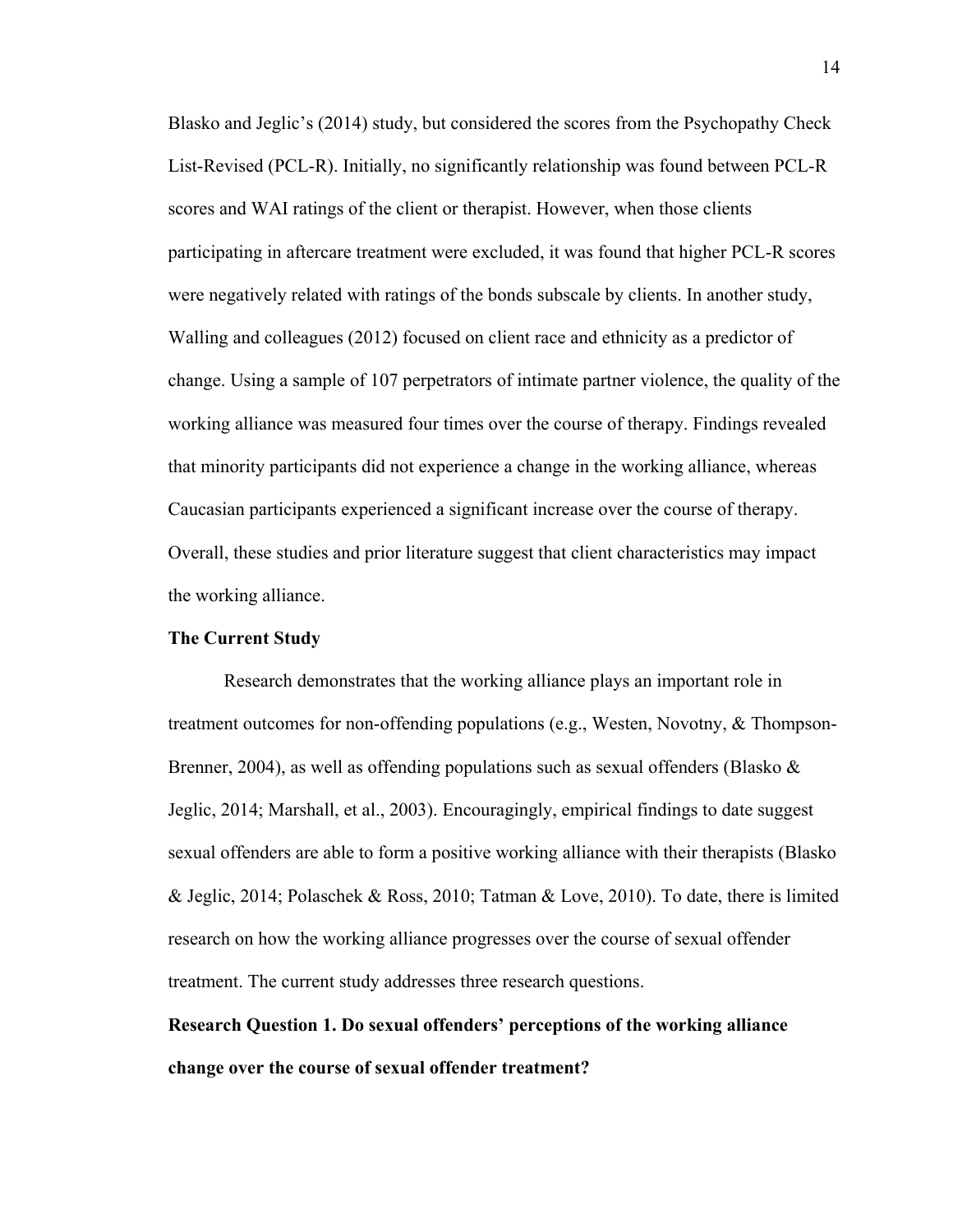Research on the working alliance has found that it often develops in a positive linear pattern or a quadratic growth (Gelso & Carter, 1994; Horvath & Luborsky, 1993; Kivlighan & Shaughnessy, 1995, 2000; Piper et al., 1995). While it has been found that a positive change in the working alliance leads to more positive client outcomes, research must address whether this change occurs for sexual offenders (Stiles et al., 2004; Vogel, Hansen, Stiles, & Götestam, 2006). In the current study, it was expected that findings would reveal a positive development of the working alliance over the course of sexual offender treatment.

# **Research Question 2. Do the individual factors (i.e., demographics, mental health and psychological, criminal justice, sex-offense specific) of sexual offenders impact changes in the working alliance?**

No studies have examined client-based predictors of change in the working alliance during sexual offender treatment. However, Hersoug and colleagues (e.g., Hersoug, Hoglend, Havik, & von der Lippe, 2009; Hersoug, Hoglend, Havik, & Monsen, 2010; Hersoug, Monsen, Havik & Hoglend, 2001) have studied predictors of change in the working alliance among the general population. In their study that focused on early alliance predictors, Hersoug and colleagues (2001) found that the quality of past and current relationships only impacts the quality of the early working alliance. In addition, it was found that pretreatment variables do not strongly predict the working alliance and that diagnostic variables, such as DSM-IV diagnoses, symptoms, and interpersonal problems, are unrelated to the alliance. In a later study on pretreatment patient characteristics, Hersoug and colleagues (2009) assessed changes in the working alliance among 370 individuals participating in psychodynamic treatment at outpatient psychiatric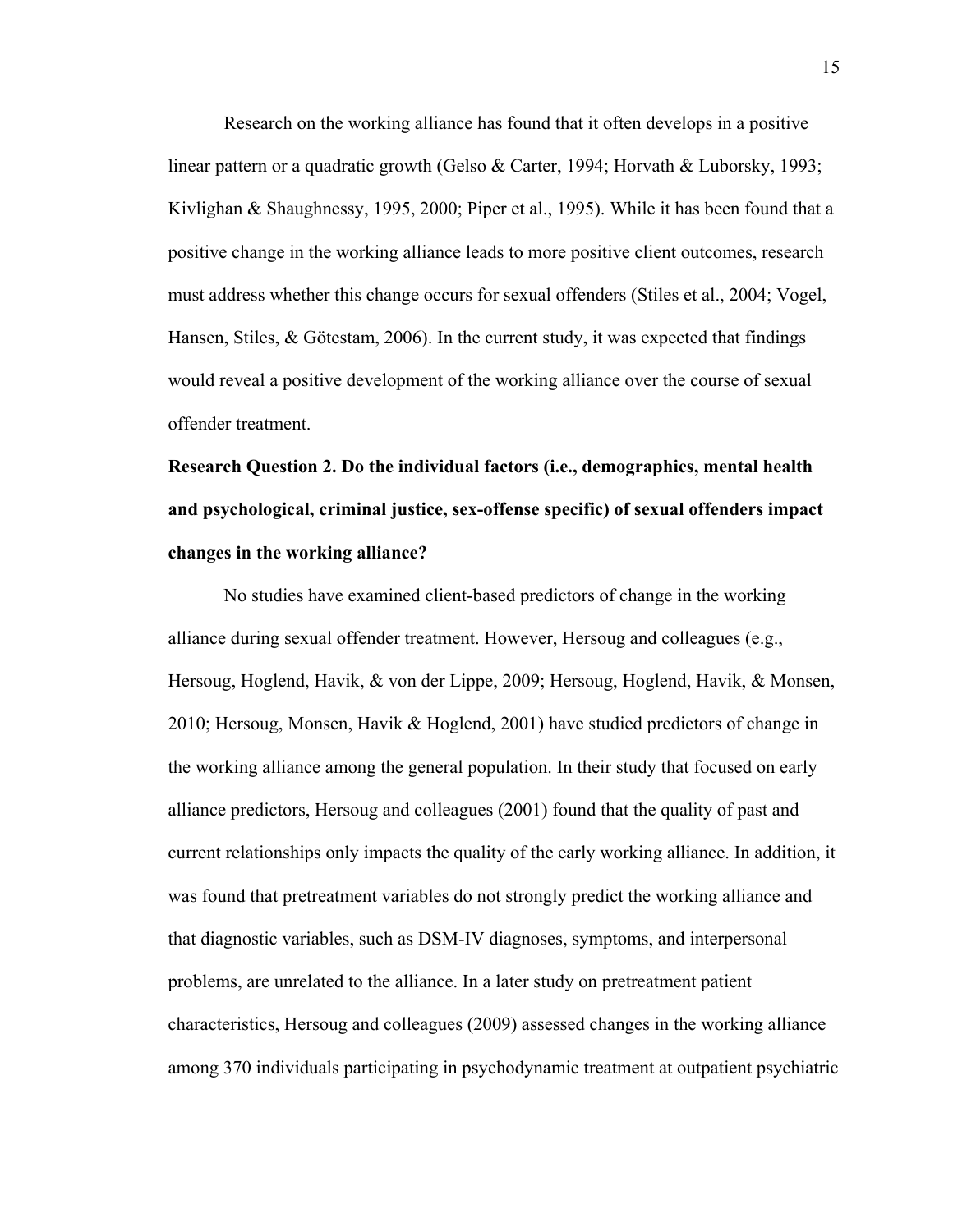clinics. They found clients that scored high on psychodynamic functioning were more likely to begin treatment with a strong alliance and clients with strong maternal attachments were more likely to rate the alliance as high from the beginning of treatment to the end. Since research is limited on client-based predictors of change in sexual offender treatment, the current study examined an array of variables. Similar to some of the only research in this area, it was expected that at least PCL-R scores and race would predict changes. However, further research is needed to determine if additional variables predict changes in the working alliance in sexual offender treatment.

## **Research Question 3. Do the individual factors (i.e., age, race, education) of therapists impact changes in the working alliance?**

 Research on therapist-based predictors of change is more extensive. The research of Marshall and colleagues (Marshall, 2005; Marshall, Serran, Fernandez, Mulloy, Mann, & Thornton, 2003; Marshall, Serran, Moulden, Mulloy, Fernandez, Mann, & Thornton, 2002) has found that therapist empathy, warmth, and directiveness significantly impact changes in the working alliance. While this research is focused on therapist behaviors, little research has looked at therapist characteristics as predictors of change. The research that has looked at it has found that therapist age and professional training predicts changes in the working alliance (Hersoug, Hoglend, Havik, & von der Lippe, 2009a, 2009b). In the current study, it was expected that findings would be similar to those of Hersoug and colleagues (2009a, 2009b) where age and education predict changes.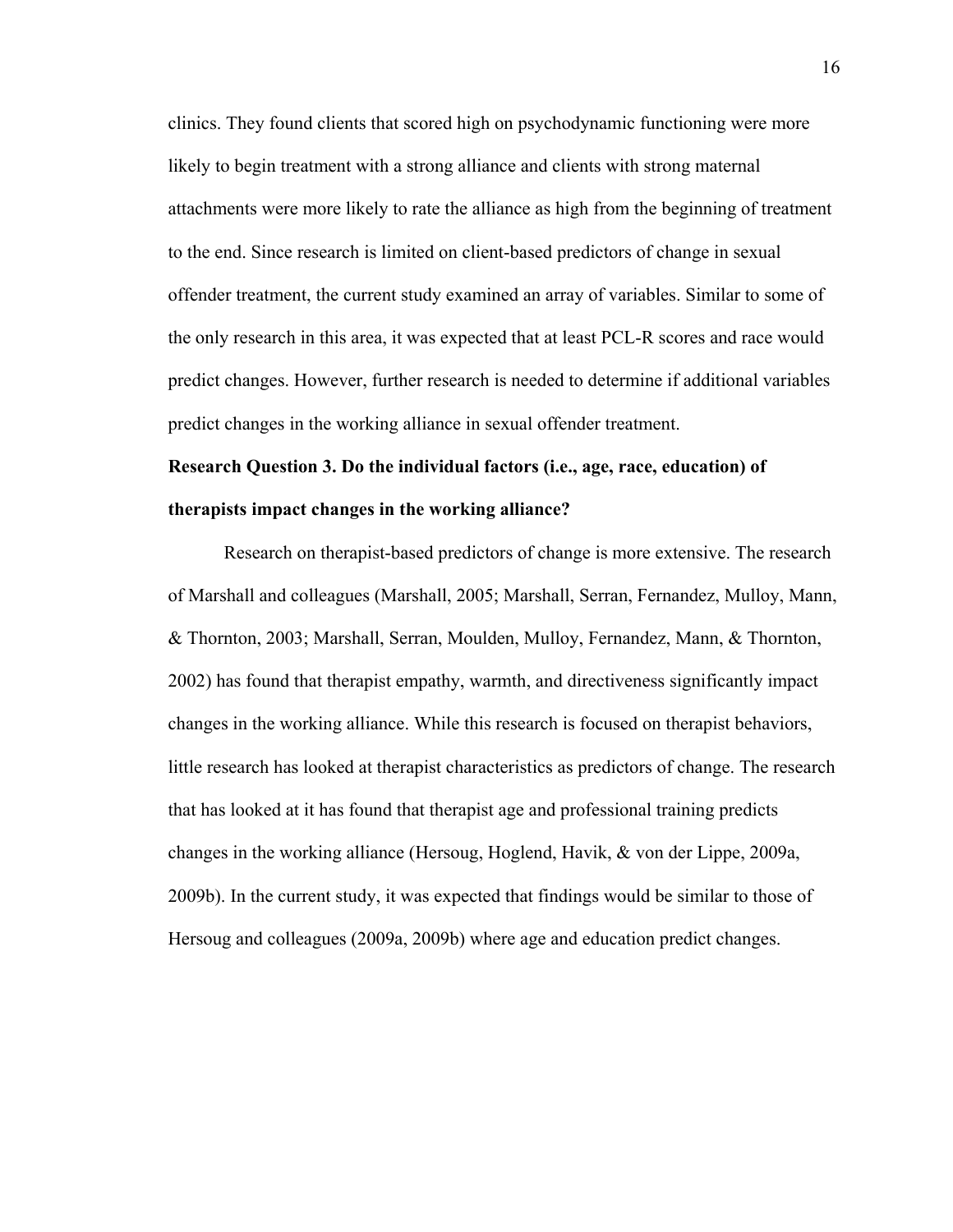#### **CHAPTER III**

#### **Data and Method**

This chapter presents the data and methodology for the current study. The chapter begins with a description of the study setting—the prison-based sexual offender treatment program—in order to provide background information and then the sexual offender sample is presented. Next the study instruments and variables, including the Working Alliance Inventory (Horvath & Greenburg, 1989), are discussed, as well as an overview of the procedures used for data collection. The chapter concludes with the analytic plan for the current study.

#### **Program Description**

Data were collected over a three-year period from male sexual offender treatment participants incarcerated within the Pennsylvania Department of Corrections (PADOC). The sexual offender treatment program was a manualized cognitive behavioral treatment (CBT) program for sexual offenders conducted in a group format. Before beginning the program, risk was assessed using the Static-99 (Hanson & Thornton, 2000) and results guided sexual offender group placement as per PADOC policy. Those with a score of three or below were placed in a low intensity treatment group whereas those with a score of four or above were placed in a moderate-high intensity treatment group. Following PADOC policy, sexual offenders could be placed in higher level of treatment due to dynamic risk factors (see Blasko, Jeglic, & Mercado, 2011 for a description of this process). As per PADOC policy all sexual offenders also participated in a clinical interview to score the Psychopathy Check List-Revised (PCL-R; Hare, 1991).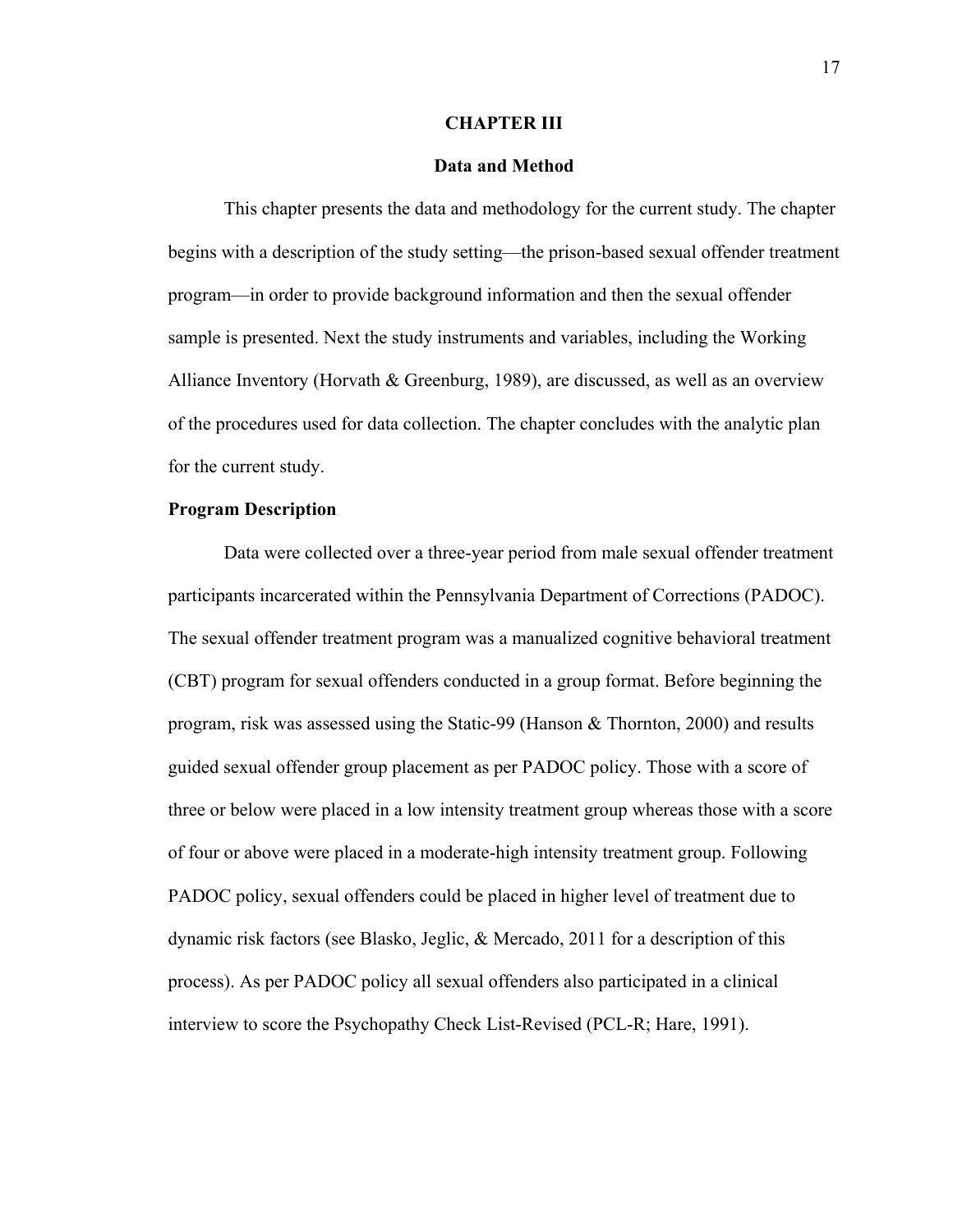Low intensity programming lasted between 12 and 14 months in duration and comprised of three modules: (a) responsibility taking, (b) sex education, and (c) relapse prevention and life management plans. Moderate-high intensity programming was between 24 and 30 months in duration and comprised of seven modules: (a) responsibility taking, (b) behavioral techniques, (c) emotional wellbeing, (d) victim empathy, (e) anger management, (f) sex education, and (g) relapse prevention and life management plans. At the completion of each treatment module an individual session was scheduled between the sexual offender and both therapists. Attendance in the program was voluntary; however, participation in treatment likely contributed to early release on parole.

A total of 10 therapists (5 female, 5 male) facilitated groups for the sexual offender treatment program. Each group had a primary and a secondary therapist. Their ages ranged from 26 to 44 years ( $M = 33.17$ ,  $SD = 5.76$ ) and most were White, non-Hispanic (70.00%). All therapists had a graduate degree in a human services field; two were licensed psychologists with doctorate degrees, one was a psychiatrist, and seven were master-level clinicians. Aside from one who, as a Licensed Clinical Social Worker (LCSW) had been trained with the humanistic orientation, the remaining therapists were trained to provide cognitive-behavioral therapy. Prior to leading their own groups, all therapists attended a 5-day intensive training and, subsequently, observed previously trained therapists facilitate the manualized program for a minimum of one year. All therapists were required to participate in a weekly supervision group. At the time of this study, all therapists had at least three years of experience conducting manualized group interventions with sexual offenders.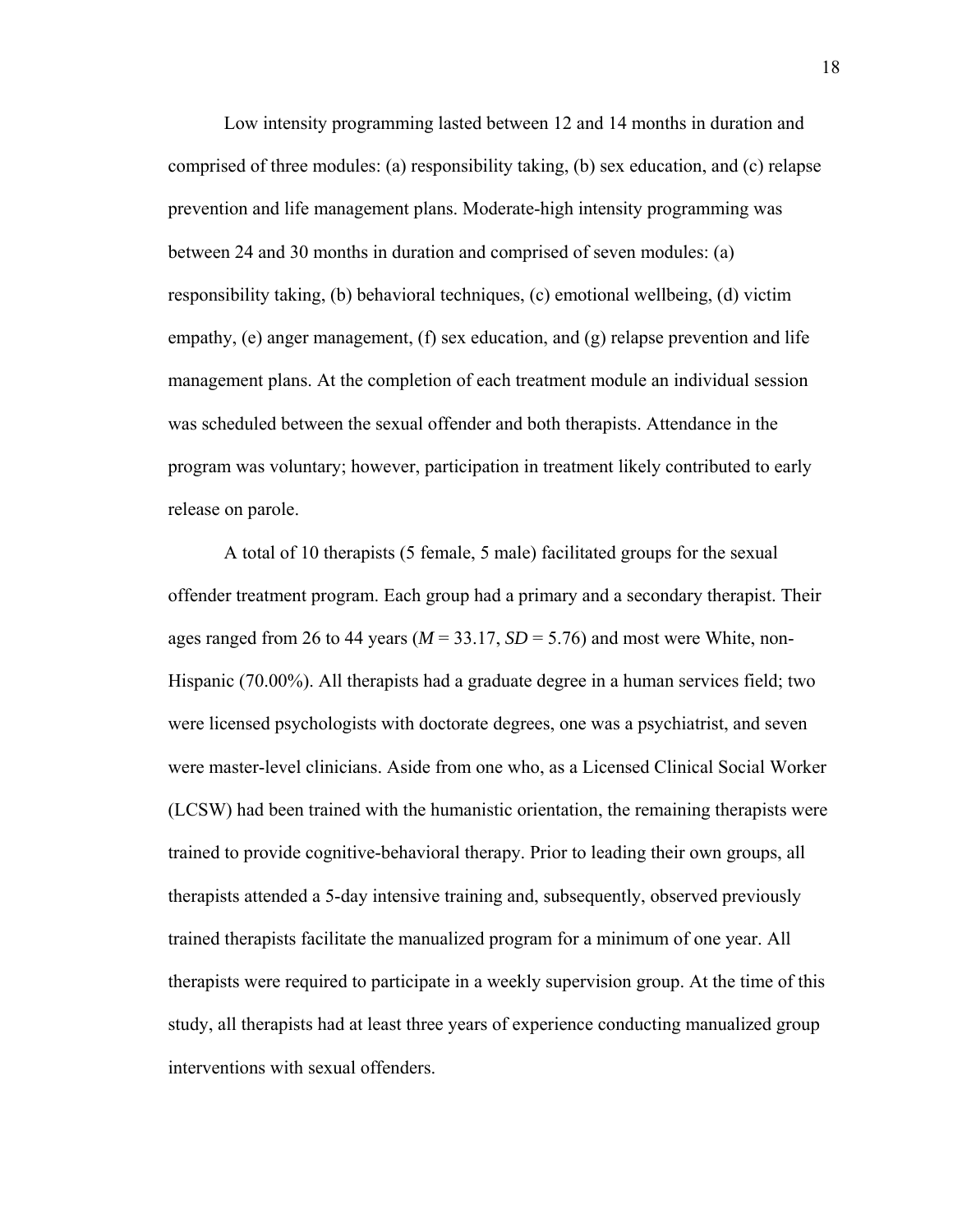#### **Participants**

The sample for the current study comprised of 202 adult male sexual offenders serving sentences in a maximum-security state prison. Over the three-year study period, the sexual offenders enrolled in 19 consecutive treatment cohorts. Of the 202 sexual offenders, 94 (47%) successfully completed low intensity programming and 108 (53%) successfully completed moderate-high intensity programming. No offenders dropped out of treatment. Table 1 provides officially sanctioned criminal history and victim information on the participants.

Table 1

#### *Criminal History and Victim Information*

|                                 | $M\frac{9}{6}$ | <b>SD</b> | Min | Max |
|---------------------------------|----------------|-----------|-----|-----|
| Previous Adult Convictions      | 53.40          |           |     |     |
| <b>Sexual Offense</b>           | 22.90          |           |     |     |
| Violent Offense                 | 47.60          |           |     |     |
| Juvenile Convictions            | 48.50          |           |     |     |
| <b>Sexually Related Offense</b> | 9.00           |           |     |     |
| Non-sexual Offense              | 39.50          |           |     |     |
| Relationship to Victim          |                |           |     |     |
| <b>Stranger</b>                 | 32.67          |           |     |     |
| Acquaintance                    | 41.58          |           |     |     |
| Wife/Girlfriend                 | 7.43           |           |     |     |
| Relative                        | 18.32          |           |     |     |
| Number of Victims               | 1.61           | 1.35      | 1   | 15  |
| Victim Type                     |                |           |     |     |
| Adult victim                    | 40.10          |           |     |     |
| Child victim                    | 55.94          |           |     |     |
| Both                            | 3.96           |           |     |     |

*Note.*  $N = 202$ ,  $M =$  mean,  $SD =$  standard deviation.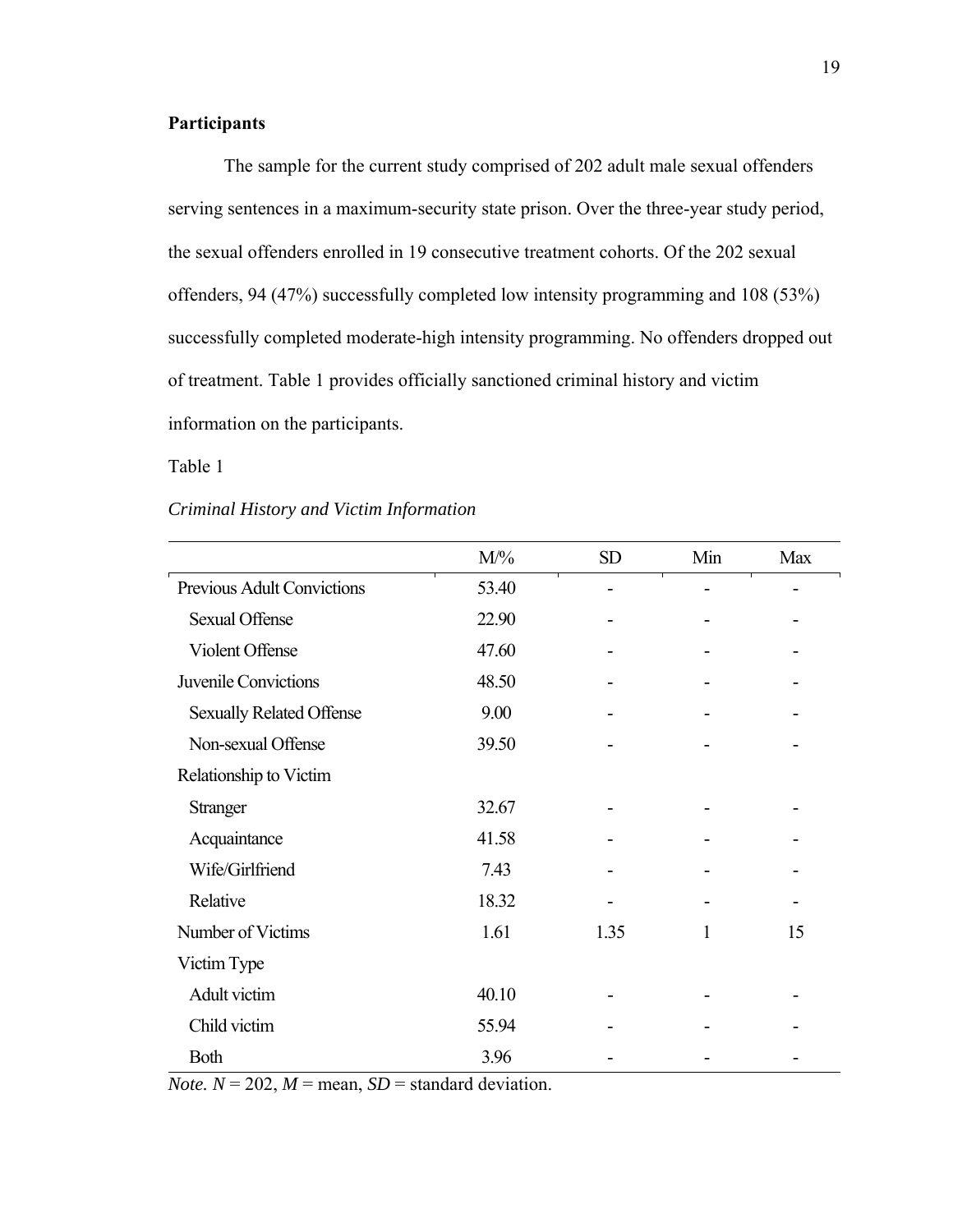#### **Procedures and Measures**

 After sexual offenders who were enrolled in the low intensity groups had completed modules 1 and 3, and after those who were enrolled in the moderate-high intensity groups had completed modules 1 and 7, they were asked to rate their primary therapist using the Working Alliance Inventory-Client Form (WAI; Horvath  $\&$ Greenberg, 1989). Therapists were not in the room at the time of the WAI administration. As the WAI was used for research purposes, all sexual offenders completed an informed consent and agreed to have their data used for research purposes. Administrative data were also collected from the sexual offenders' prison files. One hundred percent of the sexual offenders enrolled in programming at the time of the study agreed to participate. Although program attendance was voluntary, it likely influenced an early discretionary release. The study received approval from both the DOC research review committee and affiliated university institutional review board.

**Working Alliance Inventory.** The Working Alliance Inventory (WAI; Horvath & Greenberg, 1989) was designed to measure the quality of the therapeutic relationship between the therapist and client from the perspective of the client. Form C of the WAI is comprised of 36 items total, consisting of three subscales of 12 items each. The subscales measure specific features of the working alliance: the therapeutic bond (e.g., "I appreciate my therapist as a person"), task agreement (e.g., "My therapist and I agree about the steps to be taken to improve my situation), and agreement on the goals (e.g., "I have doubts about what we are trying to accomplish in counseling"). These subscales are operationalized according to Bordin's (1979, 1994) theoretical conceptualization of the working alliance. The answer to each question is measured on a 7-point Likert-type scale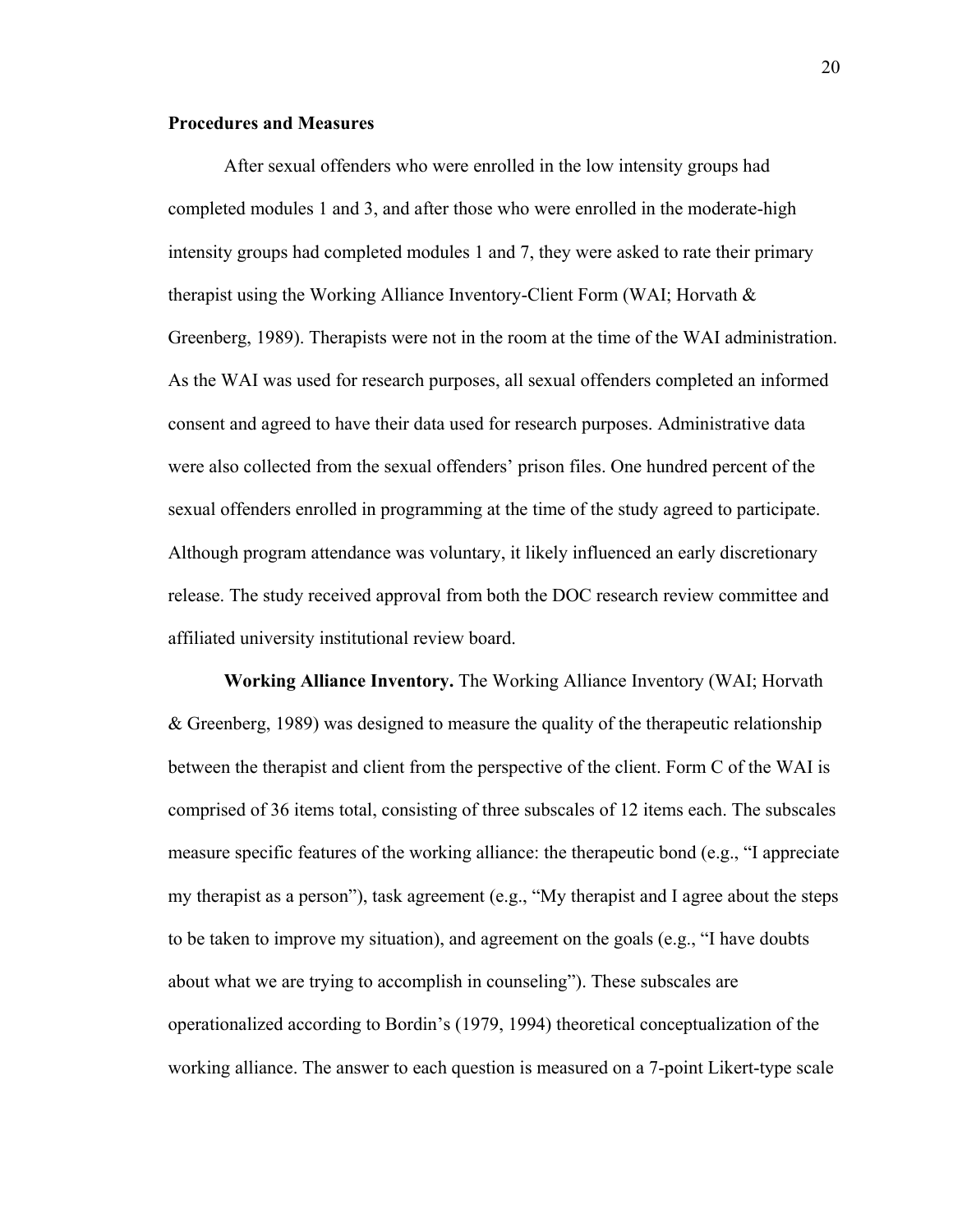$(1 = never, 2 = rarely, 3 = occasionally, 4 = sometimes, 5 = often, 6 = very often, 7 =$ *always*). The WAI has been used extensively in both research and practice over the past 30 years and has been found to be both a valid and reliable measure of the working alliance (Horvath & Greenburg, 1986, 1989, 1994). In the current study, the Cronbach alpha coefficient was .78 for Time 1 and .89 for Time 2.

**Client Specific Predictors.** In terms of predictors, the categories include demographics, mental health and psychological, criminal justice, and sexual offensespecific. Within these categories are several factors of interest. See Table 2 for descriptive information.

*Demographic Factors.* Participant demographics of interest are age in years and education (high school diploma/equivalent or above  $= 1$ , other  $= 0$ ). Race (non-Black  $= 0$ ,  $Black = 1)$  was also included and was operationalized in accordance to commonly used methods in the state of Pennsylvania.

*Mental Health and Psychology Factors.* Mental health factors of interest include (a) whether the participant was diagnosed with a personality disorder ( $1 = yes$ ,  $0 = no$ ) according to the Diagnostic and Statistical Manual of Mental Disorders (DSM-IV-TR: American Psychiatric Association, 2000), psychopathy as assessed by (b) Factor 1 and (c) Factor 2 scores on the Psychopathy Check List-Revised (PCL-R; Hare, 1991), and whether the participant was receiving additional mental health treatment at the time of the study (yes  $= 1$ , no  $= 0$ ). Participants' level of intelligence is also of interest. Participants' level of intelligence was measured using the Beta-III (Kellogg & Morton, 1974) and the Wide Range Achievement Test (WRAT3; Wilkinson, 1993).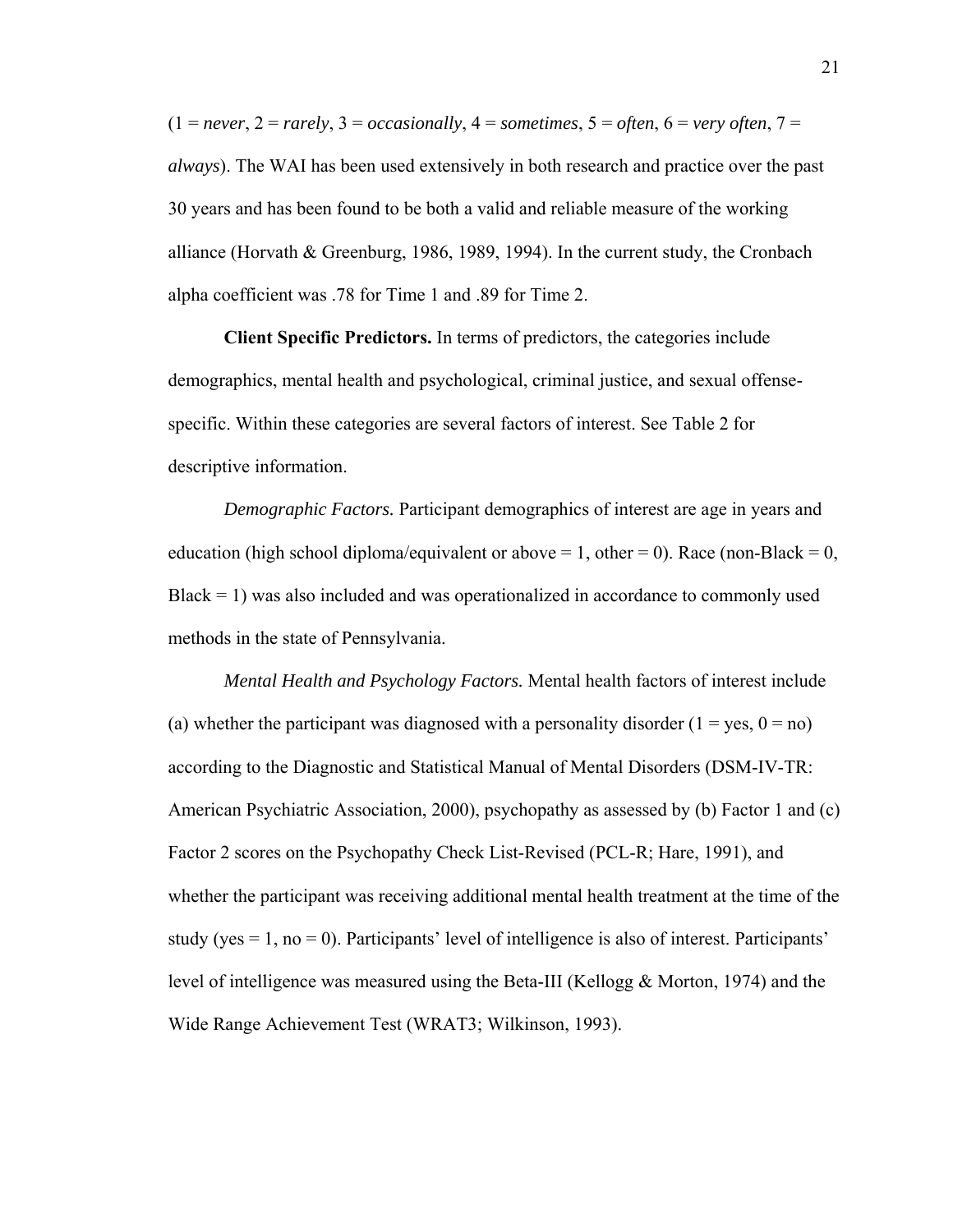*Criminal Justice Factors.* Criminal justice factors of interest include items that captured the extent of criminal justice involvement—(a) whether the participant had a prior conviction and (b) whether the participant had a prior sexual offense conviction as an adult or juvenile.

*Sexual Offense-Specific Factors.* Three sexual offense specific items of interest are (a) being a victim of prior sexual abuse, (b) the type of victim in current case, and criminal justice risk as captured by (c) scores on the Static-99 (Hanson & Thornton, 2000).

Table 2

#### *Client Descriptive Statistics at First Administration*

| Variables                            | $M/\%$ | <b>SD</b> | Min            | <b>Max</b> |
|--------------------------------------|--------|-----------|----------------|------------|
| <b>Demographics</b>                  |        |           |                |            |
| Age                                  | 40.80  | 11.62     | 23             | 72         |
| <b>Black</b>                         | 44.20  |           |                |            |
| HS diploma/GED and above             | 37.90  |           |                |            |
| <b>Intelligence</b>                  |        |           |                |            |
| <b>Intellectual Functioning Beta</b> | 88.06  | 13.83     | 60             | 131        |
| <b>WRAT3</b> Score                   | 7.74   | 3.29      | $\overline{0}$ | 13         |
| <b>Mental Health</b>                 |        |           |                |            |
| Diagnosed Personality Disorders      | 15.00  |           |                |            |
| Psychopathy                          |        |           |                |            |
| PCL-R Factor 1                       | 7.89   | 4.62      | $\mathbf{1}$   | 16         |
| PCL-R Factor 2                       | 10.71  | 3.47      | $\overline{2}$ | 18         |
| Mental Health Treatment*             | 39.30  |           |                |            |
| <b>Criminal Justice</b>              |        |           |                |            |
| <b>Prior Adult Convictions</b>       | 65.50  |           |                |            |

(continued)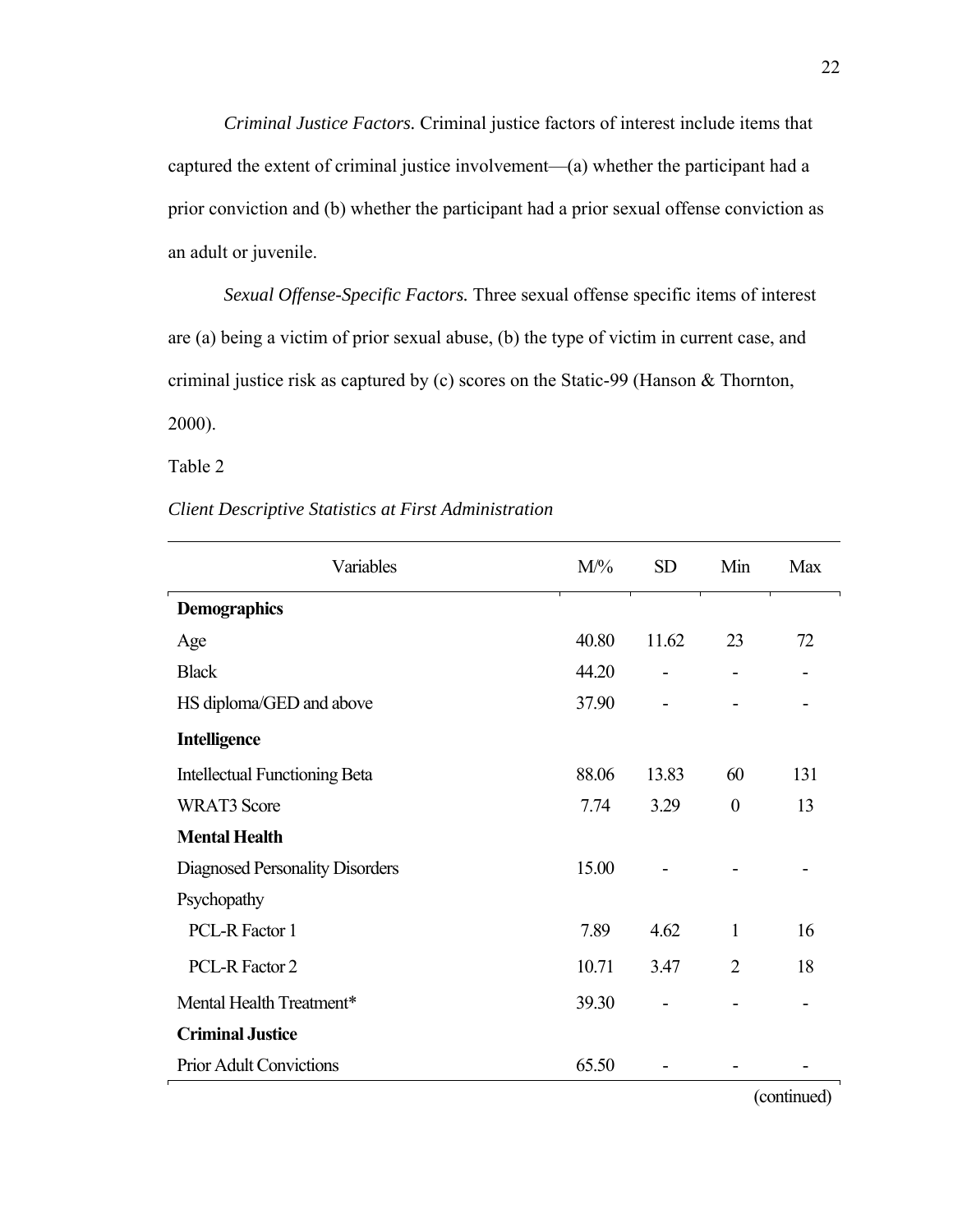| Variables                    | $M\frac{9}{6}$ | <b>SD</b> | Min              | <b>Max</b> |
|------------------------------|----------------|-----------|------------------|------------|
| Prior Sex Offense            |                |           |                  |            |
| Adult                        | 21.80          |           |                  |            |
| Juvenile                     | 8.70           |           |                  |            |
| <b>Sex Offense, Specific</b> |                |           |                  |            |
| Prior Sexual Abuse           | 19.40          |           |                  |            |
| Victim Type                  |                |           |                  |            |
| Adult victim                 | 26.20          |           |                  |            |
| Juvenile victim              | 73.80          |           |                  |            |
| Static-99                    | 3.60           | 1.74      | $\boldsymbol{0}$ | 7          |

*Note.*  $N = 202$ ;  $M =$  mean,  $SD =$  standard deviation; PCL-R = Psychopathy Check List-Revised; \*In current treatment other than sexual offender treatment

**Therapist Specific Predictors.** Only primary therapist characteristics were of interest since clients completed the WAI for the relationship with this therapist. In terms of therapist predictors, only demographic factors were integrated. These factors are (a) age in years, (b) race (non-Black = 0, Black = 1), and (c) education (Master's = 0, Doctorate = 1). See Table 3 for descriptive information.

Table 3

*Therapist Descriptive Statistics* 

| Variables    | $M/\%$ | <b>SD</b> | Min | Max |
|--------------|--------|-----------|-----|-----|
| Age          | 33.17  | 5.76      | 26  | 44  |
| <b>Black</b> | 24.10  | -         |     | -   |
| Doctorate    | 7.50   | -         |     | -   |

*Note.*  $N = 5$ ;  $M =$  mean,  $SD =$  standard deviation.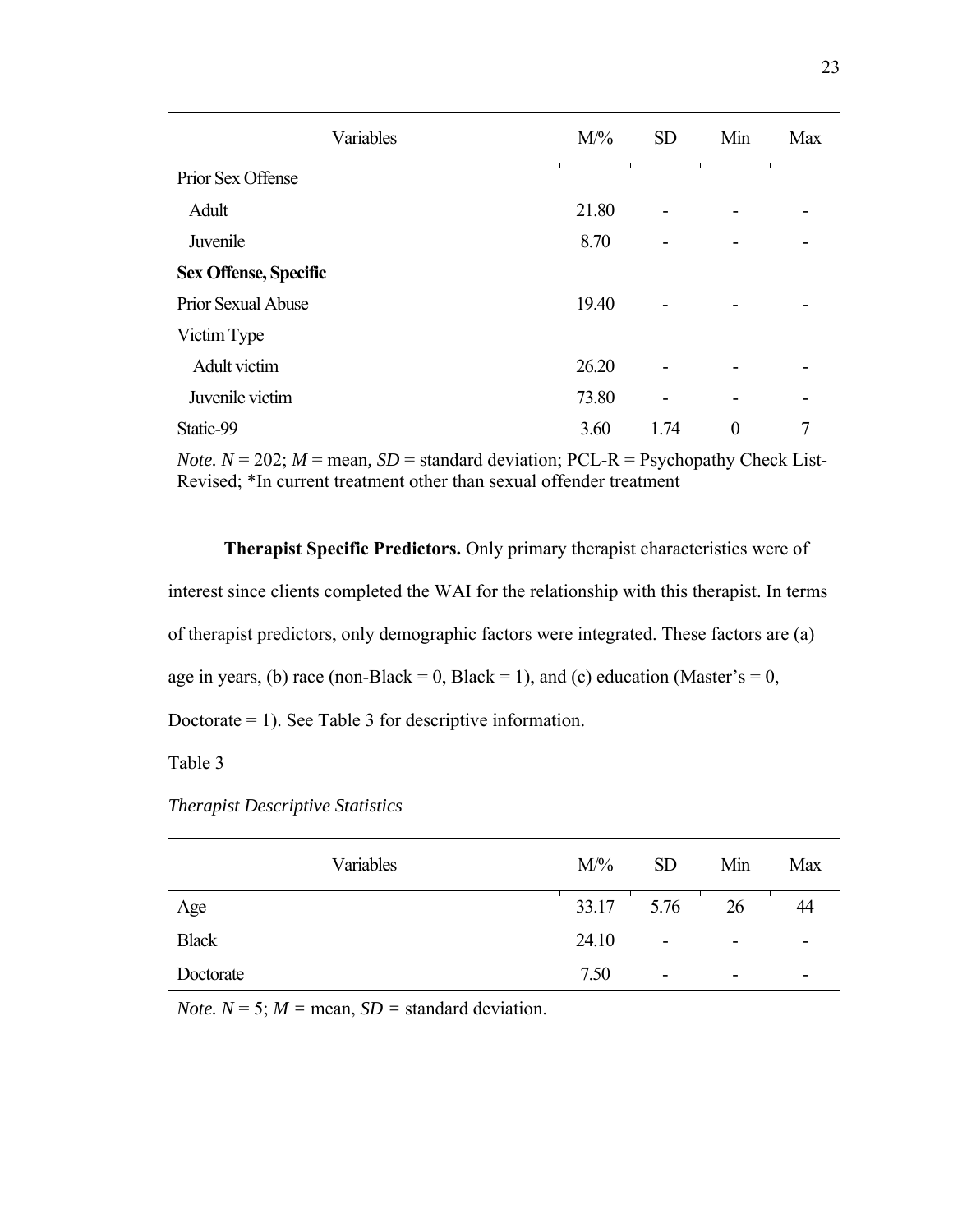#### **Analytic Plan**

 The first research question for the study is: Do sexual offenders' perceptions of the working alliance change over the course of sex offender treatment? To assess normative change in the working alliance over the period of sexual offender treatment, mean differences between month three (WAI1) and the end of treatment (WAI2) WAI scores were compared using paired-samples *t*-tests.

The second research question is: Do the individual factors (i.e., demographics, mental health and psychological, criminal justice, sex-offense specific) of offenders impact changes in the working alliance? To test what predicts changes in the working alliance, difference scores were created (WAI2 – WAI1) for each of the WAI dimensions and total scores. To examine how each predictor related to changes in the scores, a series of linear regressions were conducted using the change score as the criterion. Initial level of the total WAI score was included as a control variable in each regression analysis.

The third research question is: Do the individual factors (i.e., age, race, education) of therapists impact changes in the working alliance? To test how each therapist factor is related to changes in the working alliance dimension scores and total score, a series of linear regressions were conducted using the change score as the criterion and the initial level of the total WAI score as the control variable.

To determine if findings vary among treatment groups, each analysis was conducted for moderate-high risk offenders, low risk offenders and all offenders.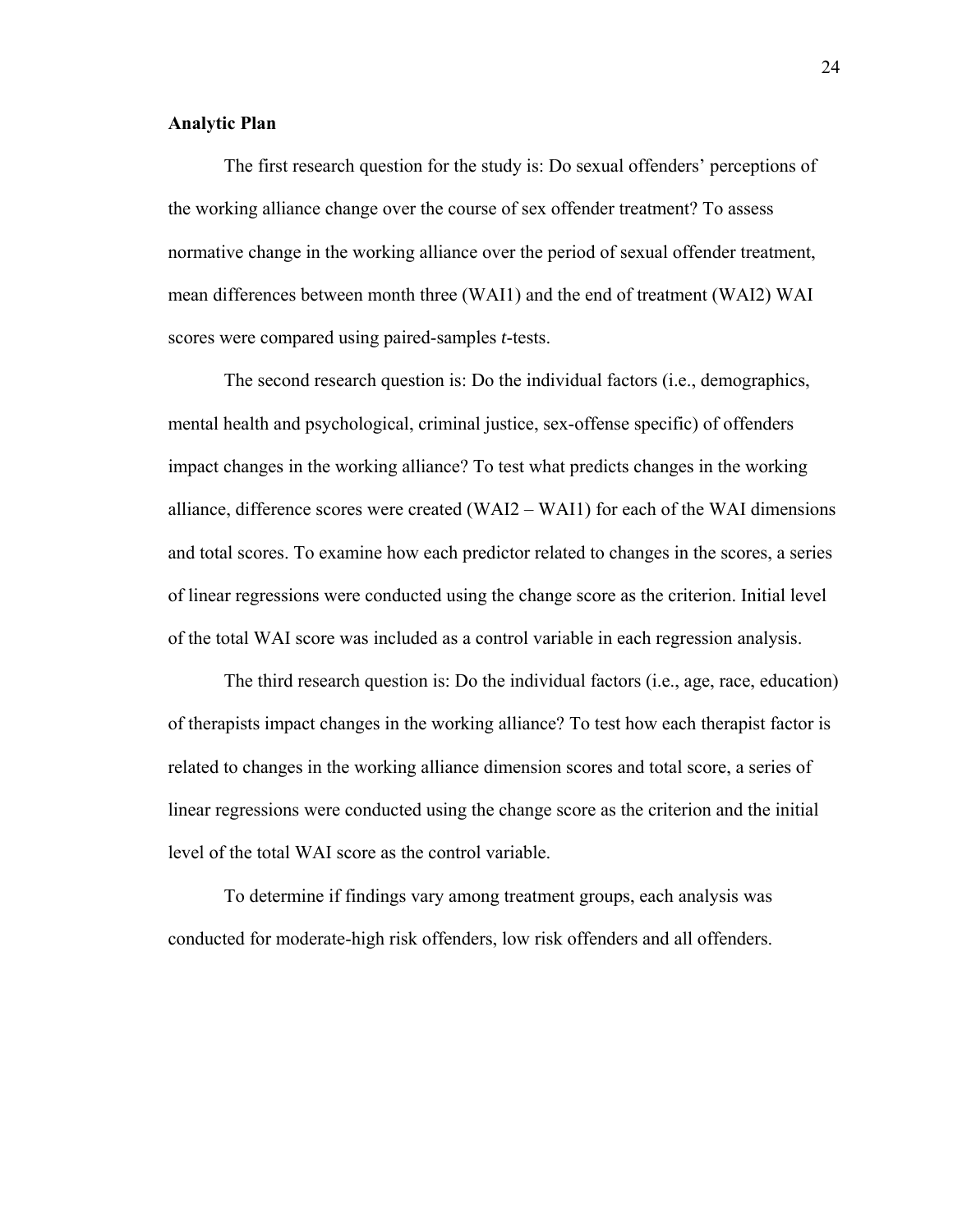#### **CHAPTER IV**

#### **Results**

This chapter presents the results of the current study. First, the results of the paired-samples *t*-test are analyzed to assess normative change in the working alliance over the course of sexual offender treatment. Then the results of the linear regressions are examined to determine what client-based and therapist-based factors predict individual change in the working alliance.

## **Normative Change in the Working Alliance over the Course of Sexual Offender Treatment**

 Mean difference scores were calculated by subtracting the mean score on the Working Alliance Inventory taken at month three (WAI1) from the mean score on the Working Alliance Inventory taken at the end of treatment (WAI2). The same was done for each of the three subscales of the working alliance. These difference scores were then compared using paired-samples *t*-tests and results revealed a significant positive change in the working alliance and all three subscales from the start of treatment (WAI1) to the end of treatment (WAI2).

Table 4 focuses on the moderate-high risk offender group. On average, moderatehigh risk participants experienced a significantly greater total working alliance at the end of treatment ( $M = 200.91$ ,  $SE = 2.97$ ) as compared to the start of treatment ( $M = 186.68$ , *SE* = 3.60),  $t(107)$  = -4.54,  $p < .00$ ,  $r = .56$  and a medium effect size was found ( $d = .414$ ) per the classifications established by Cohen (1988). The same was found for all three scales on the WAI. On average, moderate-high risk participants rated goals as significantly greater at the end of treatment  $(M = 66.86, SE = .98)$  than at the beginning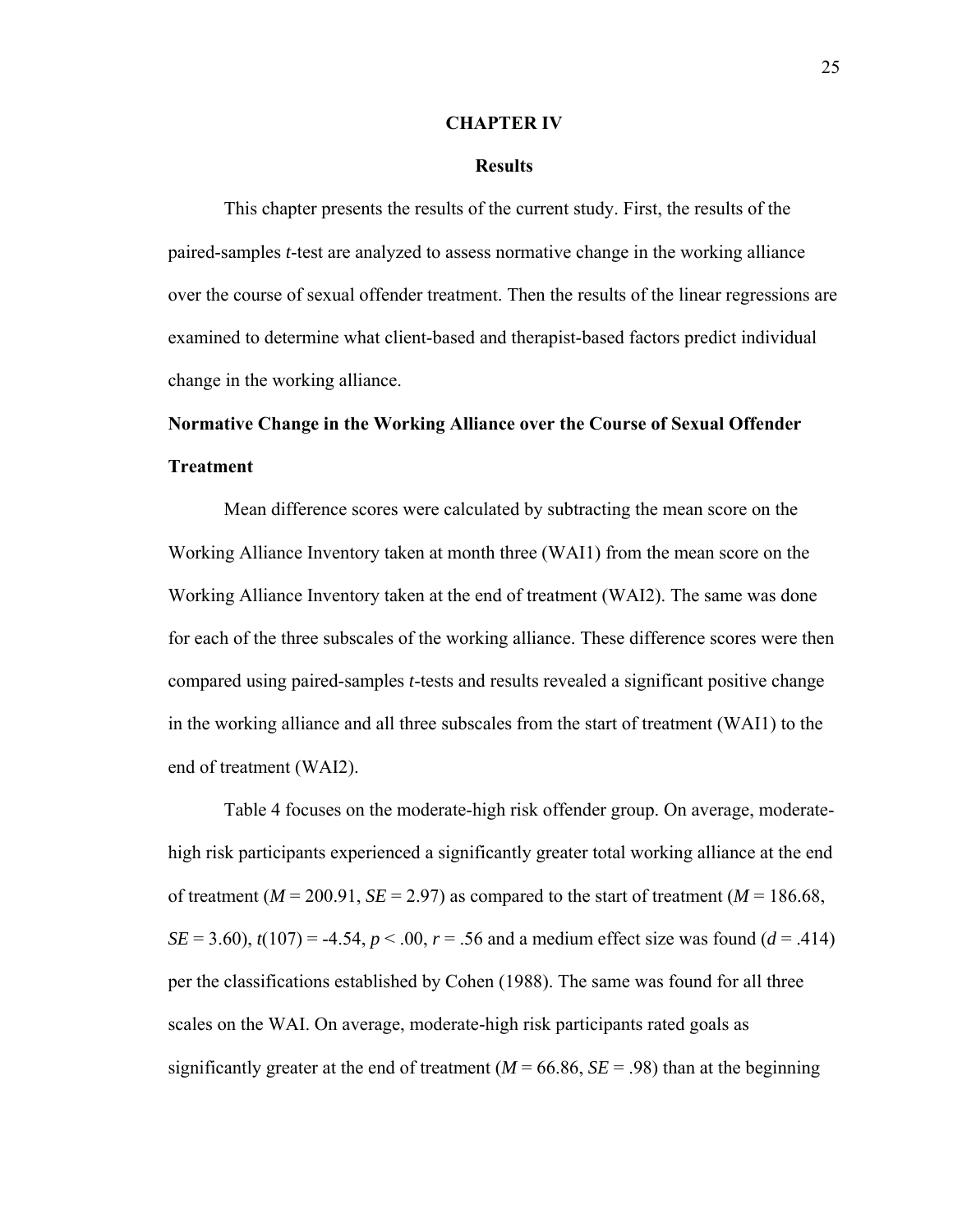of treatment ( $M = 62.29$ ,  $SE = 1.17$ ),  $t(107) = 4.30$ ,  $p < .00$ ,  $r = .52$ . A medium effect size was found (*d* = .407). Moderate-high risk participants also, on average, rated tasks as significantly greater at the end of treatment ( $M = 67.53$ ,  $SE = 1.15$ ) than at the beginning of treatment ( $M = 63.12$ ,  $SE = 1.40$ ),  $t(107) = -4.09$ ,  $p < .00$ ,  $r = .66$ . A small effect size was found ( $d = 0.330$ ). Lastly, moderate-high risk participants also, on average, experienced a significantly greater bond at the end of treatment  $(M = 67.12, SE = 1.11)$  as compared to the start of treatment  $(M = 61.21, SE = 1.32)$ ,  $t(107) = -4.90, p < 0.00, r = 0.52$ . A medium effect size was found  $(d = .466)$ .

Table 4

*Normative Change in the Working Alliance over the Course of Sexual Offender* 

*Treatment for Moderate-High Risk Offenders* 

|                       | Normative Change  |                   |                            |            |                  |                           |                | Individual<br><b>Differences</b>            |
|-----------------------|-------------------|-------------------|----------------------------|------------|------------------|---------------------------|----------------|---------------------------------------------|
|                       | Time 1<br>M(SD)   | M(SD)             | Time 2 Difference<br>M(SD) | $t$ -value | $\boldsymbol{p}$ | Cohen's<br>$\overline{d}$ | Times<br>1 & 2 | Time 1<br>predicting<br>difference<br>score |
| WAI<br>Total<br>Score | 186.68<br>(37.39) | 200.91<br>(30.90) | 14.23<br>(32.56)           | $-4.54***$ | .000             | .414                      | .56            | $-.619$                                     |
| Goal<br>Scale         | 62.29<br>(12.16)  | 66.86<br>(10.20)  | 4.56<br>(11.02)            | $-4.30***$ | .000             | .407                      | .52            | $-.617$                                     |
| Task<br>Scale         | 63.12<br>(14.55)  | 67.53<br>(12.03)  | 4.40<br>(11.18)            | $-4.09***$ | .000             | .330                      | .66            | $-.590$                                     |
| Bond<br>Scale         | 61.21<br>(13.72)  | 67.12<br>(11.55)  | 5.91<br>(12.53)            | $-4.90***$ | .000             | .466                      | .52            | $-.616$                                     |

*Notes.* Difference = Time 2 minus Time 1.  $N = 108$ ;  $M =$  Mean,  $SD =$  Standard deviation, WAI = Working Alliance Inventory.  $**^*p < .001$ .  $**p < .01$ .  $*p < .05$ .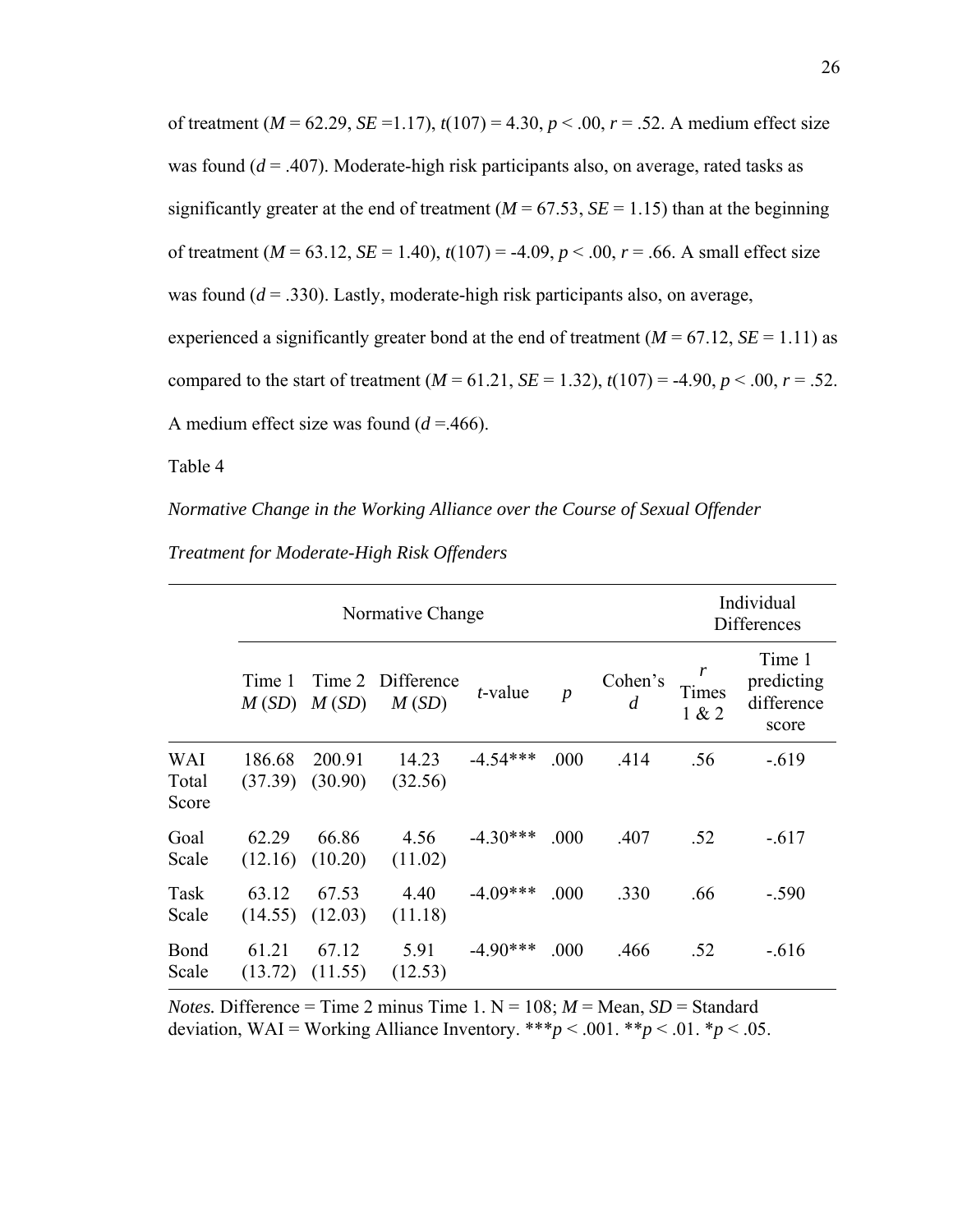Table 5 focuses on the low risk offender group. On average, low risk participants experienced a significantly greater total working alliance at the end of treatment  $(M =$ 205.03, *SE* = 3.98) as compared to the start of treatment ( $M = 193.05$ , *SE* = 3.69),  $t(93)$  =  $-3.16$ ,  $p < .00$ ,  $r = .51$ . A small effect size was found ( $d = .325$ ). The same was found for all three scales on the WAI. On average, low risk participants rated goals as significantly greater at the end of treatment ( $M = 69.08$ ,  $SE = 1.33$ ) than at the beginning of treatment  $(M = 65.40, SE = 1.27), t(93) = -2.91, p < .00, r = .53$ . A small effect size was found (*d* = .293). Participants also, on averaged, rated tasks as significantly greater at the end of treatment ( $M = 69.04$ ,  $SE = 1.30$ ) than at the beginning of treatment ( $M = 66.40$ ,  $SE =$ .1.32),  $t(93) = -1.98$ ,  $p < .00$ ,  $r = .49$ . A small effect size was found ( $d = .209$ ). Lastly, participants also, on average, experienced a significantly greater bond at the end of treatment ( $M = 66.95$ ,  $SE = 0.1.56$ ) as compared to the start of treatment ( $M = 61.22$ ,  $SE = 0.122$ 1.49),  $t(93) = -3.64$ ,  $p < .00$ ,  $r = .47$ . A small effect size was found ( $d = .390$ ).

Table 5

*Normative Change in the Working Alliance over the Course of Sexual Offender* 

| Treatment for Low Risk Offenders |  |  |
|----------------------------------|--|--|
|                                  |  |  |

|                              |                   |                   | Normative Change           |            |                  | Individual<br><b>Differences</b> |                |                                             |
|------------------------------|-------------------|-------------------|----------------------------|------------|------------------|----------------------------------|----------------|---------------------------------------------|
|                              | Time 1            | $M(SD)$ $M(SD)$   | Time 2 Difference<br>M(SD) | $t$ -value | $\boldsymbol{p}$ | Cohen's                          | Times<br>1 & 2 | Time 1<br>predicting<br>difference<br>score |
| <b>WAI</b><br>Total<br>Score | 193.05<br>(35.41) | 205.03<br>(38.22) | 11.97<br>(36.27)           | $-3.16***$ | .000             | .325                             | .51            | $-431$                                      |
| Goal<br>Scale                | 65.40<br>(12.23)  | 69.08<br>(12.84)  | 3.68<br>(12.11)            | $-2.91***$ | .000             | .293                             | .53            | - 444                                       |

(continued)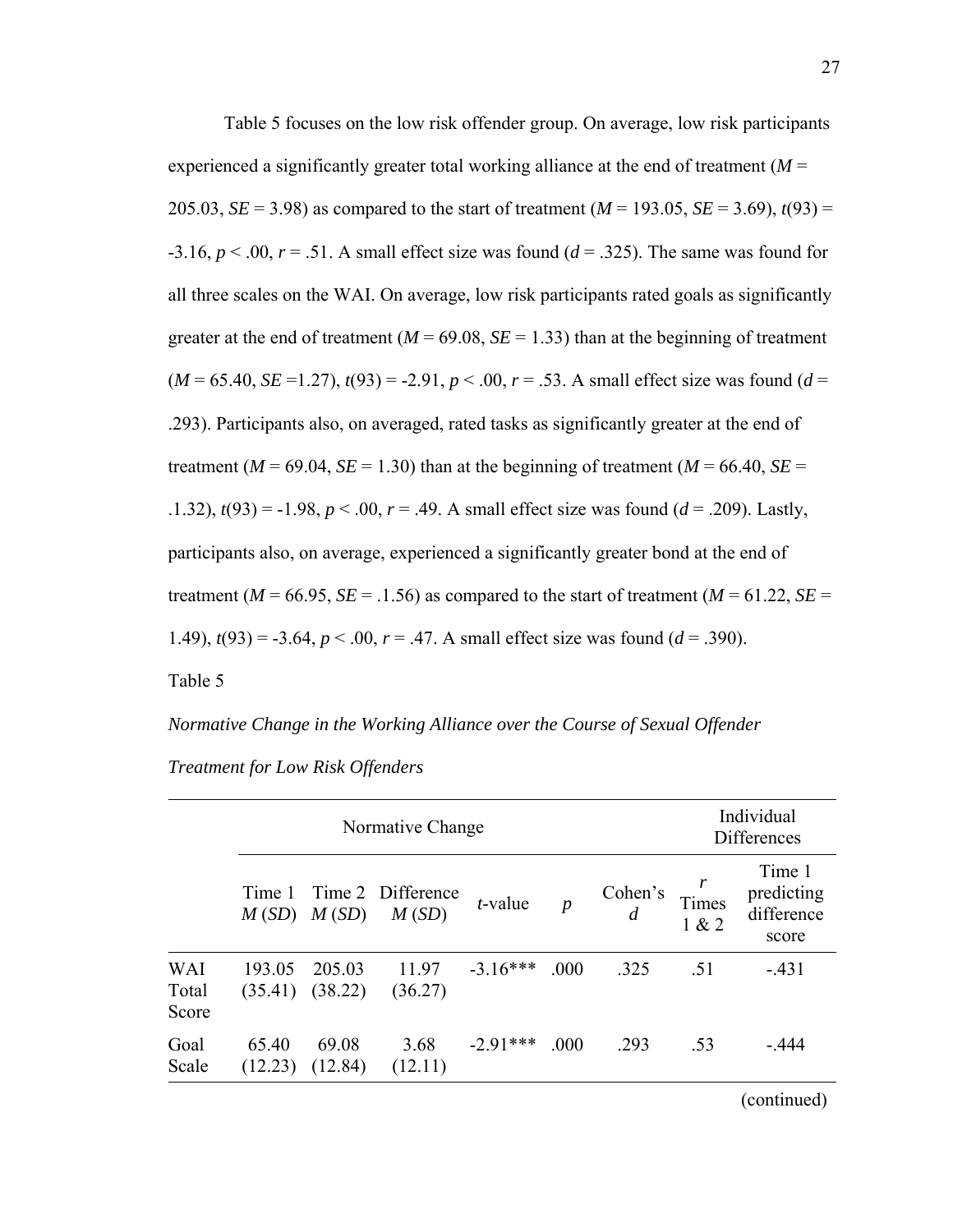|               | Normative Change |                  |                            |                 |                  |         |                | Individual<br><b>Differences</b>            |  |  |
|---------------|------------------|------------------|----------------------------|-----------------|------------------|---------|----------------|---------------------------------------------|--|--|
|               | Time 1<br>M(SD)  | M(SD)            | Time 2 Difference<br>M(SD) | <i>t</i> -value | $\boldsymbol{p}$ | Cohen's | Times<br>1 & 2 | Time 1<br>predicting<br>difference<br>score |  |  |
| Task<br>Scale | 66.40<br>(12.71) | 69.04<br>(12.55) | 2.64<br>(12.76)            | $-1.98***$      | .000             | .209    | .49            | $-.514$                                     |  |  |
| Bond<br>Scale | 61.22<br>(14.30) | 66.95<br>(15.04) | 5.72<br>(15.06)            | $-3.64***$      | .000             | .390    | .47            | $-476$                                      |  |  |

*Notes.* Difference = Time 2 minus Time 1.  $N = 108$ ;  $M =$  Mean,  $SD =$  Standard deviation, WAI = Working Alliance Inventory.  $***p < .001$ .  $**p < .01$ .  $*p < .05$ .

Table 6 focuses on all offenders. On average, participants experienced a significantly greater total working alliance at the end of treatment ( $M = 203.05$ ,  $SE =$ 2.42) as compared to the start of treatment ( $M = 189.70$ ,  $SE = 2.56$ ),  $t(201) = -5.56$ ,  $p <$ .00,  $r = .54$ . A small effect size was found ( $d = .377$ ). The same was found for all three scales on the WAI. On average, participants rated goals as significantly greater at the end of treatment ( $M = 67.98$ ,  $SE = .81$ ) than at the beginning of treatment ( $M = 63.77$ ,  $SE$  $f(201) = 5.52, p < 0.00, r = 0.53$ . A small effect size was found  $(d = 0.354)$ . Participants also, on averaged, rated tasks as significantly greater at the end of treatment  $(M = 68.25, SE = .86)$  than at the beginning of treatment  $(M = 64.63, SE = .97)$ ,  $t(201) = -$ 4.33,  $p < 0.0$ ,  $r = 0.59$ . A small effect size was found  $(d = 0.278)$ . Lastly, participants also, on average, experienced a significantly greater bond at the end of treatment  $(M = 67.18)$ , *SE* = .93) as compared to the start of treatment ( $M = 61.26$ ,  $SE = .98$ ),  $t(201) = -6.14$ ,  $p <$ .00,  $r = .49$ . A medium effect size was found  $(d = .436)$ .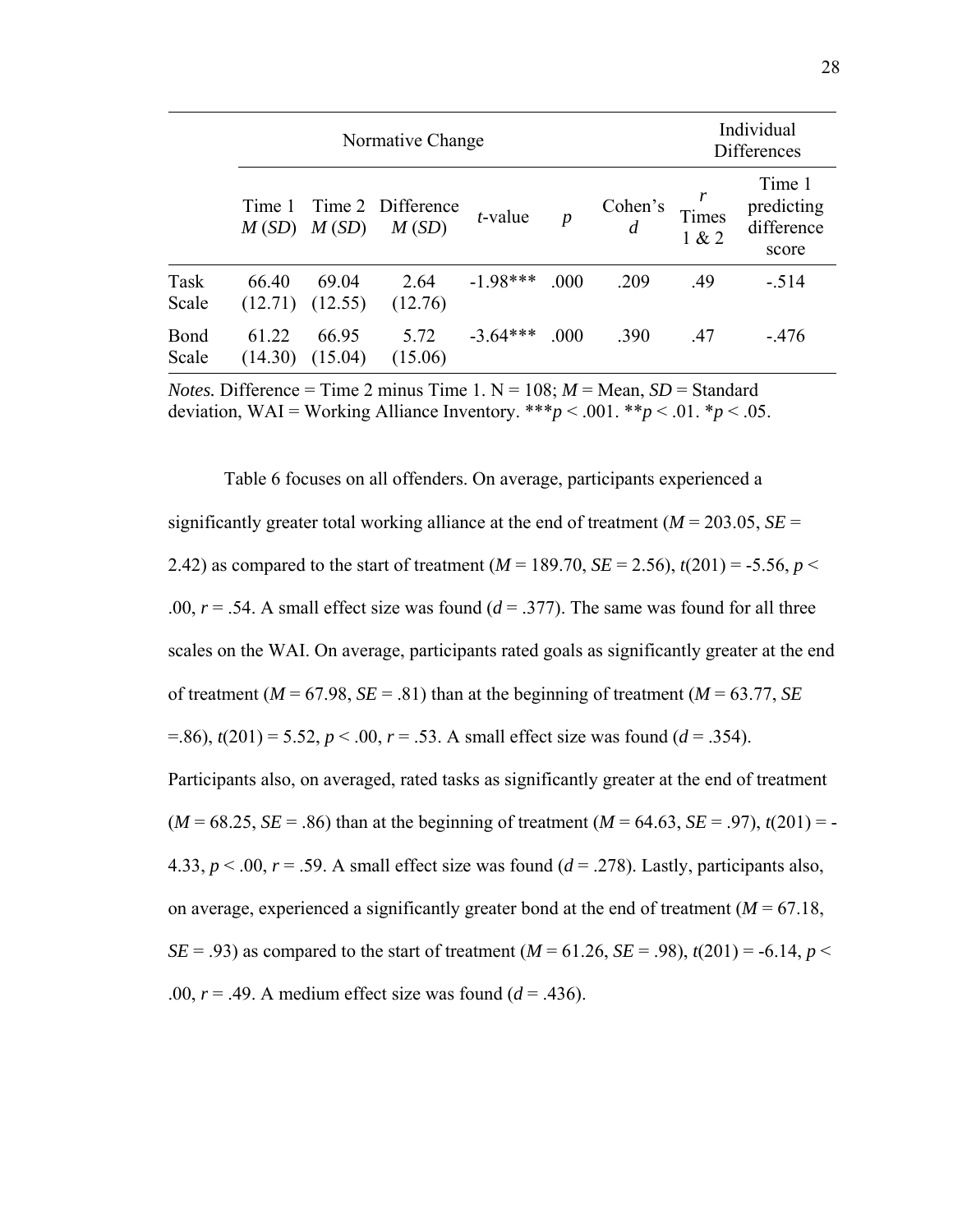#### *Normative Change in the Working Alliance over the Course of Sexual Offender*

|                       |        |        | Normative Change                                  |                 | Individual<br><b>Differences</b> |                           |                                    |                                             |
|-----------------------|--------|--------|---------------------------------------------------|-----------------|----------------------------------|---------------------------|------------------------------------|---------------------------------------------|
|                       | Time 1 |        | Time 2 Difference<br>$M(SD)$ $M(SD)$ $M(SD)$      | <i>t</i> -value | $\overline{p}$                   | Cohen's<br>$\overline{d}$ | $\boldsymbol{r}$<br>Times<br>1 & 2 | Time 1<br>predicting<br>difference<br>score |
| WAI<br>Total<br>Score | 189.70 | 203.05 | $13.35 -5.56***$<br>$(36.43)$ $(34.36)$ $(34.12)$ |                 | .000                             | .377                      | .54                                | $-.527$                                     |
| Goal<br>Scale         |        |        | 63.77 67.98 4.21<br>$(12.22)$ $(11.50)$ $(11.47)$ | $-5.52***$ .000 |                                  | .354 .53                  |                                    | $-.530$                                     |
| Task<br>Scale         | 64.63  | 68.25  | 3.62<br>$(13.74)$ $(12.21)$ $(11.88)$             | $-4.33***$ .000 |                                  | .278                      | .59                                | $-.554$                                     |
| Bond<br>Scale         | 61.26  | 67.18  | 5.92<br>$(13.90)$ $(13.24)$ $(13.69)$             | $-6.14***$      | .000                             | .436                      | .49                                | $-.540$                                     |

*Treatment for All Offenders* 

*Notes.* Difference = Time 2 minus Time 1.  $N = 108$ ;  $M =$  Mean,  $SD =$  Standard deviation, WAI = Working Alliance Inventory. \*\*\* $p < .001$ . \*\* $p < .01$ . \* $p < .05$ .

#### **Individual Change in the Working Alliance over the Course of Sexual Offender**

#### **Treatment with Client-Based Predictors**

To examine predictors of individual change in the working alliance using clientbased factors as predictors, a series of linear regressions were conducted. Table 7 focuses on the moderate-high risk offender group and summarizes the beta values and significant values for changes in the WAI total scores and sub-scale scores when predicted by the variables of interest. Client age was found to significantly predict individual change in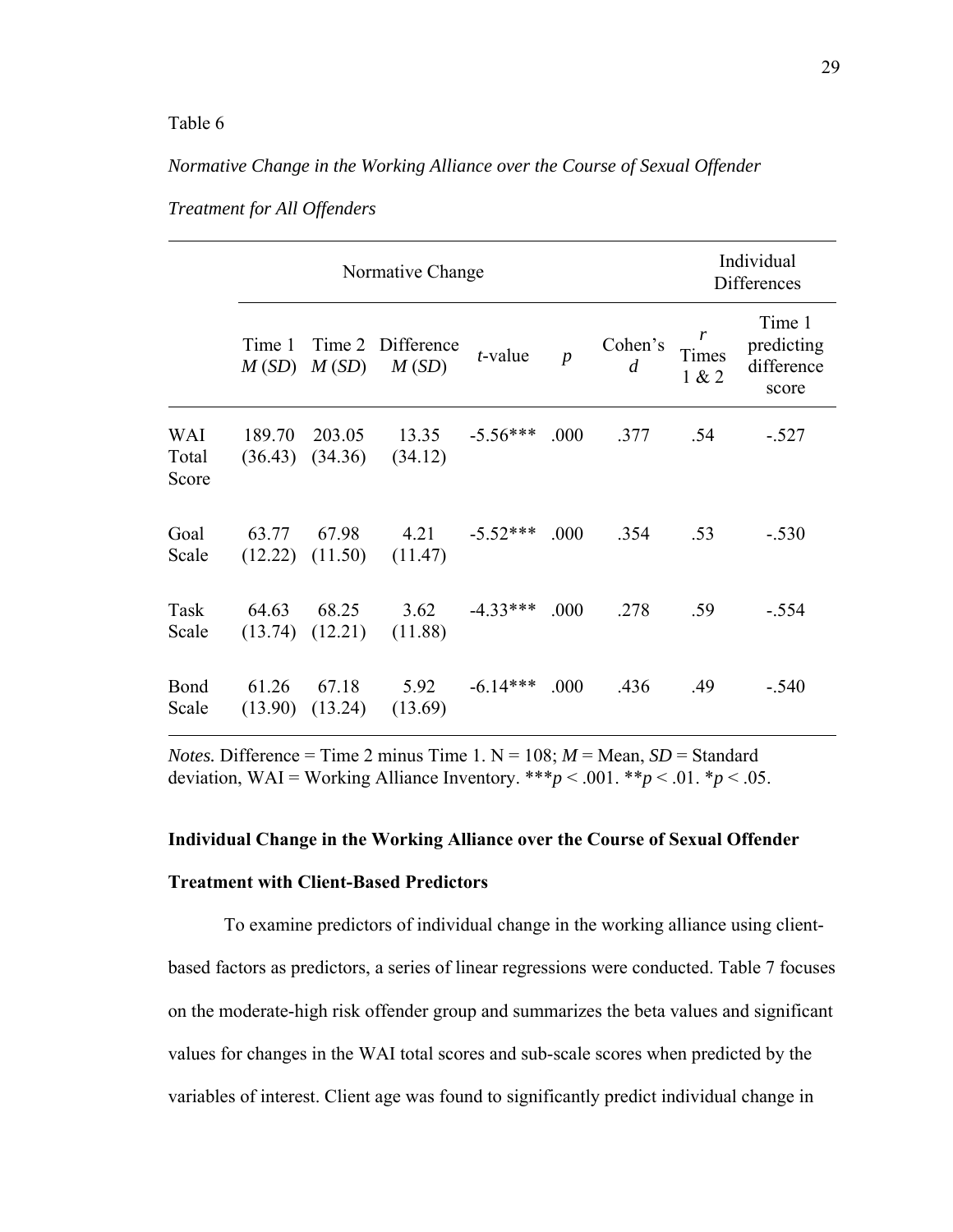the Goal subscale scores  $(F(2, 105) = 35.90, p < .05)$ , with an R<sup>2</sup> of .406. Younger participants were significantly more likely to experience a positive change in the Goal subscale over the course of treatment. No other client-based factors were found to predict individual change for moderate-high risk offenders.

Table 8 focuses on the low risk offender group. It was found that Factor 1 scores on the PCL-R significantly predict individual change in the Task subscale scores (*F*(2, 13) = 11.99,  $p < 01$ ), with an R<sup>2</sup> of .594. In addition, the PCL-R Factor 2 was found to significantly predict individual change in the total WAI total scores  $(F(2, 13) = 5.37, p <$ .05), with an R<sup>2</sup> of .368 and in the Task subscale scores (F(2, 13) = 9.83, p < .01), with an  $R<sup>2</sup>$  of .541. Participants with higher psychopathy scores were less likely to experience a change in the total working alliance and task subscale over the course of treatment. No other client-based factors were found to predict individual change for low risk offenders.

Table 9 focuses on all offenders. It was found that age significantly predicts individual change in the Goal subscale scores  $(F(2, 200) = 43.57, p < .05)$ , with an R<sup>2</sup> of .297. Again, younger participants were significantly more likely to experience a change in the Goal subscale over the course of treatment. No other client-based factors were found to predict individual change for all offenders.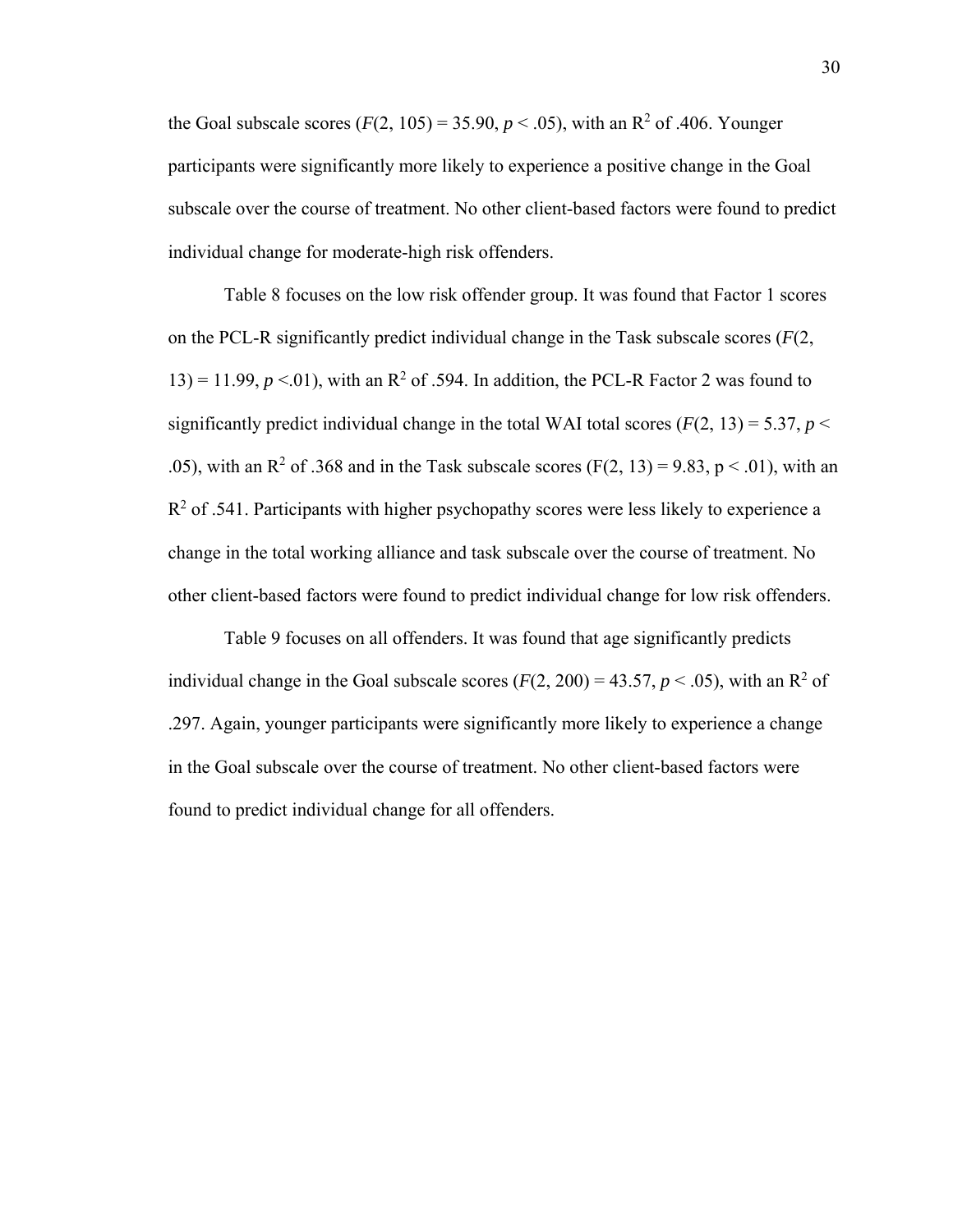*Results of Linear Regression Models Examining Client Predictors of Change in the Working Alliance over the Course of Sexual Offender Treatment for Moderate-High Risk Offenders* 

|                                                                                             | <b>WAI</b> Total |                  | <b>WAI</b> Goal<br><b>Total</b> |                  | <b>WAI Task</b><br><b>Total</b> |                  | <b>WAI Bond</b><br><b>Total</b> |                  |
|---------------------------------------------------------------------------------------------|------------------|------------------|---------------------------------|------------------|---------------------------------|------------------|---------------------------------|------------------|
|                                                                                             | $\beta$          | $\boldsymbol{p}$ | $\beta$                         | $\boldsymbol{p}$ | $\beta$                         | $\boldsymbol{p}$ | $\beta$                         | $\boldsymbol{p}$ |
| <b>Demographics</b>                                                                         |                  |                  |                                 |                  |                                 |                  |                                 |                  |
| Age in years                                                                                | $-136\dagger$    | .084             | $-172*$                         | .026             | $-.031$                         | .703             | $-.093$                         | .243             |
| <b>Black</b>                                                                                | .067             | .382             | .002                            | .976             | .087                            | .271             | .029                            | .706             |
| Education                                                                                   | .022             | .791             | $-.005$                         | .955             | .043                            | .615             | $-.007$                         | .936             |
| Intelligence                                                                                |                  |                  |                                 |                  |                                 |                  |                                 |                  |
| Intellectual                                                                                | .060             | .435             | .103                            | .180             | $-.033$                         | .674             | .093                            | .225             |
| <b>Functioning Beta</b>                                                                     |                  |                  |                                 |                  |                                 |                  |                                 |                  |
| <b>WRAT3</b> Score                                                                          | $-0.017$         | .876             | .067                            | .532             | $-.067$                         | .546             | .097                            | .384             |
| <b>Mental Health</b>                                                                        |                  |                  |                                 |                  |                                 |                  |                                 |                  |
| Personality                                                                                 | .011             | .894             | $-.060$                         | .451             | .043                            | .606             | $-0.013$                        | .874             |
| disorder                                                                                    |                  |                  |                                 |                  |                                 |                  |                                 |                  |
| PCL-R Factor 1                                                                              | $-.022$          | .795             | .062                            | .450             | $-.104$                         | .234             | $-.052$                         | .558             |
| PCL-R Factor 2                                                                              | $-.104$          | .210             | $-.054$                         | .511             | $-.085$                         | .323             | $-126$                          | .146             |
| Receiving current<br>treatment                                                              | $-.013$          | .865             | $-.033$                         | .669             | .025                            | .753             | $-.056$                         | .475             |
| <b>Criminal Justice</b>                                                                     |                  |                  |                                 |                  |                                 |                  |                                 |                  |
| <b>Factors</b>                                                                              |                  |                  |                                 |                  |                                 |                  |                                 |                  |
| Prior Adult                                                                                 | .113             | .175             | .093                            | .260             | .108                            | .212             | .092                            | .273             |
| Convictions                                                                                 |                  |                  |                                 |                  |                                 |                  |                                 |                  |
| Prior sex offense                                                                           | $-.003$          | .970             | .050                            | .520             | $-.021$                         | .794             | .044                            | .571             |
| Length of current                                                                           |                  |                  |                                 |                  |                                 |                  |                                 |                  |
| sentence                                                                                    |                  |                  |                                 |                  |                                 |                  |                                 |                  |
| Sex Offense,                                                                                |                  |                  |                                 |                  |                                 |                  |                                 |                  |
| <b>Specific</b>                                                                             |                  |                  |                                 |                  |                                 |                  |                                 |                  |
| Prior Sexual                                                                                | $.145\dagger$    | .060             | .111                            | .147             | .127                            | .112             | $.144\dagger$                   | .063             |
| Abuse                                                                                       |                  |                  |                                 |                  |                                 |                  |                                 |                  |
| Age of victim                                                                               | $-.004$          | .956             | $-.080$                         | .301             | $-.035$                         | .659             | .041                            | .592             |
| <i>Notes.</i> $N = 108$ ; WAI = Working Alliance Inventory, PCL-R = Psychopathy Check List- |                  |                  |                                 |                  |                                 |                  |                                 |                  |

Revised. \*\*\**p* < .001. \*\**p* < .01. \**p* < .05.  $\dagger$  < .10.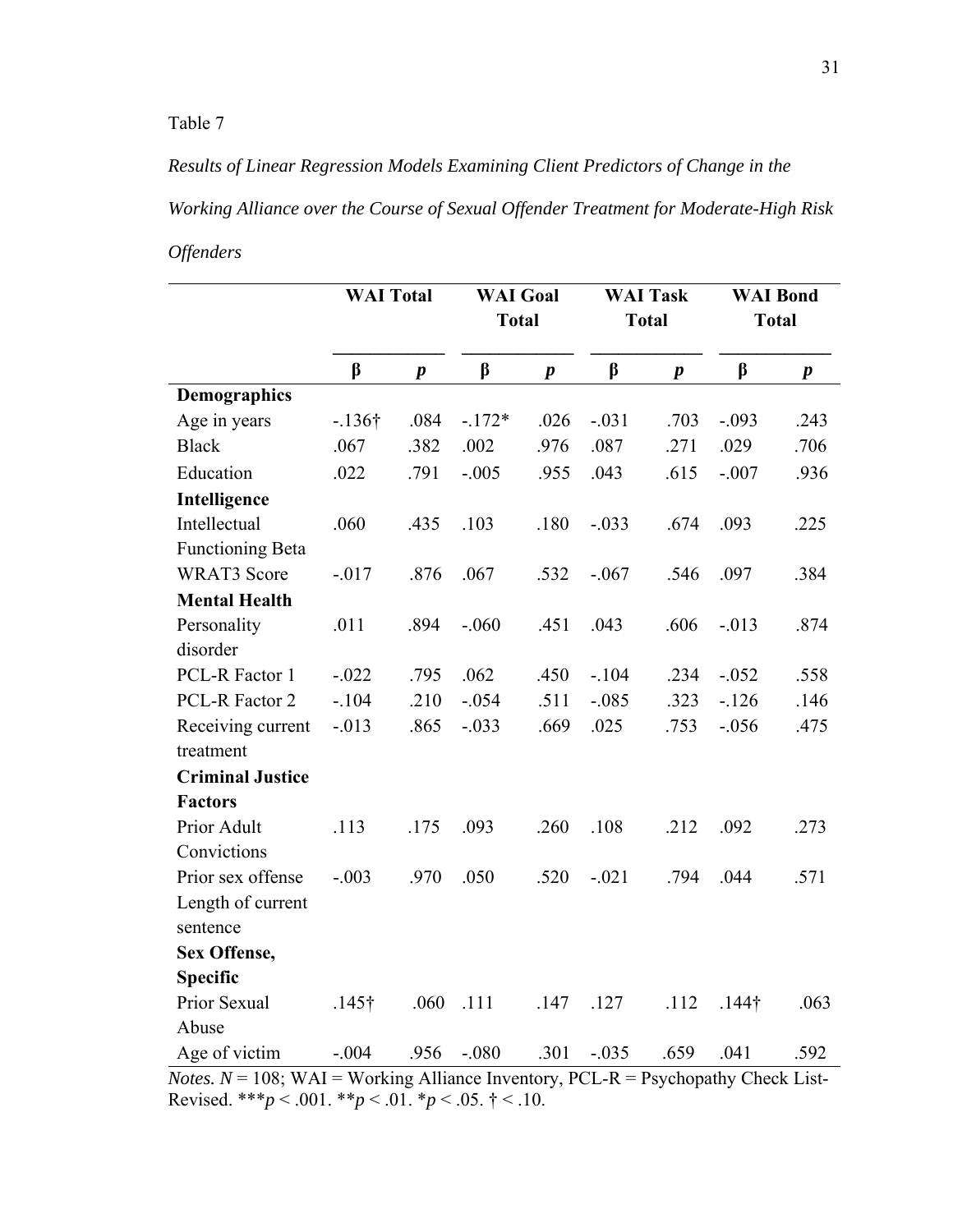## *Results of Linear Regression Models Examining Client Predictors of Change in the*

|                         | <b>WAI</b> Total |              |          | <b>WAI</b> Goal | <b>WAI Task</b> |              |         | <b>WAI Bond</b> |
|-------------------------|------------------|--------------|----------|-----------------|-----------------|--------------|---------|-----------------|
|                         |                  |              |          | <b>Total</b>    | <b>Total</b>    |              |         | <b>Total</b>    |
|                         | $\beta$          | $\mathbf{p}$ | $\beta$  | $\mathbf{p}$    | $\beta$         | $\mathbf{p}$ | $\beta$ | p               |
| <b>Demographics</b>     |                  |              |          |                 |                 |              |         |                 |
| Age in years            | $-.086$          | .363         | $-.047$  | .623            | $-.047$         | .597         | $-137$  | .137            |
| <b>Black</b>            | $-.088$          | .346         | $-.089$  | .336            | $-012$          | .888         | $-116$  | .204            |
| Education               | .100             | .298         | .079     | .410            | $.154\dagger$   | .083         | .042    | .654            |
| Intelligence            |                  |              |          |                 |                 |              |         |                 |
| Intellectual            | .063             | .516         | .053     | .585            | .069            | .448         | .062    | .508            |
| <b>Functioning Beta</b> |                  |              |          |                 |                 |              |         |                 |
| <b>WRAT3</b> Score      | .123             | .695         | .165     | .609            | .162            | .358         | .218    | .482            |
| <b>Mental Health</b>    |                  |              |          |                 |                 |              |         |                 |
| Personality             | .072             | .462         | $-.009$  | .921            | .067            | .460         | .099    | .304            |
| disorder                |                  |              |          |                 |                 |              |         |                 |
| PCL-R Factor 1          | $-455$ †         | .059         | $-0.237$ | .333            | $-.560**$       | .007         | $-.371$ | .141            |
| PCL-R Factor 2          | $-455*$          | .047         | $-.353$  | .139            | $-.486**$       | .016         | $-.472$ | .073            |
| Receiving current       | $-.062$          | .529         | $-.045$  | .648            | .013            | .885         | $-133$  | .169            |
| treatment               |                  |              |          |                 |                 |              |         |                 |
| <b>Criminal Justice</b> |                  |              |          |                 |                 |              |         |                 |
| <b>Factors</b>          |                  |              |          |                 |                 |              |         |                 |
| Prior Adult             | .087             | .385         | .088     | .379            | .034            | .715         | .106    | .280            |
| Convictions             |                  |              |          |                 |                 |              |         |                 |
| Prior sex offense       | $-.069$          | .469         | $-.024$  | .796            | $-.060$         | .495         | $-.102$ | .274            |
| Sex Offense,            |                  |              |          |                 |                 |              |         |                 |
| <b>Specific</b>         |                  |              |          |                 |                 |              |         |                 |
| Prior Sexual            | .056             | .554         | .063     | .498            | $-.033$         | .713         | .010    | .917            |
| Abuse                   |                  |              |          |                 |                 |              |         |                 |
| Age of victim           | $-.107$          | .258         | $-.075$  | .425            | $-.092$         | .298         | $-.095$ | .304            |

*Working Alliance over the Course of Sexual Offender Treatment for Low Risk Offenders* 

*Notes.*  $N = 94$ ;  $WAI = Working$  Alliance Inventory, PCL-R = Psychopathy Check List-Revised. \*\*\**p* < .001. \*\**p* < .01. \**p* < .05.  $\dagger$  < .10.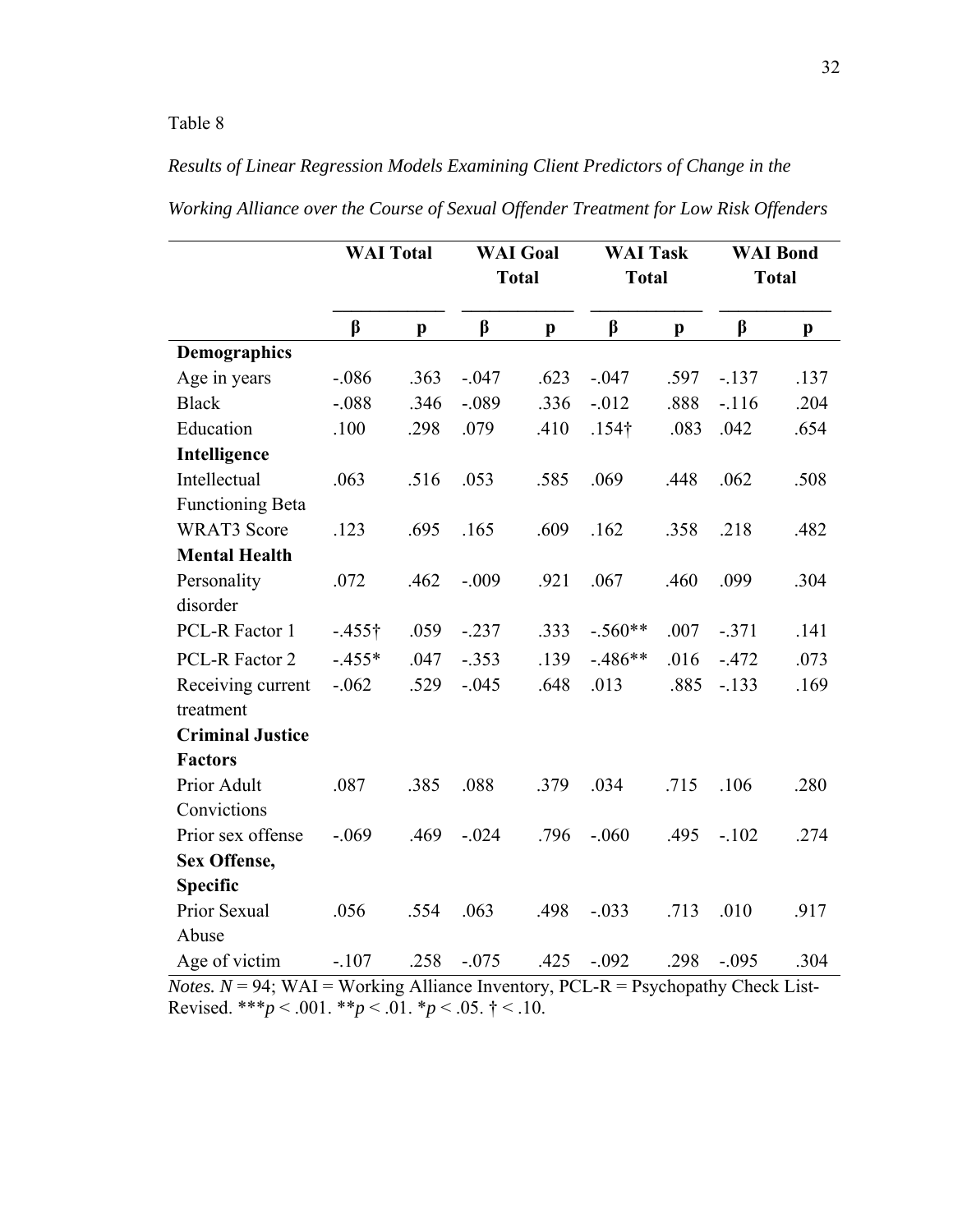## *Results of Linear Regression Models Examining Client Predictors of Change in the*

|                         | <b>WAI Total</b> |              | <b>WAI</b> Goal |              | <b>WAI Task</b>   |              | <b>WAI Bond</b> |      |
|-------------------------|------------------|--------------|-----------------|--------------|-------------------|--------------|-----------------|------|
|                         |                  |              | <b>Total</b>    |              | <b>Total</b>      |              | <b>Total</b>    |      |
|                         | $\beta$          | $\mathbf{p}$ | $\beta$         | $\mathbf{p}$ | $\beta$           | $\mathbf{p}$ | $\beta$         | p    |
| <b>Demographics</b>     |                  |              |                 |              |                   |              |                 |      |
| Age in years            | $-114$ †         | .056         | $-124*$         | .038         | $-.025$           | .675         | $-104$ †        | .083 |
| <b>Black</b>            | $-0.012$         | .843         | $-.047$         | .431         | $-.035$           | .549         | $-.038$         | .519 |
| Education               | .063             | .319         | .043            | .495         | .095              | .119         | .015            | .814 |
| Intelligence            |                  |              |                 |              |                   |              |                 |      |
| Intellectual            | .070             | .246         | .091            | .132         | .014              | .812         | .083            | .164 |
| <b>Functioning Beta</b> |                  |              |                 |              |                   |              |                 |      |
| <b>WRAT3</b> Score      | .036             | .717         | .116            | .243         | $-.042$           | .656         | .133            | .183 |
| <b>Mental Health</b>    |                  |              |                 |              |                   |              |                 |      |
| Personality             | .030             | .622         | $-.045$         | .454         | .065              | .280         | .045            | .466 |
| disorder                |                  |              |                 |              |                   |              |                 |      |
| PCL-R Factor 1          | $-.042$          | .611         | .047            | .564         | $-143\dagger$     | .078         | $-.045$         | .597 |
| PCL-R Factor 2          | $-134$           | .096         | $-.082$         | .303         | $-137$ †          | .086         | $-.130$         | .124 |
| Receiving current       | $-.037$          | .554         | $-.039$         | .520         | .019              | .750         | $-.094$         | .123 |
| treatment               |                  |              |                 |              |                   |              |                 |      |
| <b>Criminal Justice</b> |                  |              |                 |              |                   |              |                 |      |
| <b>Factors</b>          |                  |              |                 |              |                   |              |                 |      |
| Prior Adult             | .097             | .132         | .092            | .152         | .064              | .305         | .099            | .121 |
| Convictions             |                  |              |                 |              |                   |              |                 |      |
| Prior sex offense       | $-.035$          | .563         | .009            | .879         | $-.040$           | .501         | $-.020$         | .742 |
| Sex Offense,            |                  |              |                 |              |                   |              |                 |      |
| <b>Specific</b>         |                  |              |                 |              |                   |              |                 |      |
| Prior Sexual            | .098             | .103         | .087            | .143         | .102 <sup>†</sup> | .088         | .071            | .236 |
| Abuse                   |                  |              |                 |              |                   |              |                 |      |
| Age of victim           | $-.050$          | .402         | $-.082$         | .172         | $-.059$           | .313         | $-0.017$        | .775 |

*Working Alliance over the Course of Sexual Offender Treatment for All Offenders* 

*Notes.*  $N = 202$ ; WAI = Working Alliance Inventory, PCL-R = Psychopathy Check List-Revised. \*\*\**p* < .001. \*\**p* < .01. \**p* < .05.  $\dagger$  < .10.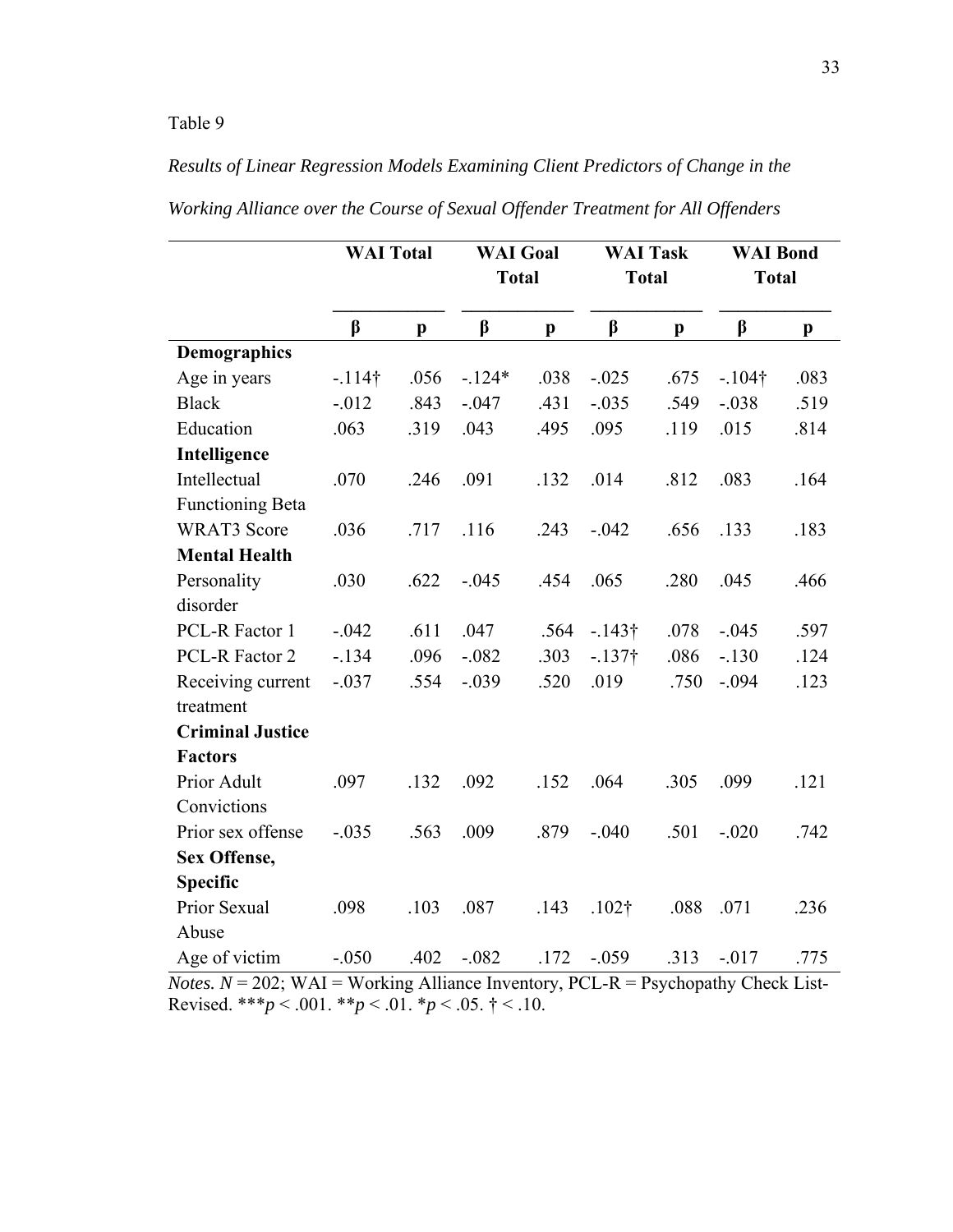## **Individual Change in the Working Alliance over the Course of Sexual Offender Treatment with Therapist-Based Predictors**

To examine predictors of individual change in the working alliance using therapist-based factors as predictors, a series of linear regressions were conducted. Table 10 focuses on the moderate-high risk offender group and summarizes the beta values and significant values for changes in the WAI total scores and sub-scale scores when predicted by the variables of interest. None of the therapist-based demographics were found to predict individual client changes in the total working alliance or three subscales over the course of sexual offender treatment.

Table 10

*Results of Linear Regression Models Examining Therapist Predictors of Change in the Working Alliance over the Course of Sexual Offender Treatment for Moderate-High Risk Offenders* 

|                                                                                                           |         | <b>WAI</b> Total |         | <b>WAI</b> Goal<br><b>Total</b> |               | <b>WAI Task</b><br><b>Total</b> |         | <b>WAI</b> Bond<br><b>Total</b> |
|-----------------------------------------------------------------------------------------------------------|---------|------------------|---------|---------------------------------|---------------|---------------------------------|---------|---------------------------------|
|                                                                                                           | ß       |                  | B       | p                               | 15            | $\boldsymbol{p}$                | B       |                                 |
| Age in years                                                                                              | .706    | .261             | .385    | .534                            | 1.00          | .118                            | .277    | .659                            |
| <b>Black</b>                                                                                              | $-762$  | .230             | $-.540$ | .389                            | $-1.05$       | .103                            | $-.303$ | .634                            |
| Education                                                                                                 | $-.054$ | .528             | $-.031$ |                                 | $.716 - .017$ | .847                            | $-.107$ | .221                            |
| <i>Notes.</i> $N = 108$ ; WAI = Working Alliance Inventory. *** $p < .001$ . ** $p < .01$ . * $p < .05$ . |         |                  |         |                                 |               |                                 |         |                                 |

 $\dagger$  < .10.

Table 11 focuses on the low risk offender group. It was found that therapist age significantly predicts individual change in the Bond subscale scores  $(F(4, 87) = 9.573, p$  $<$  0.05), with an R<sup>2</sup> of 0.306. With decreased therapist age, clients were significantly more likely to experience a change in the Bond subscale over the course of treatment.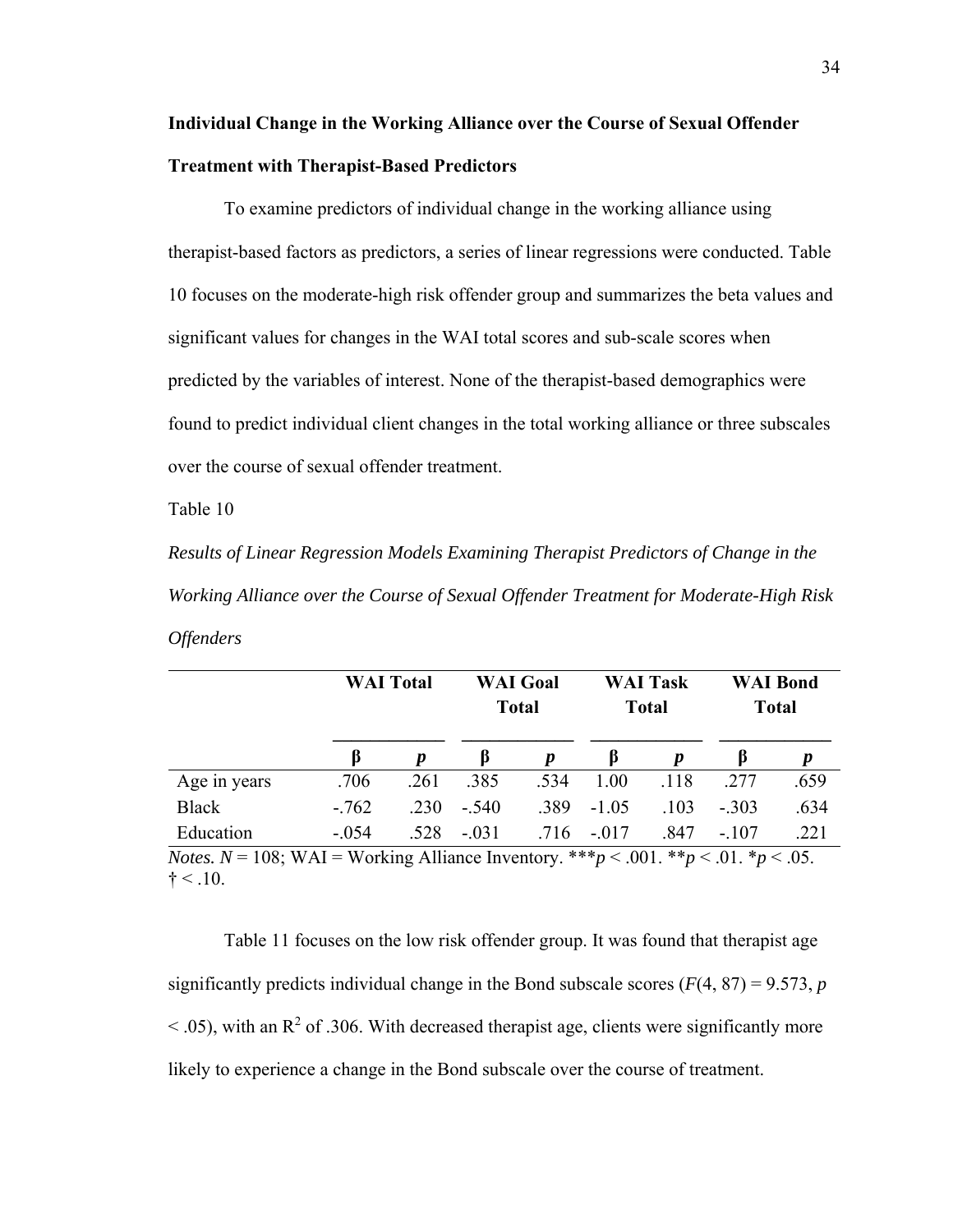## *Results of Linear Regression Models Examining Therapist Predictors of Change in the*

|                                                                                                          | <b>WAI</b> Total    |      | <b>WAI</b> Goal<br><b>Total</b> |                  | <b>WAI Task</b><br><b>Total</b> |      | <b>WAI Bond</b><br><b>Total</b> |      |
|----------------------------------------------------------------------------------------------------------|---------------------|------|---------------------------------|------------------|---------------------------------|------|---------------------------------|------|
|                                                                                                          | B                   |      | β                               | $\boldsymbol{p}$ | B                               |      | B                               | p    |
| Age in years                                                                                             | $-217$ <sup>†</sup> | .051 | $-196$                          | .078             | $-.177$                         | .097 | $-.223*$                        | .040 |
| Black                                                                                                    | $-.050$             | .655 | $-.056$                         | .619             | $-.018$                         | .868 | $-.063$                         | .559 |
| Education                                                                                                | .140                | .133 | .125                            | .179             | -157                            | .080 | .105                            | .247 |
| <i>Notes.</i> $N = 94$ ; WAI = Working Alliance Inventory. *** $p < .001$ . ** $p < .01$ . * $p < .05$ . |                     |      |                                 |                  |                                 |      |                                 |      |

*Working Alliance over the Course of Sexual Offender Treatment for Low Risk Offenders* 

 $\dagger$  < .10.

Table 12 focuses on all offenders. Similar to the moderate-high risk offenders, no therapist-based demographics were found to predict individual client changes in the total working alliance or the three subscales.

#### Table 12

*Results of Linear Regression Models Examining Therapist Predictors of Change in the Working Alliance over the Course of Sexual Offender Treatment for All Offenders* 

|                                                                                                           |         | <b>WAI</b> Total |         | <b>WAI</b> Goal<br><b>Total</b> |         | <b>WAI Task</b><br><b>Total</b> |         | <b>WAI Bond</b><br><b>Total</b> |
|-----------------------------------------------------------------------------------------------------------|---------|------------------|---------|---------------------------------|---------|---------------------------------|---------|---------------------------------|
|                                                                                                           | ß       |                  | B       | p                               | B       | p                               | B       | p                               |
| Age in years                                                                                              | .018    | .906             | $-.049$ | .736                            | .011    | .940                            | .018    | .904                            |
| <b>Black</b>                                                                                              | $-.106$ | .473             | $-.107$ | .467                            | $-.063$ | .664                            | $-.083$ | .570                            |
| Education                                                                                                 | .031    | .610             | .035    | .561                            | .076    | .206                            | $-.022$ | .713                            |
| <i>Notes.</i> $N = 202$ ; WAI = Working Alliance Inventory. *** $p < .001$ . ** $p < .01$ . * $p < .05$ . |         |                  |         |                                 |         |                                 |         |                                 |

 $\dagger$  < .10.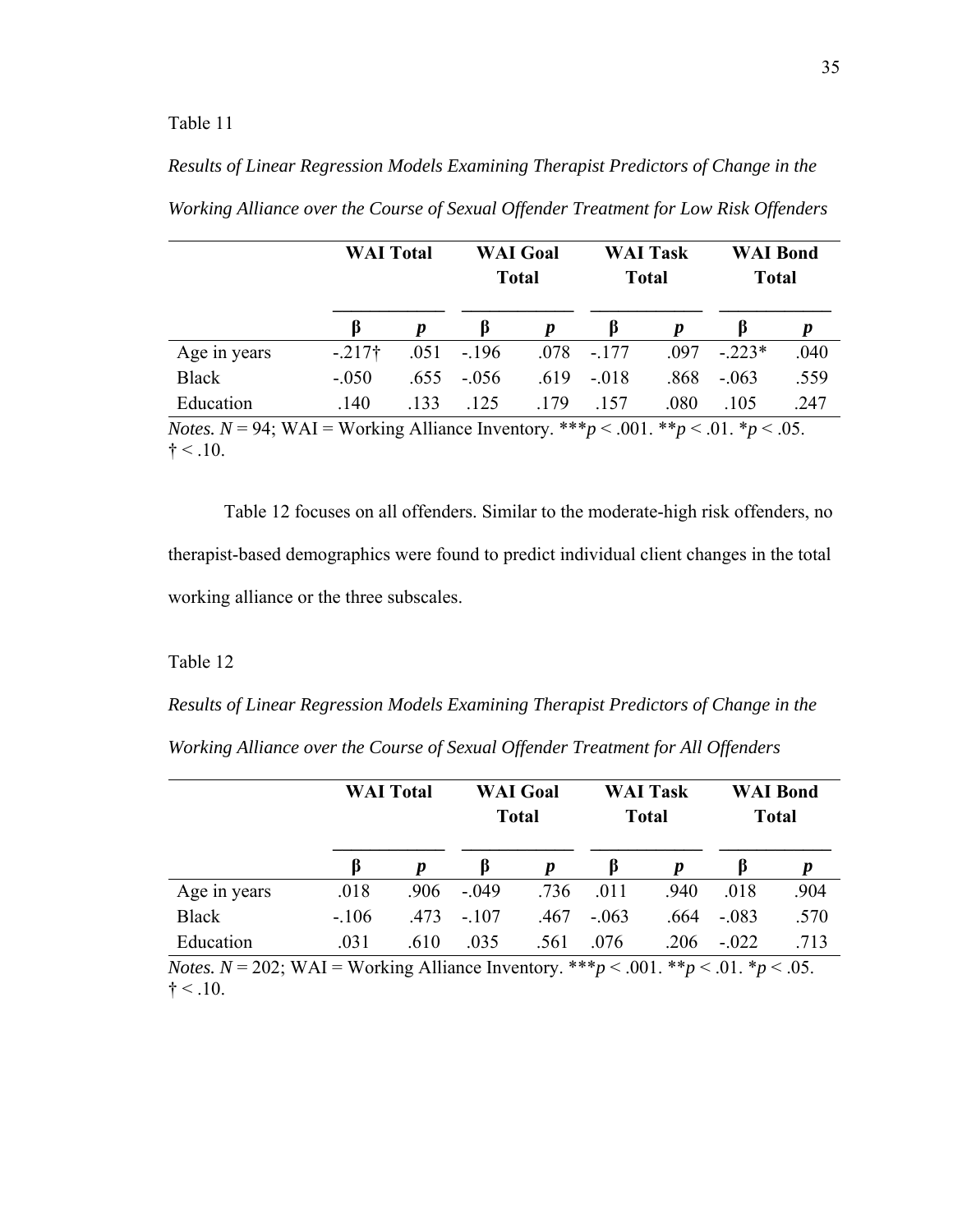#### **CHAPTER V**

#### **Discussion**

This chapter presents the discussion for the current study. The chapter begins with a summary of the study and its findings which are interpreted in conjunction with previous findings in other literature. Next, policy implications are derived from these findings. Limitations are also discussed and the chapter concludes with suggested directions for future research.

#### **Summary of Findings**

 Research has demonstrated the positive impact the working alliance can have on treatment outcomes (Ackerman & Hilsenroth, 2003; Horvath & Bedi, 2002; Horvath & Symonds, 1991; Lambert & Barley, 2001; Murphy, Cramer, & Lillie, 1984; Norcross & Lambert, 2006). As such, in order to further improve outcomes, the current study sought to understand if and how the working alliance changes over the course of treatment. Using archival data from 202 adult males who participated in sexual offender treatment while incarcerated, normative change and individual predictors of change were examined.

 In terms of normative change, findings revealed that, on average, client ratings of the total working alliance significantly changed over the course of treatment. In addition, client ratings on all three subscales significantly changed and this held true across treatment groups as well. These mean changes were all in a positive direction. These results align with previous research that has found that the working alliance often develops in a positive pattern (Kivlighan & Shaughnessy, 1995; Joyce, McCallum, & Azim, 1995). Although statistically significant, these changes were found to have small to medium effect sizes. In other words, the mean change in the working alliance and all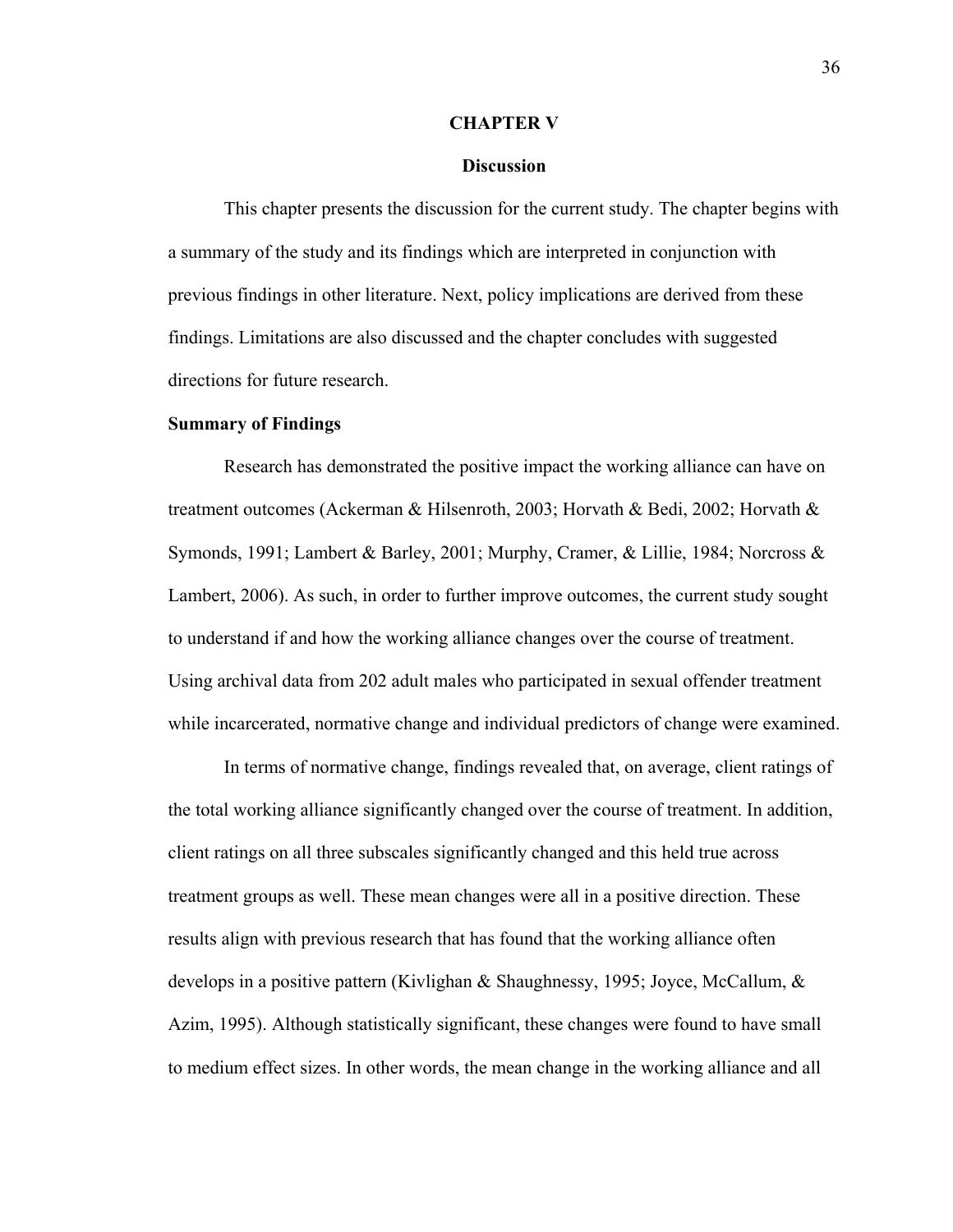three subscales were unlikely the result of chance. However, the magnitude of the changes ranged from small to moderate. Although not large effect sizes, these findings are still encouraging. They demonstrate that the working alliance not only improves for most offenders over the course of treatment, but that many of these changes are medium in size. Out of the total working alliance and all the subscales, the Task subscale is the only one that consistently showed small effect sizes. It may be that offenders' and therapists' agreement on necessary tasks remain relatively consistent throughout treatment. However, additional research should be done to determine if and how this subscale can be better improved throughout treatment.

In terms of the normative change findings, it should also be discussed that the current study only measured the working alliance at two points which may allow other changes to go undetected. The study also only considered client ratings of the working alliance. As such, changes in the therapists' ratings of the working alliance are still not understood. Future research should consider measuring changes in the working alliance per offender ratings and therapist ratings and how these changes compare among groups.

 Few studies have examined or found results with regards to predictors of individual change in the working alliance (Walling et al., 2012; Walton, Jeglic & Blasko, 2016). In the current study, both client factors and therapist factors were examined as predictors of change in the working alliance. It was found that among all clients, age was the only factor that was significant. Specifically, it was found that age predicted individual change in the Goal subscale, where younger clients experienced a greater change. For moderate-high risk offenders, age was again the only significant predictor of individual change. For individuals in this treatment group, younger clients experienced a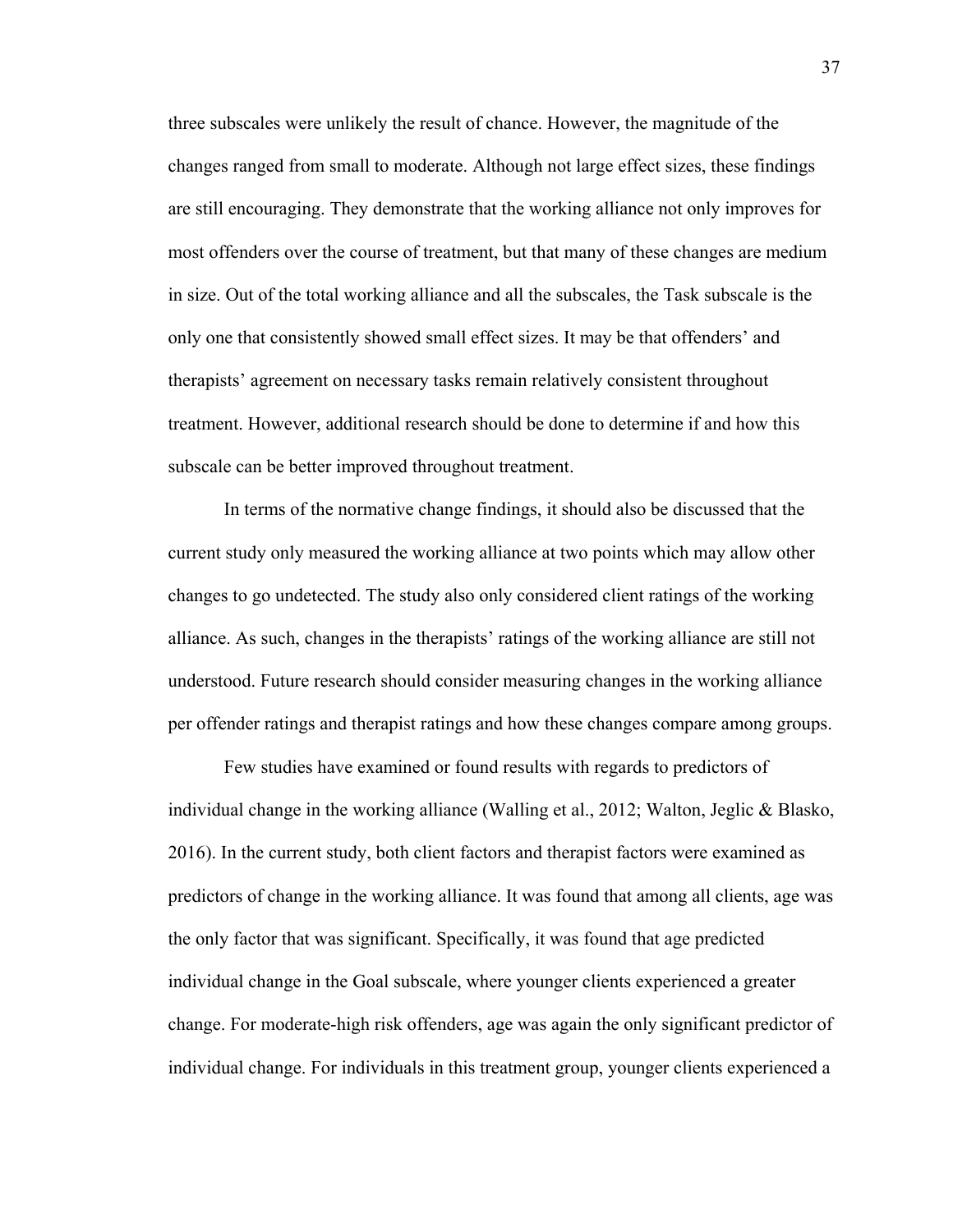greater change in the Goal subscale. Age wasn't predictive of individual change for low risk offenders, but the PCL-R factors were. Factor 1 was found to predict individual change in the Task subscale. Factor 2 was found to predict individual change in the total working alliance and Task subscale, where those clients with a lower PCL-R score experienced a greater positive change in the working alliance.

 These findings are somewhat surprising given previous research on the working alliance (Connors et al., 2000; Strauss et al., 2006; Taft et al., 2004; Walling et al., 2012; Walton, Jeglic  $\&$  Blasko, 2016). In the literature that has looked at client predictors of the working alliance, age (Connors et al., 2000) and personality disorders (Strauss et al., 2006; Taft et al., 2004) have been found to predict the working alliance at a single point. Connors and colleagues (2004) found that client ratings of the working alliance increase with increased age. This relationship is opposite of what was found in the current study, where younger clients experienced a greater change. It is possible that while increased age may impact a positive working alliance at the start of treatment, a younger client may be more willing or able to change over the course of treatment. However, further research is needed to determine if this interpretation is correct.

Another difference among findings in the current study and past research involves personality disorders. Although previous research has found personality disorders to predict the working alliance (Strauss et al., 2006; Taft et al., 2004), the current study did not find the same relationship. A possible explanation of this disparity may be that personality disorders impact the working alliance for the general population and offender population differently. It may also be that predictors are different when measuring changes in the working alliance rather than a single point during treatment.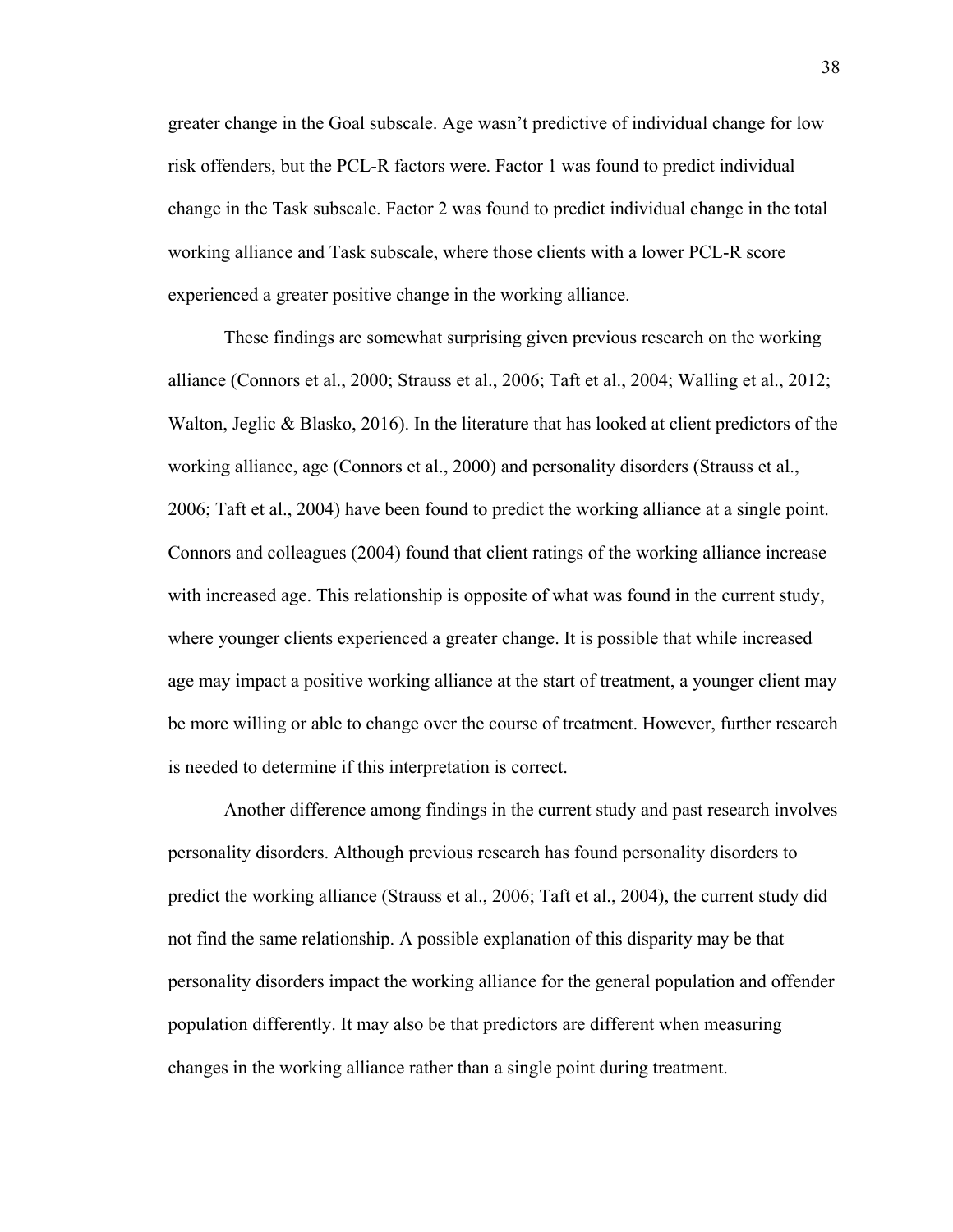Yet another difference between the findings of the current study and past research include race as a predictor (Walling et al., 2012). The current study did not find client race to be significant, yet Walling and colleagues (2012) found that, on average, white clients experienced a positive change in the working alliance over the course of treatment. Again, it is possible that race impacts sexual offenders' ratings of the working alliance differently than other offending populations.

The only finding that aligns with previous research is that concerning psychopathy. Similar to research by Walton, Jeglic & Blasko (2016), the current study found that with decreased PCL-R scores, clients experienced a positive change in the working alliance. This finding may not be surprising, given that both studies focused on the sexual offender population.

 Only one therapist factor was found to predict change in the working alliance. Among low risk offenders, therapist age predicted individual change in the the Bond subscale. Clients were more likely to experience a positive change when their therapist was of a younger age. While the current study focused solely on therapist demographics, previous research has mainly examined therapist behaviors that predict change (Fernandez et al., 1999; Marshall et al., 2002). Only one study has examined therapist age as a predictor of the working alliance. Connors and colleagues (2000) found that clients experienced a positive change in the working alliance with increased therapist age. This is the opposite effect found in the current study. Again, it may be that predictors are different when examining changes in the working alliance rather than a single point during treatment. As there were only five primary therapists rated among the 202 sexual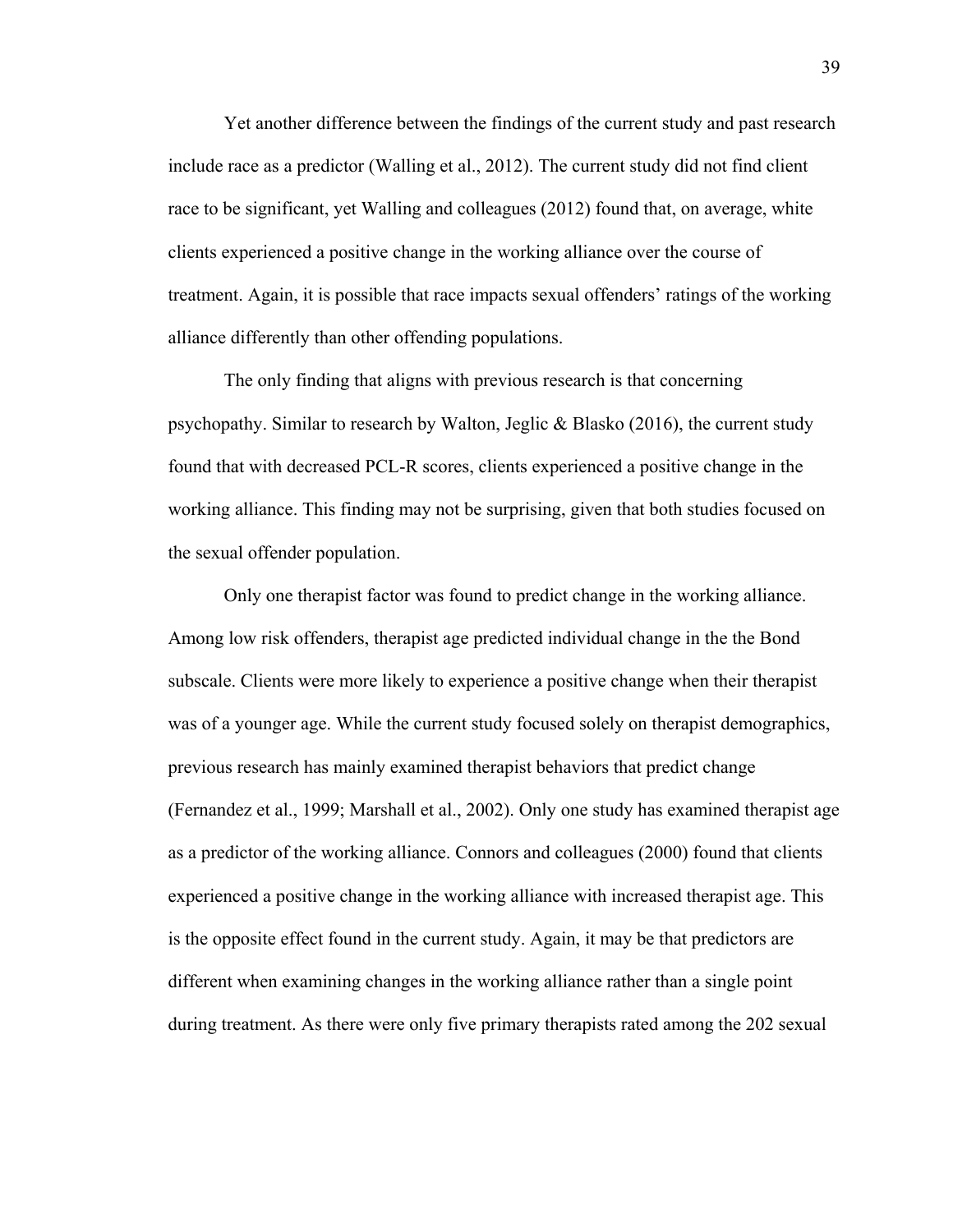offenders, it is also possible that other therapist characteristics specific to the younger therapists impacted these ratings aside from demographics.

#### **Limitations and Conclusion**

This study is not without limitations. The data were collected from sexual offenders who were enrolled in sexual offender treatment while incarcerated within the Pennsylvania Department of Corrections. Since data were collected from one prison, results may not be representative of all sexual offenders housed in Pennsylvania state prisons, nonetheless other prisons throughout the United States. In addition, since participation in treatment was voluntary rather than mandated, these results may not be representative of all sexual offenders. Future research should examine if these findings hold true among sexual offenders participating in mandated treatment.

 This study examined changes in the working alliance which has often gone overlooked in previous research. Furthermore, this study examined these changes among a population that has received little attention within this area of research (Blasko  $\&$ Jeglic, 2016; Goldfried, Burckell, & Eubanks-Carter, 2003; Marshall, et al., 2003; Walton, Jeglic & Blasko, 2016). First and foremost, the findings reveal that, not only can sexual offenders form a strong working alliance with their therapist, but, on average, this alliance improves over the course of sexual offender treatment. However, the magnitude of these changes is relatively small. Also of importance, the findings show that three client factors and one therapist factor predict these individual changes. These findings reveal several implications for future research.

While understanding that the working alliance changes over the course of sexual offender treatment is important, further research should aim to determine exactly how

40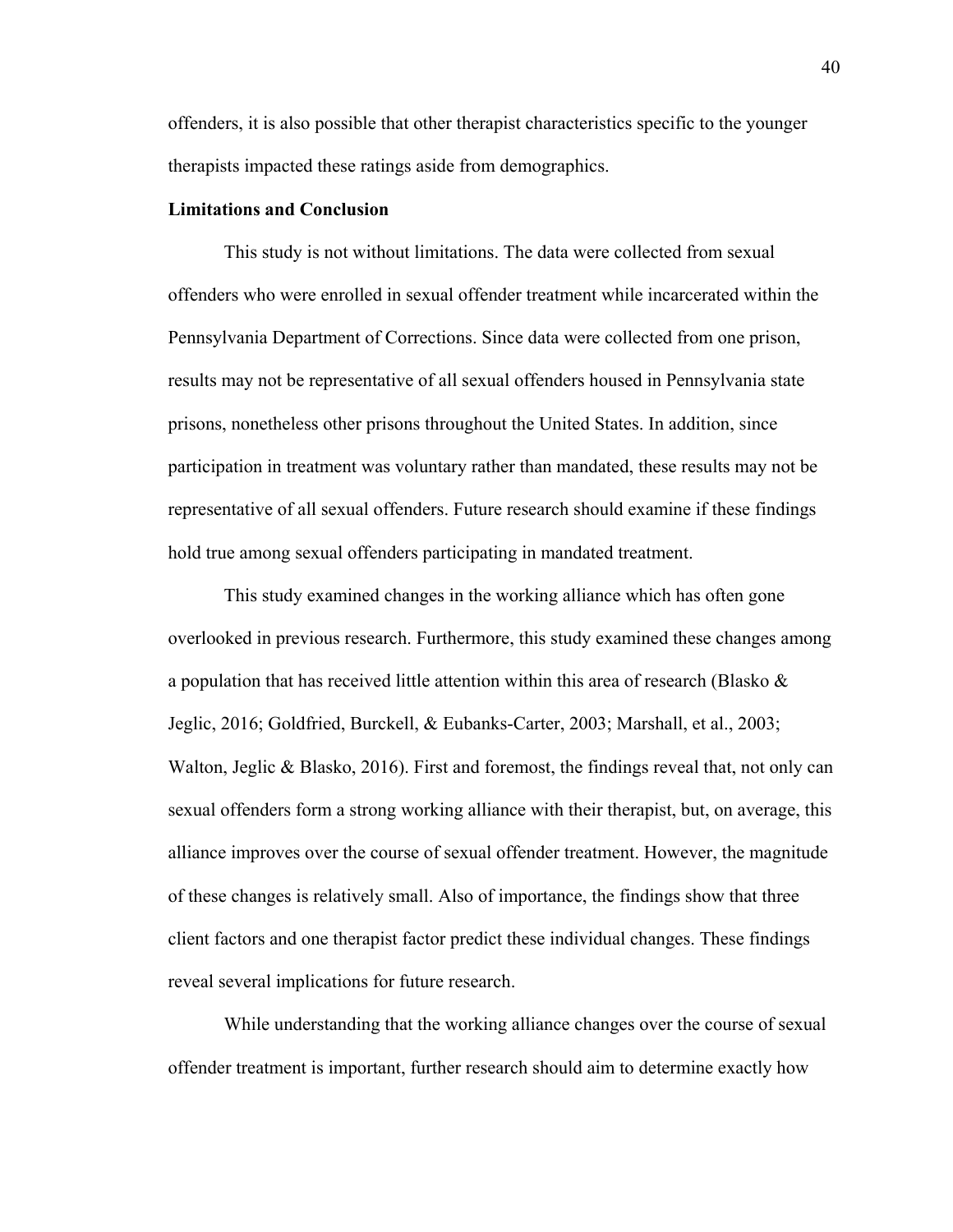this change occurs. Research has argued that the development of the working alliance is best understood when measured at four or more times over the course of treatment (Kivlighan & Shaughnessy, 2000). As such, to understand if the alliance does in fact develop in a positive linear pattern or in another pattern, future research should administer the WAI to sexual offenders on several occasions over the course of treatment.

Although several client factors and one therapist factor were found to predict changes in the working alliance, it is unlikely that these are the only factors that impact these changes. Multiple studies have found the following therapist behaviors to predict changes in the working alliance: empathy, warmth, directiveness, and rewarding the client's good behavior (Fernandez et al., 1999; Marshall et al., 2002). Future research should address if these same behaviors predict changes in the working alliance during sexual offender treatment. Additional client and therapist traits should also be considered. Learning which factors impact changes in the working alliance will contribute to findings on the specific responsivity principle and allow for more effective treatment implementation with sexual offender populations.

The working alliance is the quality of the relationship between a client and therapist; however, would this relationship be compromised or enhanced if the client and therapist are of the same or opposite race? The same question can be asked regarding age and other characteristics. Furthermore, how would these similarities and differences impact changes in the working alliance. This is beyond the scope of the current study, but future research may consider looking at these interactions.

In sum, this study leads to a better understanding of the working alliance within the sexual offender population. It allows future research to further explore this area to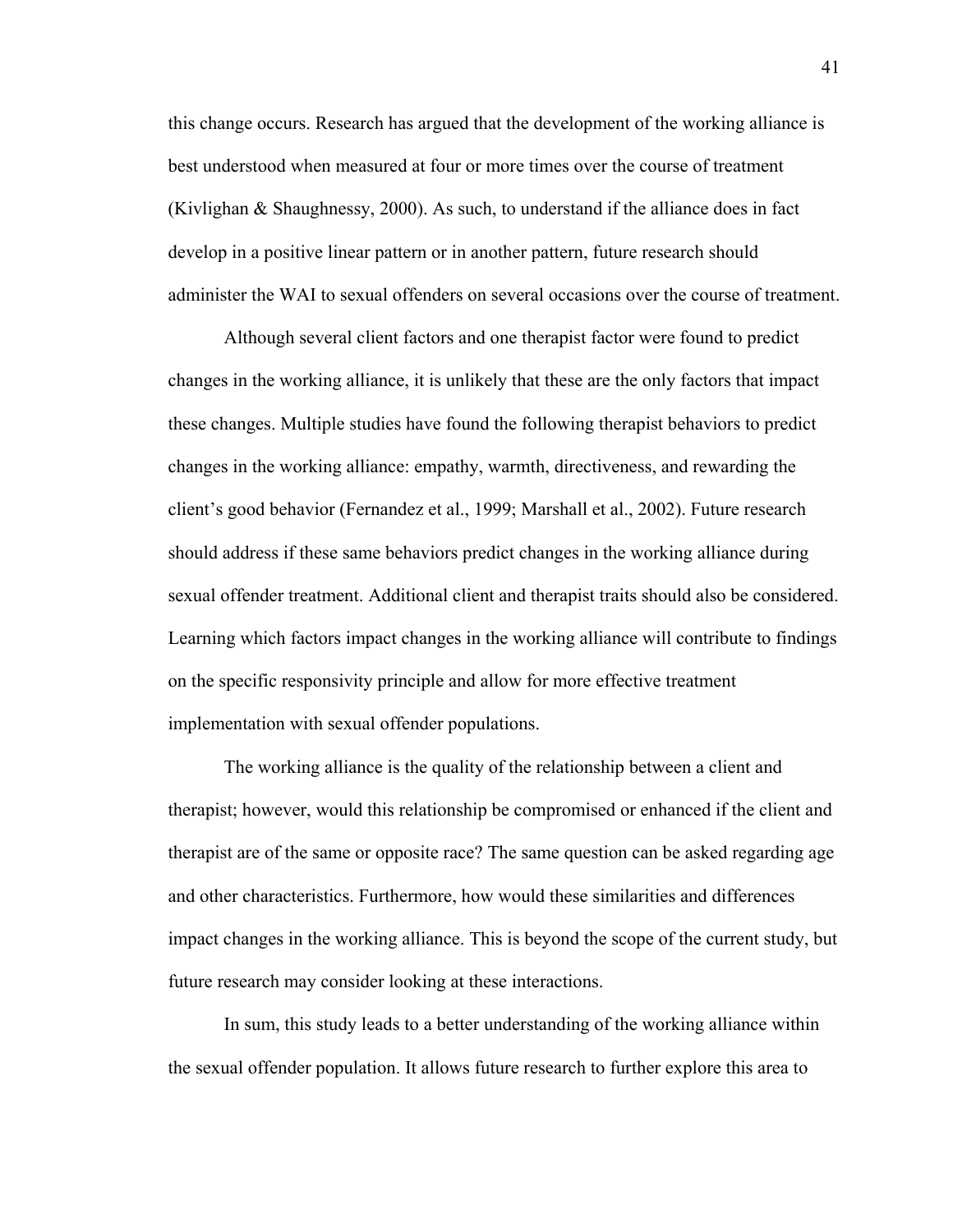determine how this relationship changes and what affects these changes. Doing so will allow for a deeper understanding of this relationship and will improve future treatment methods.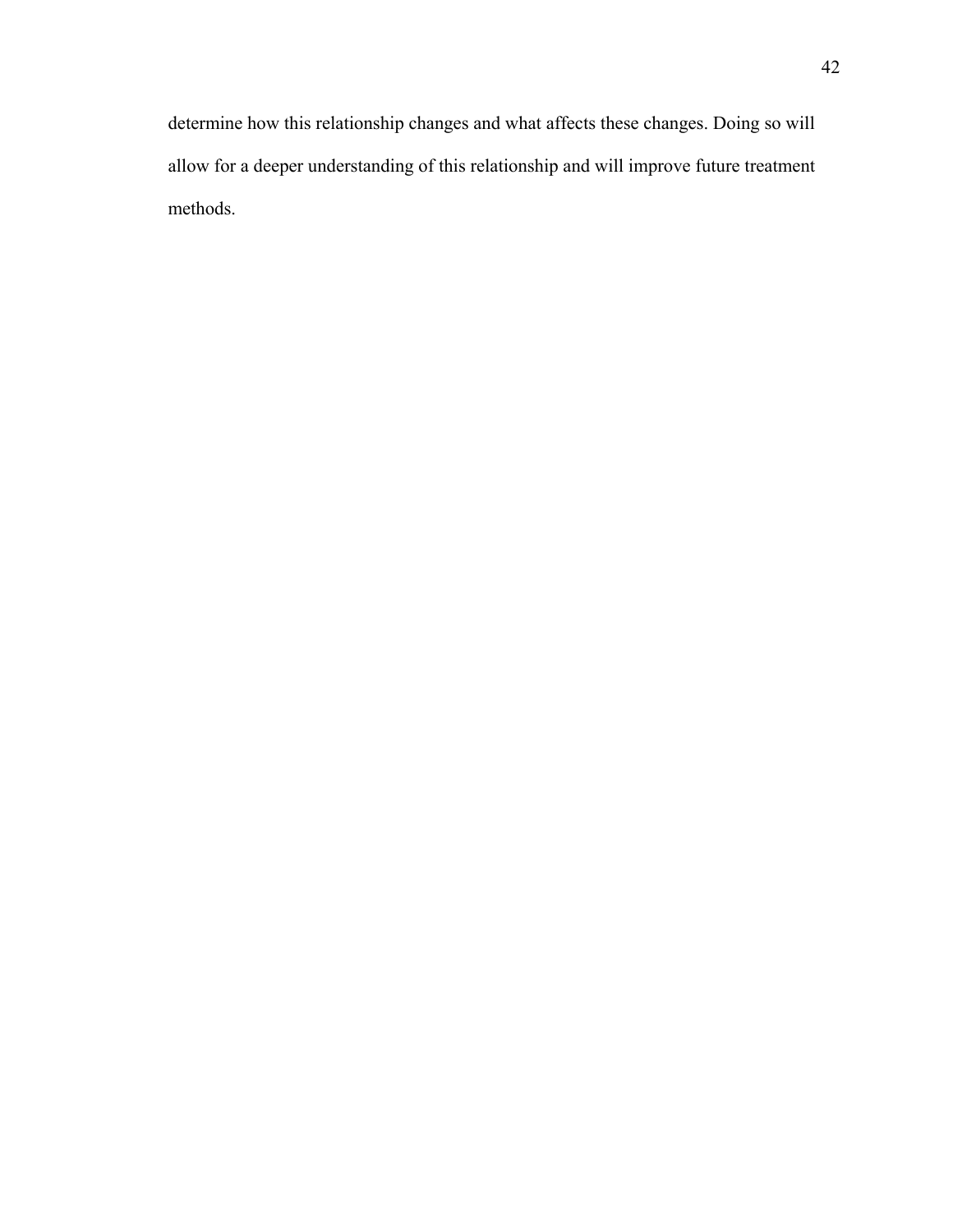#### **REFERENCES**

- Abel, G. G., Levis, D., Clancy, J. (1970). Aversion therapy applied to taped sequences of deviant behavior in exhibitionism and other sexual deviations: A preliminary report. *Journal of Behavior Therapy and Experimental Psychiatry, 1*, 58-66.
- Ackerman, S. J., & Hilsenroth, M. J. (2003). A review of therapist characteristics and techniques positively impacting the therapeutic alliance. *Clinical Psychology Review*, *23*, 1−33.
- American Psychiatric Association. (2000). *Diagnostic and statistical manual of mental disorders* (4th ed., text rev.). Washington, DC: Author
- Andrews, D. A., & Bonta, J. (2010). Rehabilitating criminal justice policy and practice. *Psychology, Public Policy, and Law*, *16*(1), 39.
- Andrews, D. A., Bonta, J., & Hoge, R. D. (1990). Classification for effective rehabilitation: Rediscovering psychology. *Criminal justice and Behavior*.
- Andrews, D. A., & Dowden, C. (2006). Risk principle of case classification in correctional treatment a meta-analytic investigation. *International journal of offender therapy and comparative criminology*, *50*(1), 88-100.
- Beck, S. D. (1976). Dual system theory of the biological clock: effects of photoperiod, temperature, and thermoperiod on the determination of diapause. *Journal of Insect Physiology*, *23*(11), 1363-1372.
- Beech, A., Beckett, R. C., & Fisher, D. (1998). *STEP 3: An evaluation of the prison sex offender treatment programme*. London: Home Office.
- Beech, A., & Fordham, A. S. (1997). Therapeutic climate of sexual offender treatment programs. *Sexual Abuse: A Journal of Research and Treatment*, *9*(3), 219-237.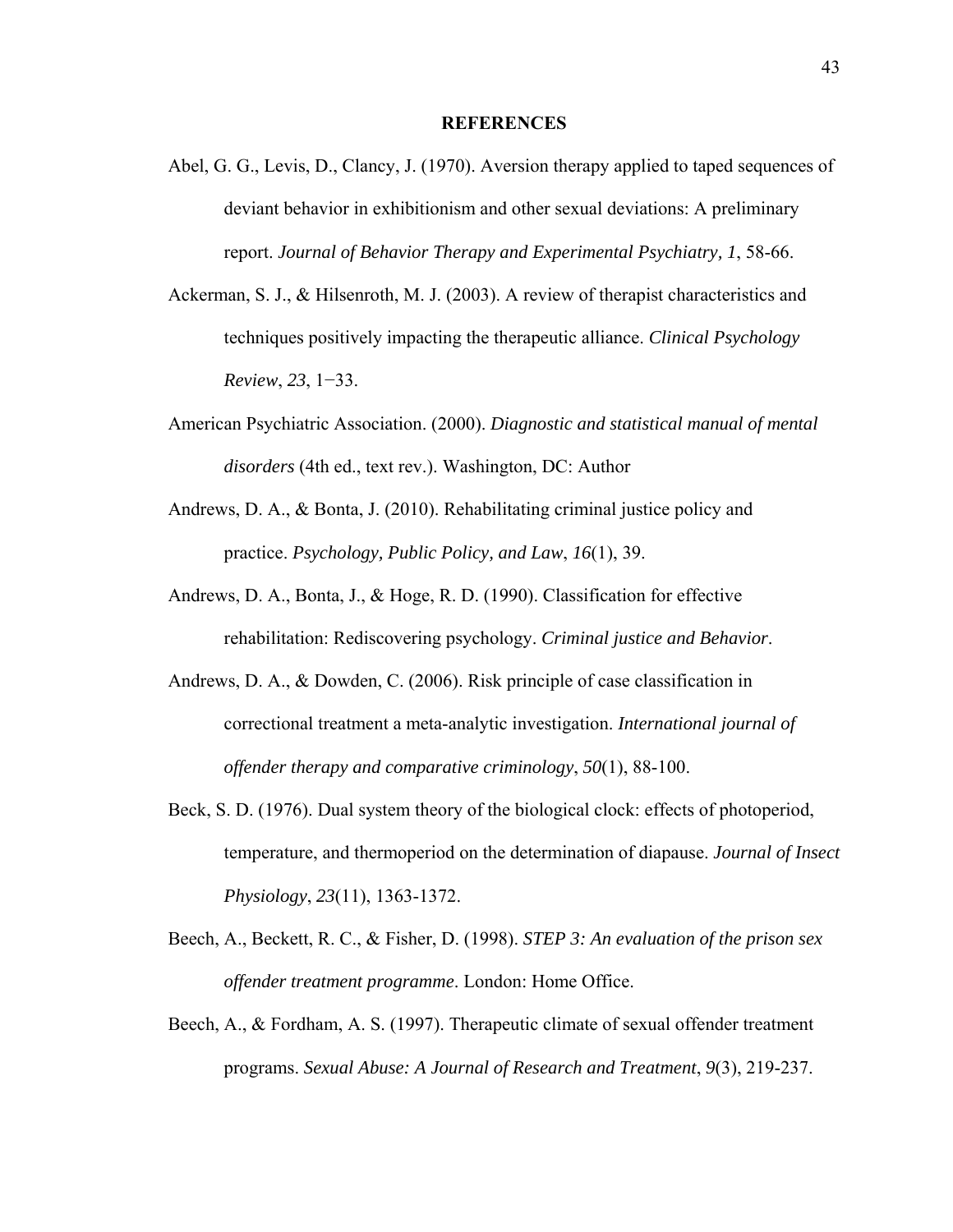- Beech, A. R., & Hamilton-Giachritsis, C. E. (2005). Relationship between therapeutic climate and treatment outcome in group-based sexual offender treatment programs. *Sexual Abuse: A Journal of Research and Treatment*, *17*(2), 127-140.
- Blasko, B. L., Friedmann, P. D., Rhodes, A. G., & Taxman, F. S. (2015). The Parolee– Parole Officer Relationship as a Mediator of Criminal Justice Outcomes. *Criminal justice and behavior*, *42*(7), 722-740.
- Blasko, B. L., & Jeglic, E. L. (2014). Sexual offenders' perceptions of the client-therapist relationship: The role of risk. *Sexual Abuse: A Journal of Research and Treatment*, *28*, 271-291.
- Blasko, B. L., Jeglic, E.L., & Mercado, C.C. (2011). Are actuarial risk data used to make determinations of sex offender risk classification? An examination of sex offenders selected for enhanced registration and notification. *International Journal of Offender Therapy and Comparative Criminology, 55*, 676-92.

Bohart, A. C., Elliott, R., Greenberg, L. S., & Watson, J. C. (2002). Empathy.

- Bordin, E. S. (1994). Theory and research on the therapeutic alliance: New directions. In A. O.
- Bordin, E. S. (1979). The generalizability of the psychoanalytic concept of the working alliance. *Psychotherapy: Theory, research & practice*, *16*(3), 252-260.
- Bureau of Justice Statistics. (2003). *Recidivism of sex offenders released from prison in 1994.* Washington, DC: U.S. Department of Justice.
- Busseri, M. A., & Tyler, J. D. (2004). Client-therapist agreement on target problems, working alliance, and counseling outcome. *Psychotherapy Research*, *14*, 77-88.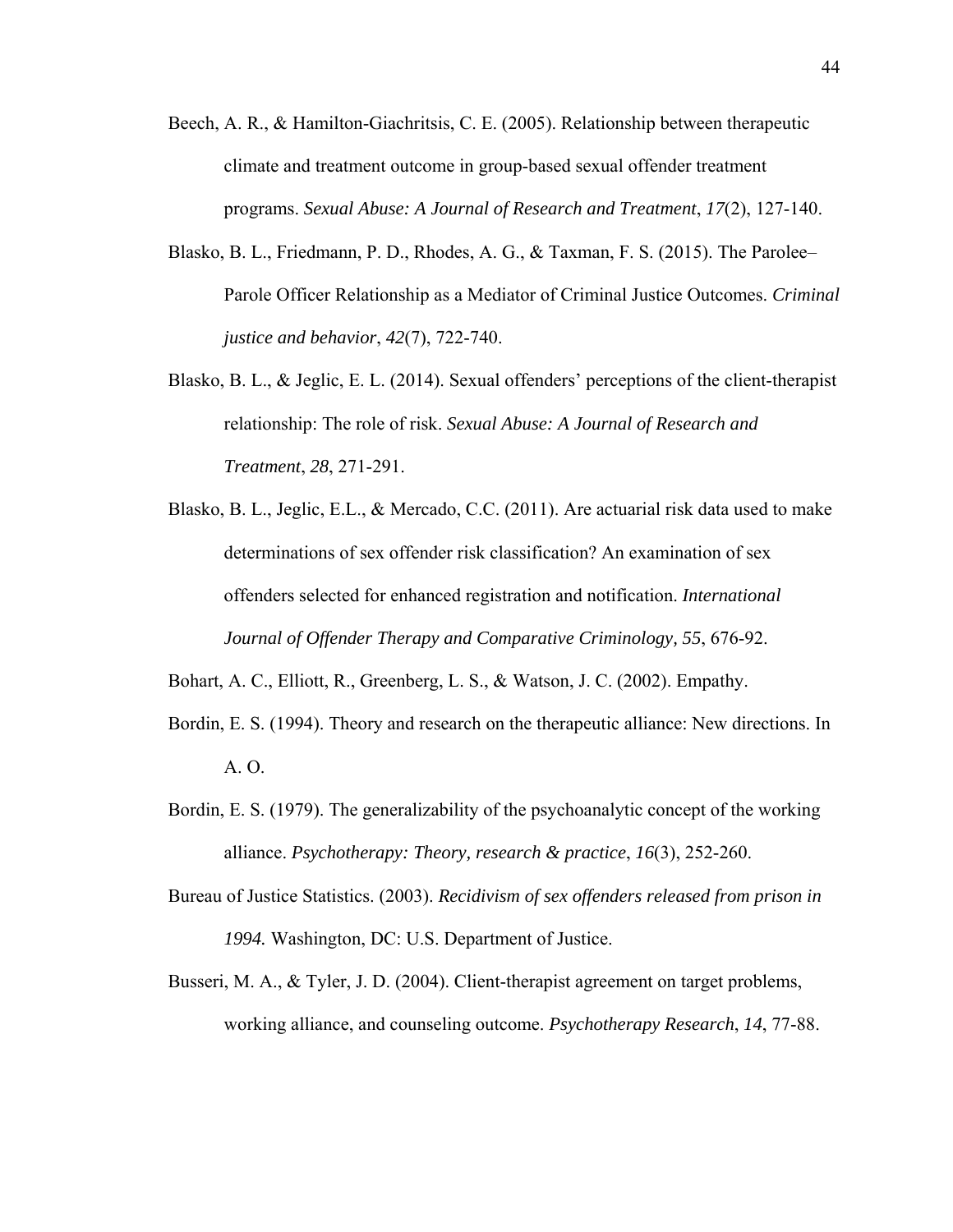- Calkins, C., Jeglic, E., Beattey, R. A., Zeidman, S., & Perillo, A. D. (2014). Sexual violence legislation: A review of case law and empirical research. *Psychology, Public Policy, and Law*, *20*, 443-462.
- Cohen, J. (1988). *Statistical power analysis for the behavioral sciences (2. Auflage)*. Hillsdale, NJ: Erlbaum.
- Day, D.M., Wilson, H.A., Bodwin, K., & Monson, C.M. (2015). Change in level of Service Inventory-Ontario Revised (LSI-OR) risk scores over time: An examination of overall growth curves and subscale-dependent growth curves*. International Journal of Offender Therapy and Comparative Criminology*, 1-7.
- DeSorcy, D. R., Olver, M. E., & Wormith, J. S. (2016) Working alliance and its relationship with treatment outcome in a sample of aboriginal and non-aboriginal sexual offenders. *Sexual Abuse, 28,* 291-313.
- Dowden, C., & Andrews, D. A. (2004). The importance of staff practice in delivering effective correctional treatment: A meta-analytic review of core correctional practice. *International Journal of Offender Therapy and comparative criminology*, *48*(2), 203-214.
- Fernandez, Y. M., Marshall, W. L., Lightbody, S., & O'Sullivan, C. (1999). The child molester empathy measure. *Sexual Abuse: A Journal of Research and Treatment*, *11*, 17-31.
- Goldfried, M. R., Burckell, L. A., & Eubanks-Carter, C. (2003). Therapist self-disclosure in cognitive-behavior therapy. *Journal of Clinical Psychology*, *59*, 555−568.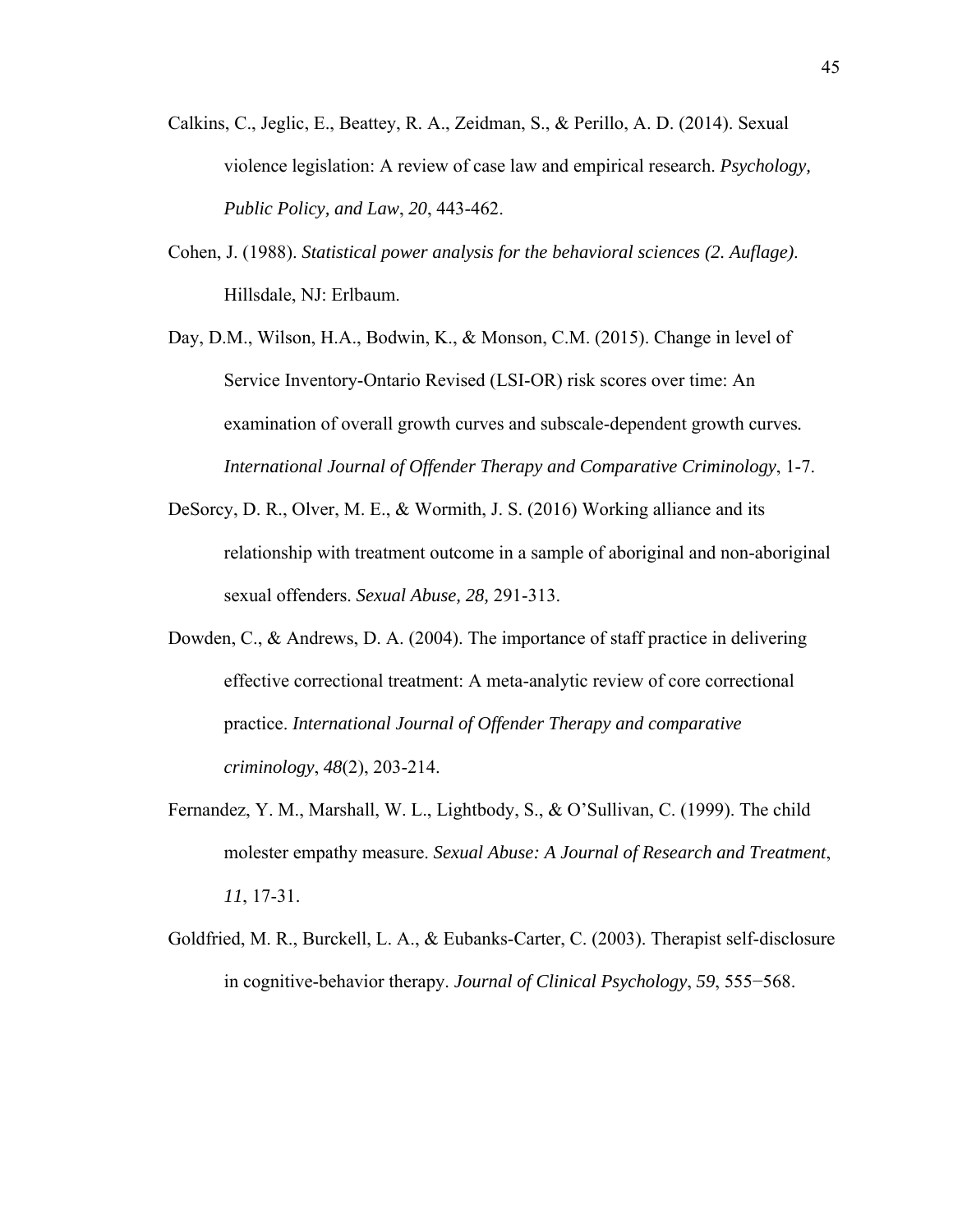- Greenson, R. (1971). The real relationship between the patient and the psychoanalyst. In M. Kanzer (ed.), *The Unconscious Today* (pp. 213-232). New York: International Universities Press.
- Hare, R. D. (1991). *The Revised Psychopathy Checklist*. Toronto, Ontario, Canada: Multi-Health Systems.
- Hanson, R. K., Bourgon, G., Helmus, L., & Hodgson, S. (2009). The principles of effective correctional treatment also apply to sexual offenders a metaanalysis. *Criminal justice and behavior*, *36*(9), 865-891.
- Hanson, R. K., & Bussiere, M. T. (1998). Predicting relapse: a meta-analysis of sexual offender recidivism studies. *Journal of consulting and clinical psychology*, *66*, 348-362.
- Hanson, R. K., & Thornton, D. (2000). Improving risk assessments for sex offenders: A comparison of three actuarial scales. *Law and Human Behavior, 24*, 119-136.
- Harkins, L., & Beech, A. R. (2007). A review of the factors that can influence the effectiveness of sexual offender treatment: Risk, need, responsivity, and process issues. *Aggression and Violent Behavior*, *12*(6), 615-627.
- Hersoug, A. G., Høglend, P., Havik, O. E., & Monsen, J. T. (2010). Development of working alliance over the course of psychotherapy. *Psychology and Psychotherapy: Theory, Research and Practice*, *83*(2), 145-159.
- Hersoug, A. G., Høglend, P., Havik, O. E., von der Lippe, A., & Monsen, J. T. (2009). Pretreatment patient characteristics related to the level and development of working alliance in long-term psychotherapy. *Psychotherapy Research*, *19*, 172- 180.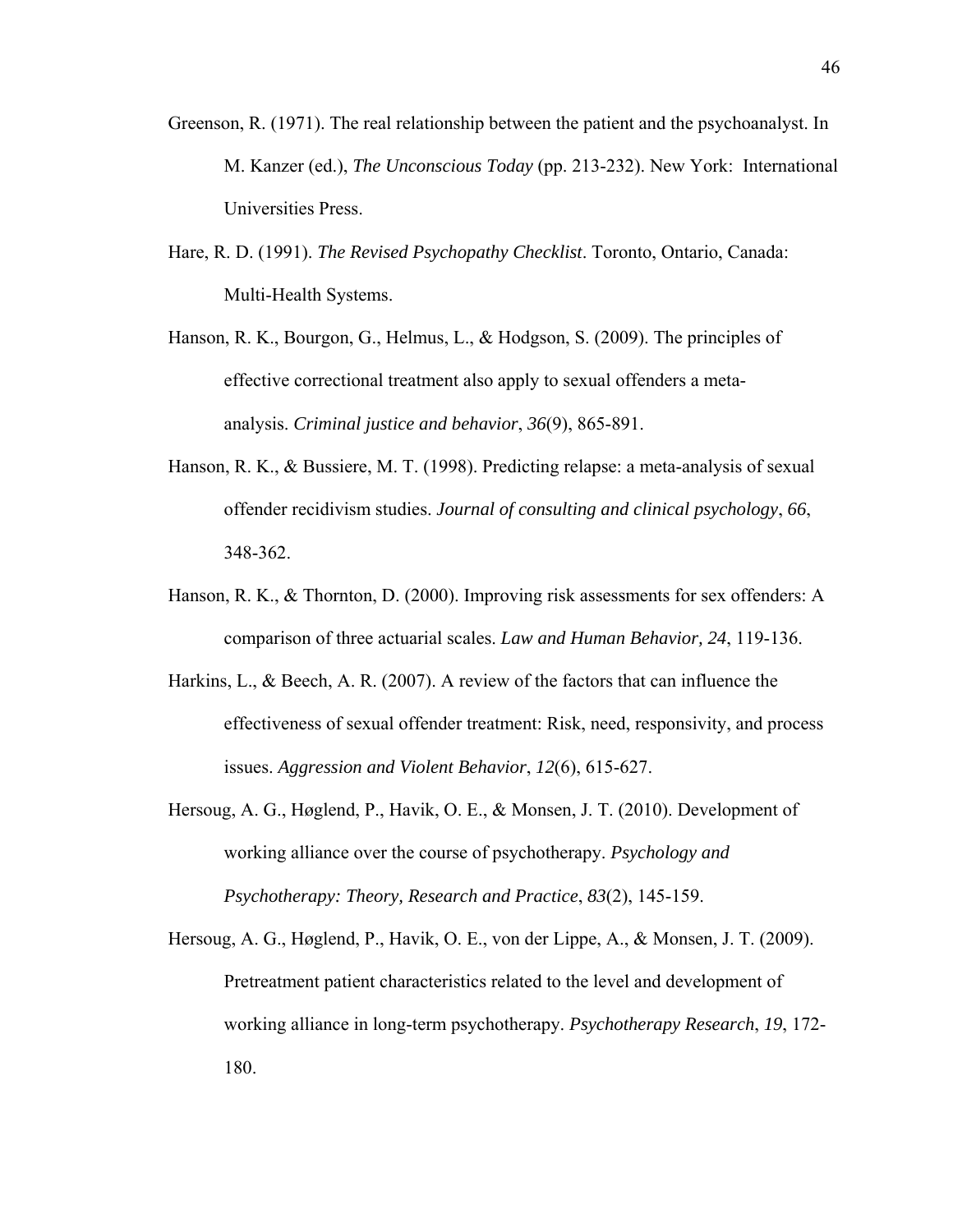- Hersoug, A. G., Monsen, J. T., Havik, O. E., & Høglend, P. (2001). Quality of early working alliance in psychotherapy: Diagnoses, relationship and intrapsychic variables as predictors. *Psychotherapy and Psychosomatics*, *71*, 18-27.
- Hilliard, R. B., Henry, W. P., & Strupp, H. H. (2000). An interpersonal model of psychotherapy: Linking patient and therapist developmental history, therapeutic process, and types of outcome. *Journal of Consulting and Clinical Psychology*, *68*, 125-133.
- Horvath, A. O. (1981). An exploratory study of the working alliance: Its measurement and relationship to outcome. Unpublished doctoral dissertation, Vancouver, Canada.
- Horvath, A. O., & Bedi, R. P. (2002). The alliance. In J. C. Norcross (Ed.), Psychotherapy relationships that work (pp. 37-70).
- Horvath, A. O., & Greenberg, L. S. (1989). Development and validation of the Working Alliance Inventory. *Journal of Counseling Psychology, 36*, 223-233.
- Horvath, A. O., & Greenberg, L. (1986). The development of the Working Alliance Inventory: A research handbook. *Psychotherapeutic processes: A research handbook*, 529-556.
- Horvath, A. O., & Greenberg, L. S. (1994). *The working alliance: Theory, research, and practice.* New York: John Wiley & Sons, Inc.
- Horvath, A. O., & Symonds, B. D. (1991). Relation between working alliance and outcome in psychotherapy: A meta-analysis. *Journal of Counseling Psychology*, *38*, 139-149.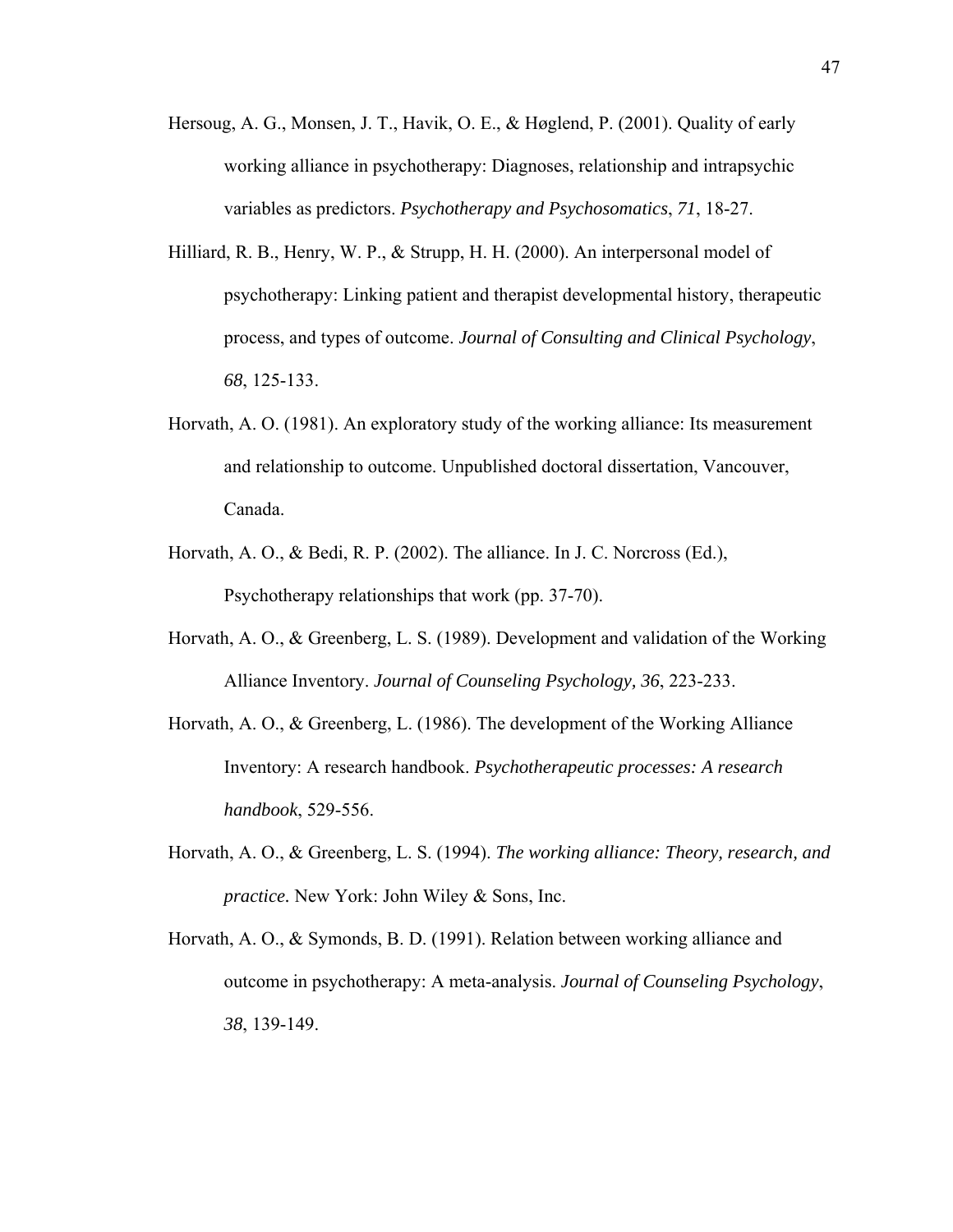- Iowa Department of Corrections. (2011). *Working alliance works best*. Retrieved from http://www.doc.state.ia.us/Research/March11WorkingAlliance.pdf
- Joe, G. W., Simpson, D. D., Dansereau, D. F., & Rowan-Szal, G. A. (2001). Relationships between counseling rapport and drug abuse treatment outcomes. *Psychiatric services*.
- Kellogg, C.E., & Morton, N.W. (1974). Beta III: Revised Beta Examination. *The Psychological Corporation.*
- Kennealy, P., Skeem, J., Manchak, S., & Eno Louden, J. (2012). Firm, fair, and caring officer- offender relationships protect against supervision failure. *Law and Human Behavior*, *36*, 496-505.
- Lambert, M. J., & Barley, D. E. (2001). Research summary on the therapeutic relationship and psychotherapy outcome. *Psychotherapy: Theory, Research, Practice, Training*, *38*, 357-361.
- Langan, P. A., & Levin, D. J. (2002). Recidivism of prisoners released in 1994. *Federal Sentencing Reporter*, *15*, 58-65.
- Levenson, J. S., Brannon, Y. N., Fortney, T., & Baker, J. (2007). Public perceptions about sex offenders and community protection policies. *Analyses of Social Issues and Public Policy*, *7*, 137-161.
- Linley, P. A., & Joseph, S. (Eds.). (2004). *Positive psychology in practice*. Hoboken, NJ: John Wiley & Sons.
- Lösel, F., & Schmucker, M. (2005). The effectiveness of treatment for sexual offenders: A comprehensive meta-analysis. *Journal of Experimental Criminology*, *1*(1), 117- 146.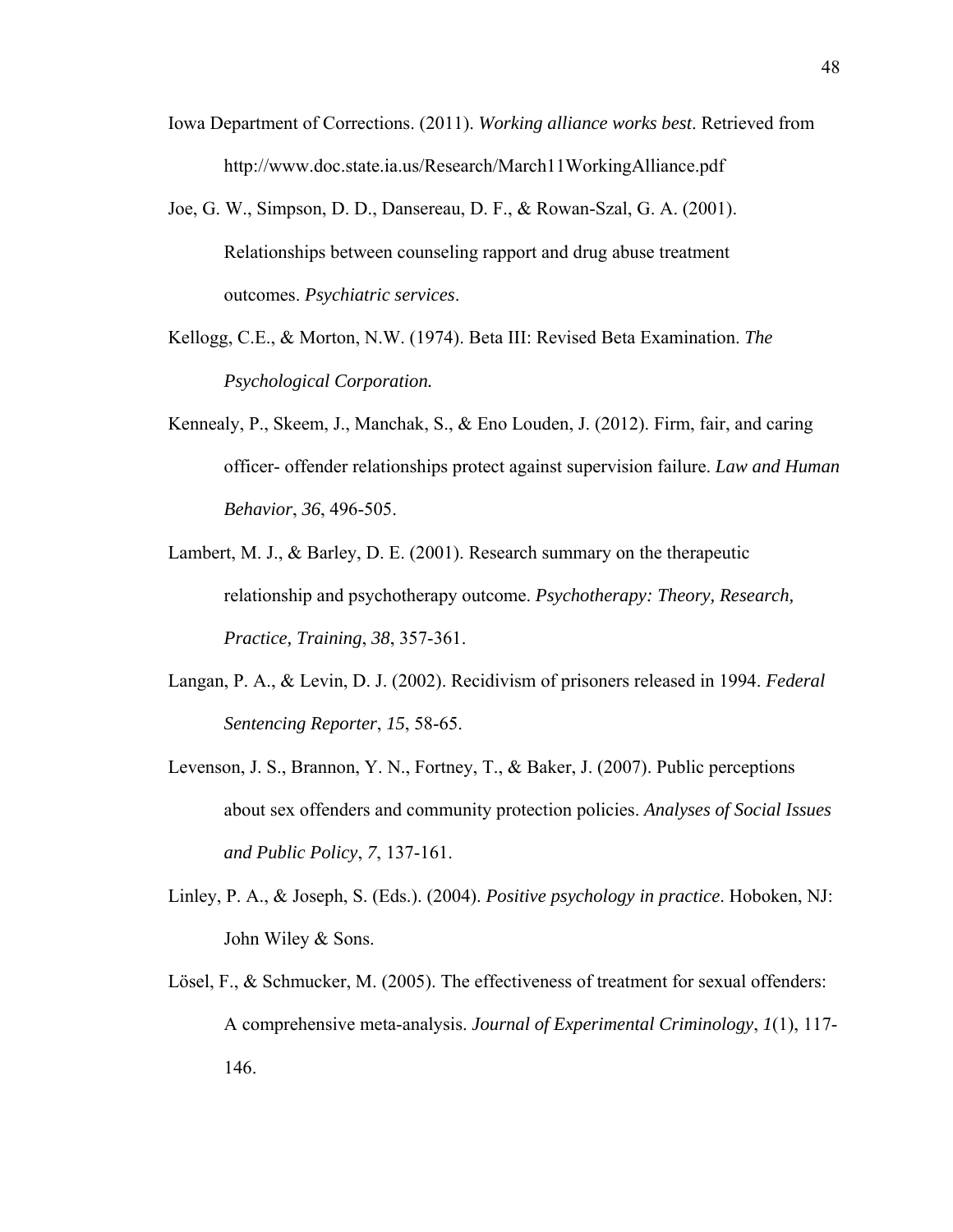- Lowenkamp, C. T., Latessa, E. J., & Holsinger, A. M. (2006). The risk principle in action: What have we learned from 13,676 offenders and 97 correctional programs? *Crime & Delinquency*, *52*(1), 77-93.
- Luborsky, L., Barber, J. P., Siqueland, L., McLellan, A. T., & Woody, G. (1997). Establishing a therapeutic alliance with substance abusers. *Beyond the Therapeutic Alliance: Keeping the Drug Dependent Individual in Treatment. NIDA Research Monograph*, *165*, 233-244.
- Marshall, W. L. (1971). A combined treatment method for certain sexual deviations. *Behaviour Research and Treatment, 9,* 292-294.
- Marshall, W. L. (1973). The modification of sexual fantasies: A combined treatment approach to the reduction of deviant sexual behaviour. *Behaviour Research and Therapy, 11,* 557-564.
- Marshall, W. L. (2005). Therapist style in sexual offender treatment: Influence on indices of change. *Sexual Abuse: A Journal of Research and Treatment*, 17, 109-116.
- Marshall, W. L., Serran, G. A., Fernandez, Y. M., Mulloy, R., Mann, R. E., & Thornton, D. (2003). Therapist characteristics in the treatment of sexual offenders: Tentative data on their relationship with indices of behaviour change. *Journal of Sexual Aggression*, 9, 25-30.
- Marshall, W. L., Serran, G. A., Moulden, H., Mulloy, R., Fernandez, Y. M., Mann, R., & Thornton, D. (2002). Therapist features in sexual offender treatment: Their reliable identification and influence on behaviour change. *Clinical Psychology & Psychotherapy*, *9*, 395-405.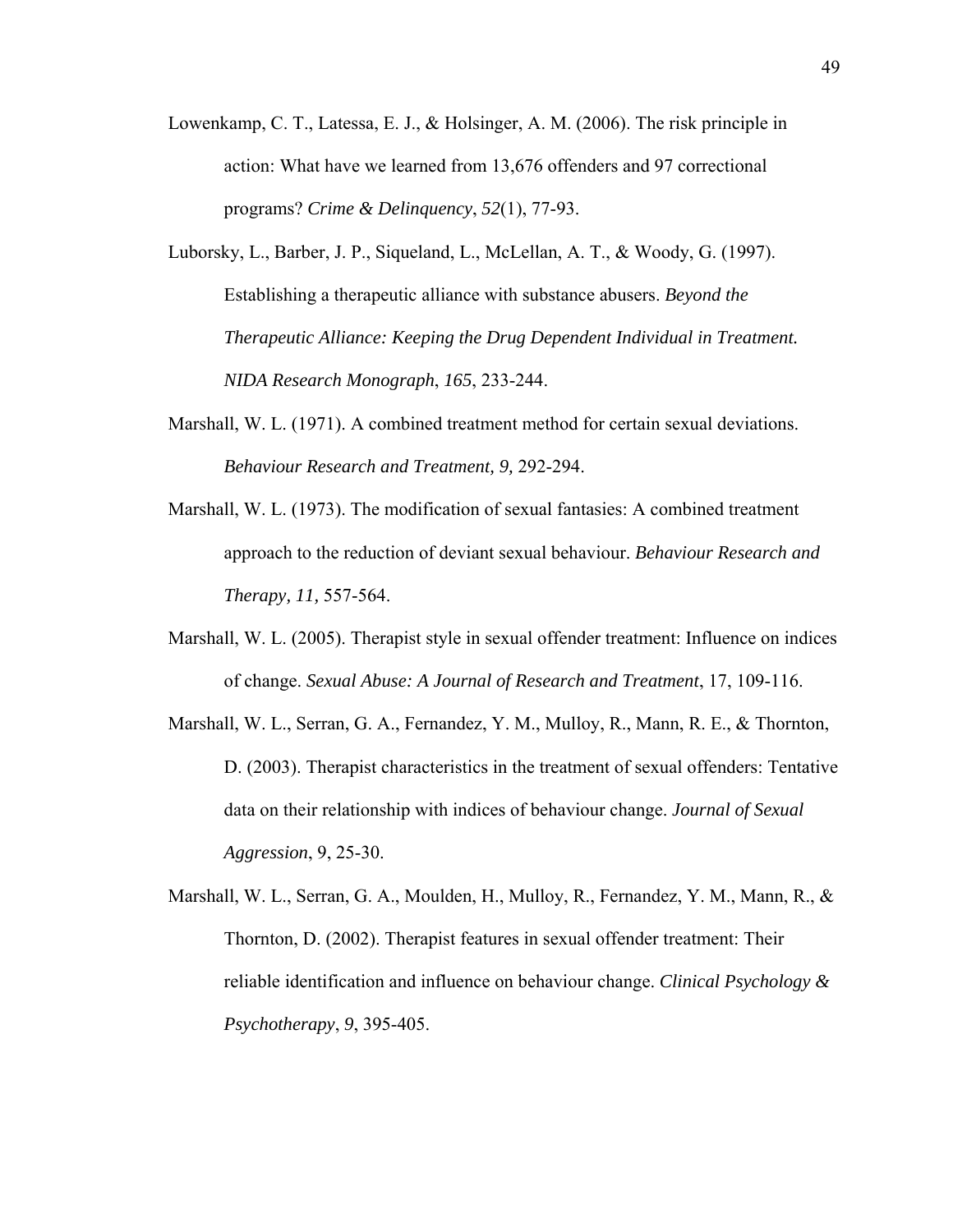- Martin, D. J., Garske, J. P., & Davis, M. K. (2000). Relation of the therapeutic alliance with outcome and other variables: a meta-analytic review. *Journal of consulting and clinical psychology*, *68*(3), 438.
- Murphy, P. M., Cramer, D., & Lillie, F. J. (1984). The relationship between curative factors perceived by patients in their psychotherapy and treatment outcome: An exploratory study. *British Journal of Medical Psychology*, *57*, 187-192.
- Norcross, J. C., & Lambert, M. J. (2006). The therapy relationship. *Evidence-based practices in mental health*, 208-218.
- Olver, M.E., Nicholaichuk, T.P, & Wong, S.C.P. (2014). The predictive and convergent validity of a psychometric battery used to assess sexual offenders in a treatment programme: An 18-year follow up. *Journal of Sexual Aggression, 20*, 216-239.
- Pettersen, C., Nunes, K.L., Woods, M., Maimone, S., Hermann, C.A., Looman, J. & Spape, J. (2014) Does change in hostility predict sexual recidivism*. International Journal of Offender Therapy, 59*(6), 565-587.
- Pithers, W. D., Marques, J. K., Gibat, C. C., & Marlatt, G. A. (1983). Relapse prevention with sexual aggressors: A self-control model of treatment and maintenance of change. In J. G. Gree & I. R. Stuart (Eds.), *The sexual aggressor: Current perspectives on treatment* (pp. 214-239). New York, NY: Van Nostrand Reinhold.
- Polaschek, D. L., & Ross, E. C. (2010). Do early therapeutic alliance, motivation, and stages of change predict therapy change for high‐risk, psychopathic violent prisoners? *Criminal Behaviour and Mental Health*, *20*, 100-111.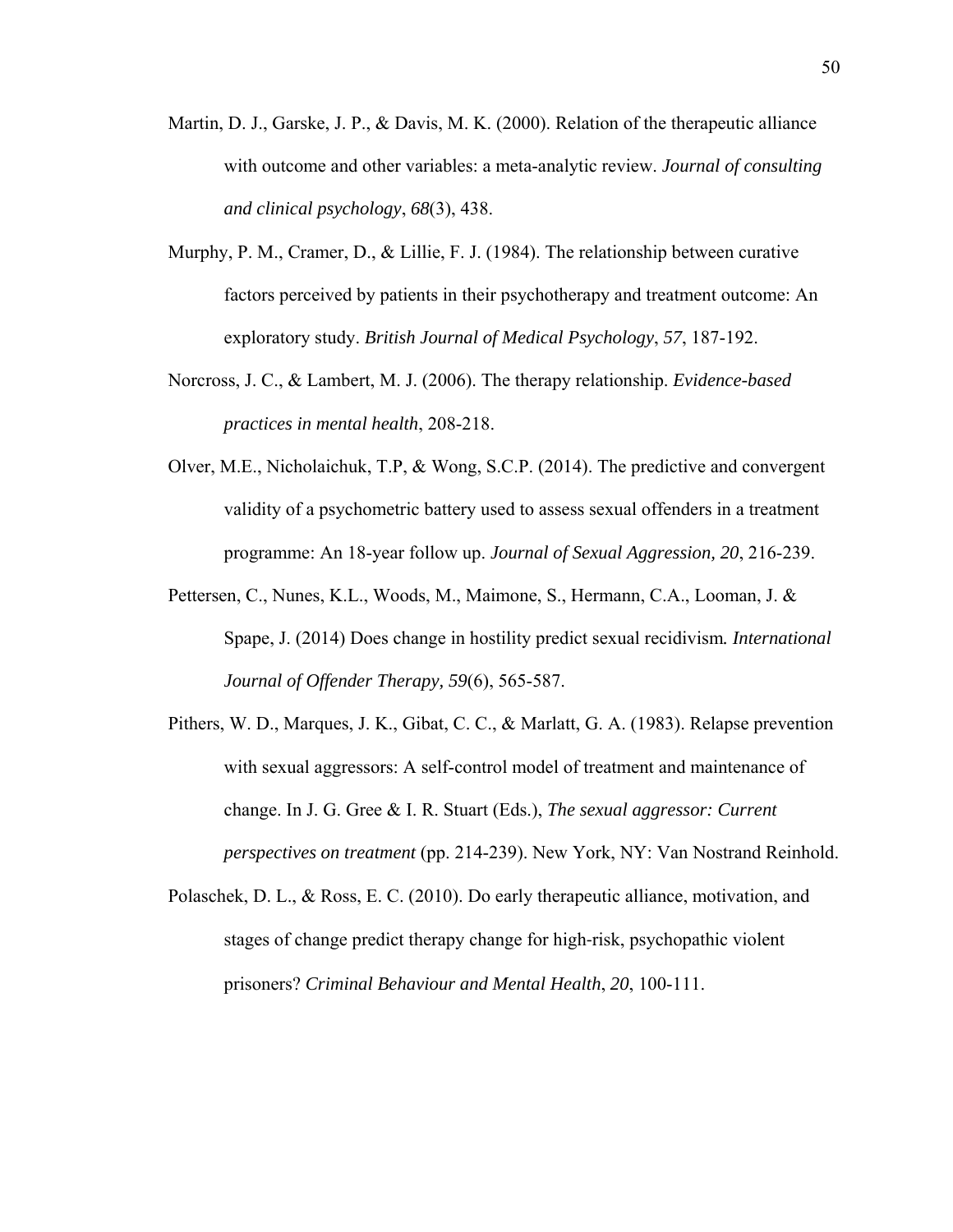- Ross, E. C., Polaschek, D. L., & Wilson, M. (2011). Shifting perspectives: A confirmatory factor analysis of the working alliance inventory (short form) with high-risk violent offenders. *International Journal of Offender Therapy and Comparative Criminology, 55,* 1308-1323.
- Schmucker, M., & Lösel, F. (2015). The effects of sexual offender treatment on recidivism: an international meta-analysis of sound quality evaluations. *Journal of Experimental Criminology*, *11*(4), 597-630.
- Shirk, S. R., & Karver, M. (2003). Prediction of treatment outcome from relationship variables in child and adolescent therapy: a meta-analytic review. *Journal of Consulting and Clinical Psychology*, *71*, 452.
- Simourd, D.J., Olver, M.E., & Brandenburg, B. (2015). Changing criminal attitudes among incarcerated offenders: Initial examination of a structures treatment program. *International Journal of Offender Therapy and Comparative Criminology,* 1-21.
- Skeem, J., Encandela, J., & Louden, J.E. (2003). Perspectives on probation and mandated mental health treatment in specialized and traditional probation departments. *Behavioral Sciences & the Law*, *21*, 429-458.
- Skeem, J., Eno Louden, J., Polasheck, & Camp, J. (2007). Relationship quality in mandated treatment: Blending care with control. *Psychological Assessment*, *19*, 397-410.
- Snyder, C. R., & Lopez, S. J. (Eds.). (2005). *Handbook in positive psychology*. New York, NY: Oxford University Press.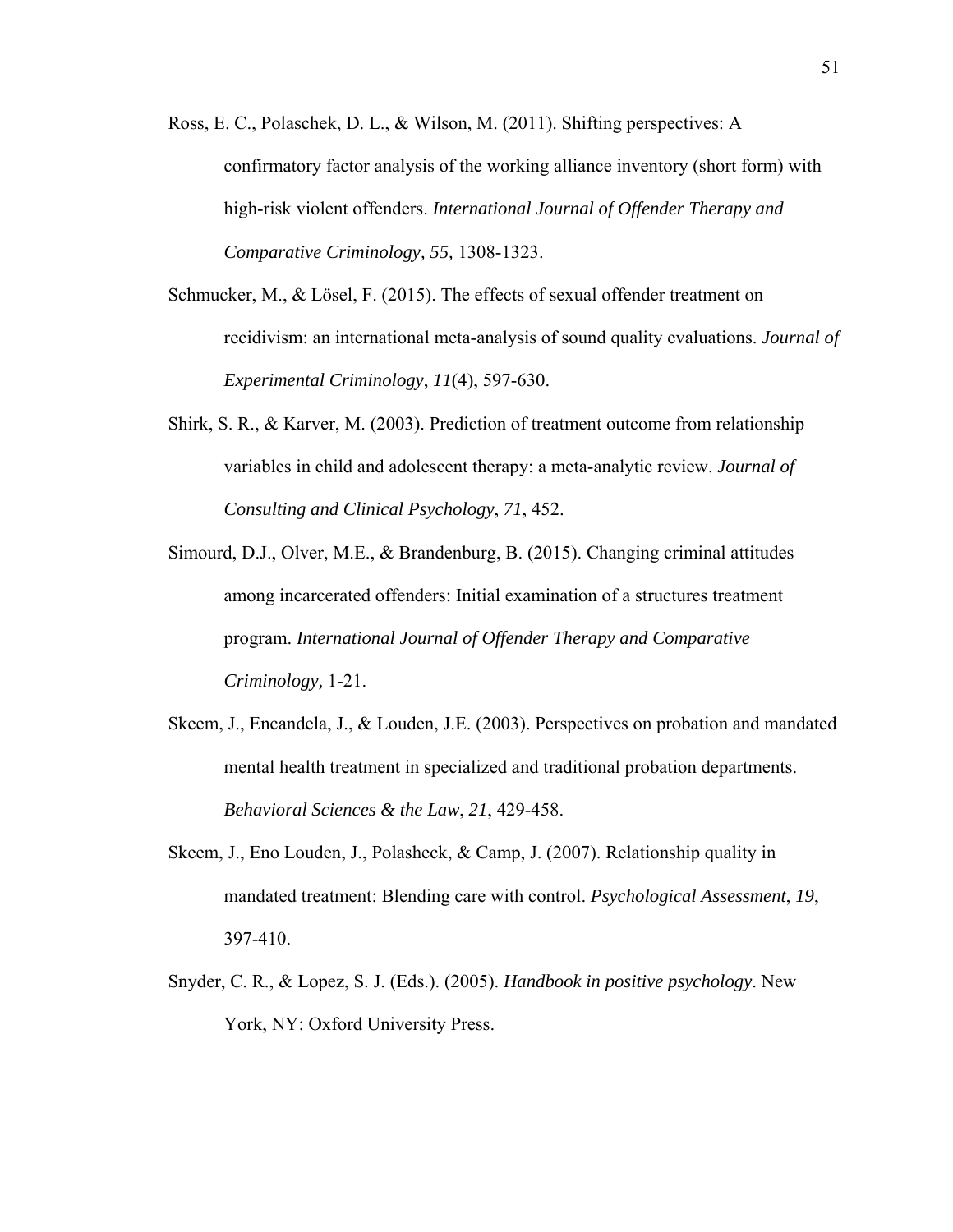- Sterba, R. (1934). The fate of the ego in analytic therapy. *International Journal of Psycho-Analysis, 15,* 117-126.
- Stiles, W. B., Glick, M. J., Osatuke, K., Hardy, G. E., Shapiro, D. A., Agnew-Davies, R., ... & Barkham, M. (2004). Patterns of alliance development and the rupturerepair hypothesis: Are productive relationships U-shaped or V-shaped? *Journal of Counseling Psychology*, *51*, 81.
- Taft, C. T., Murphy, C. M., Musser, P. H., & Remington, N. A. (2004). Personality, interpersonal, and motivational predictors of the working alliance in group cognitive-behavioral therapy for partner violent men. *Journal of consulting and clinical psychology*, *72*, 349.
- Tatman, A. W., & Love, K. (2010). An offender version of the Working Alliance Inventory-Short Revised. *Journal of Offender Rehabilitation*, *49*, 165-179.
- Vogel, P. A., Hansen, B., Stiles, T. C., & Götestam, K. G. (2006). Treatment motivation, treatment expectancy, and helping alliance as predictors of outcome in cognitive behavioral treatment of OCD. *Journal of Behavior Therapy and Experimental Psychiatry*, *37*, 247-255.
- Walton, A. Jeglic, E. L., Blasko, B. L. (2016). The role of the therapeutic alliance for sexual offenders with psychopathy. *Sexual Abuse: A Journal of Research and Treatment*. Advance online publication. DOI: 10.1177/ 1079063216637859.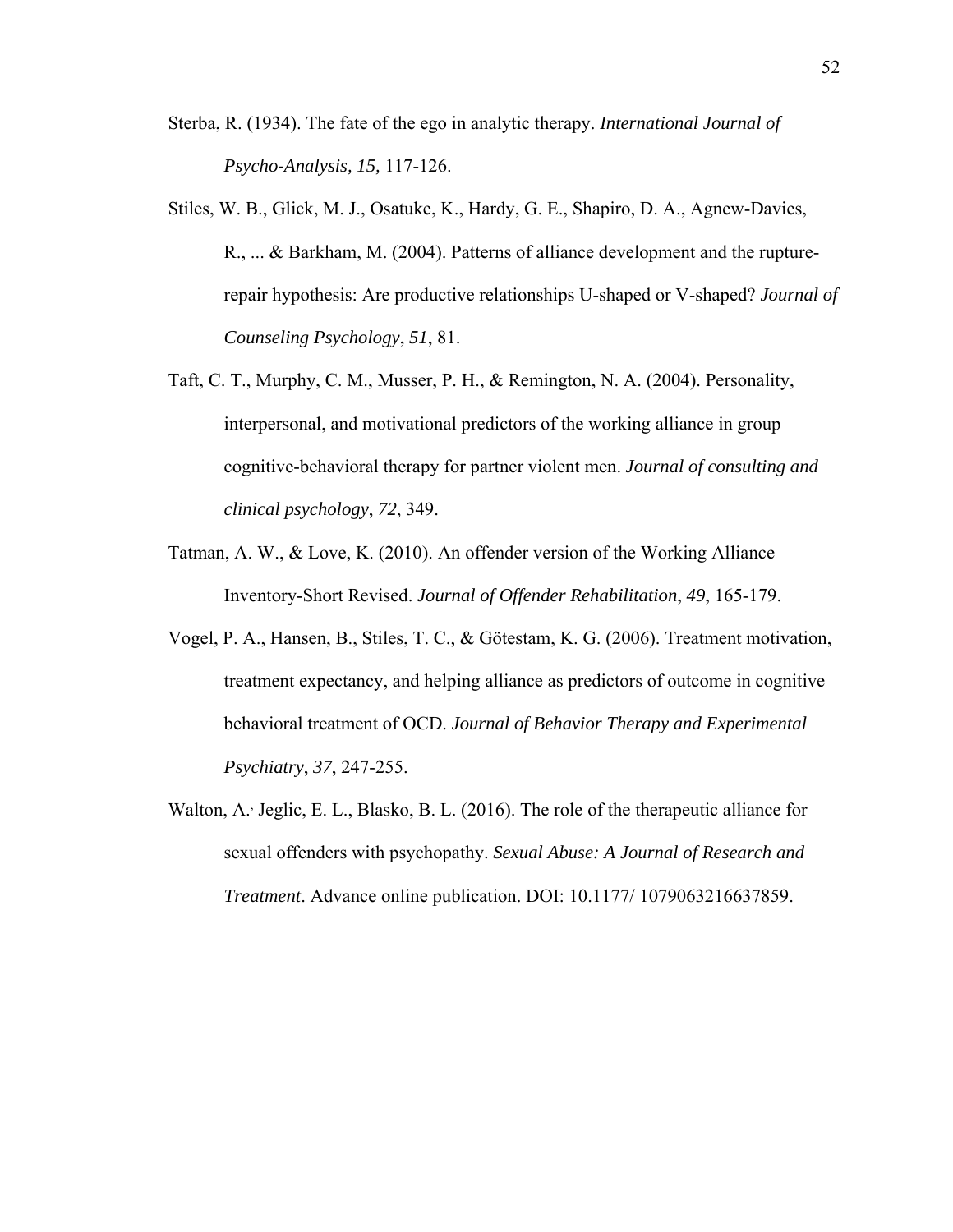- Wambold, B. E. (2010). The research evidence for the common factors models: A historically situated perspective. In B. L. Duncan, S. D. Miller, B. E. Wambold, & M. A. Hubble (Eds.), The heart and soul of change: Delivering what works in therapy (2nd ed., pp. 49-82). Washington, DC: American Psychological Association
- Watson, R., Thomas, S., & Daffern, M. (2015). The impact of interpersonal style on ruptures and repairs in the therapeutic alliance between offenders and therapists in sex offender treatment. *Sexual Abuse: A Journal of Research and Treatment.* 1079063215617514.
- Westen, D., Novotny, C. M., & Thompson-Brenner, H. (2004). The empirical status of empirically supported psychotherapies: assumptions, findings, and reporting in controlled clinical trials. *Psychological Bulletin*, *130*(4), 631.
- Wilkinson, G. S. (1993). WRAT3: *Wide Range Achievement Test Administration Manual.* Wide Range, Inc. 15 Ashley Place, Suite 1A. Wilmington, DE
- Yates, P. M. (2004). Treatment of adult sexual offenders: A therapeutic cognitivebehavioural model of intervention. *Journal of Child Sexual Abuse*, *12*(3-4), 195- 232.
- Zuroff, D. C., Blatt, S. J., Sotsky, S. M., Krupnick, J. L., Martin, D. J., Sanislow, C. A., & Simmens, S. (2000). Relation of therapeutic alliance and perfectionism to outcome in brief outpatient treatment of depression. *Journal of Consulting and Clinical Psychology*, *68*, 114-124.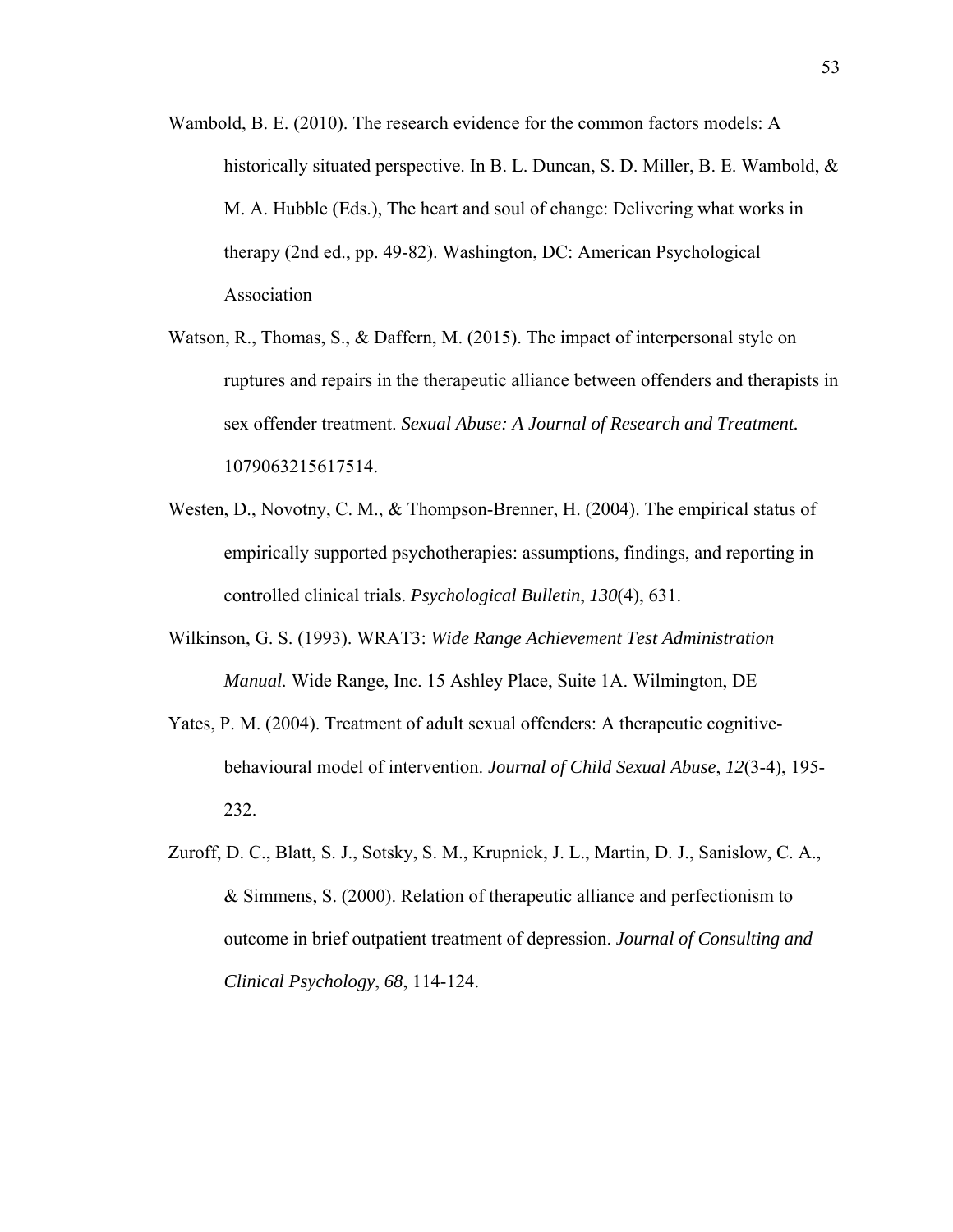| VITA            |
|-----------------|
| Brianne A. Kane |

| <b>EDUCATION</b>              |                                                                                            |               |  |  |  |  |  |
|-------------------------------|--------------------------------------------------------------------------------------------|---------------|--|--|--|--|--|
| $2015 -$                      | <b>Master of Arts</b>                                                                      |               |  |  |  |  |  |
|                               | Sam Houston State University, College of Criminal Justice,                                 |               |  |  |  |  |  |
|                               | Huntsville, TX                                                                             |               |  |  |  |  |  |
|                               | Area of Study: Criminal Justice and Criminology                                            |               |  |  |  |  |  |
|                               | Thesis: Normative Change and Predictors of Individual Change                               |               |  |  |  |  |  |
|                               | Over the Course of Sexual Offender Treatment                                               |               |  |  |  |  |  |
|                               | Advisor: Brandy L. Blasko                                                                  |               |  |  |  |  |  |
| $2013 - 2015$                 | <b>Bachelor of Arts</b>                                                                    |               |  |  |  |  |  |
|                               | University of Connecticut, College of Liberal Arts and Science,                            |               |  |  |  |  |  |
|                               | Storrs, CT                                                                                 |               |  |  |  |  |  |
|                               | Major: Psychology and Crime, Law and Justice                                               |               |  |  |  |  |  |
| <b>AREAS OF INTEREST</b>      |                                                                                            |               |  |  |  |  |  |
| Corrections                   | Rehabilitation                                                                             | Mental Health |  |  |  |  |  |
| <b>PUBLICATIONS</b>           |                                                                                            |               |  |  |  |  |  |
| <b>Peer Reviewed Articles</b> |                                                                                            |               |  |  |  |  |  |
|                               | Kane, B.A., & Blasko, B.L. (Revise and Resubmit). Prison suicide: Prevalence and           |               |  |  |  |  |  |
|                               | perceptions in the era of mass incarceration. Submitted to <i>International Journal of</i> |               |  |  |  |  |  |

*Offender Therapy and Comparative Criminology.* 

### **Book Chapters**

Blasko, B.L., & **Kane, B.A.** (forthcoming). Prisoner rehabilitation and education. In O.H. Griffin & V. Woodward (Eds.), Handbook of Corrections in the United States. New York, NY: Routledge.

### **Book Reviews**

**Kane, B.A.** (2016). Book Review: The modern prison paradox: Politics, punishment, and social community. *Criminal Justice Review*. doi: 10.1177/0734016816684924

### **RESEARCH PRESENTATIONS**

**Kane, B.A.,** & Blasko, B.L. (March, 2017). Prisoner suicide: Prevalence and perceptions in the era of mass incarceration. Paper presented at the meeting of the Academy of Criminal Justice Sciences, Kansas City, M.O.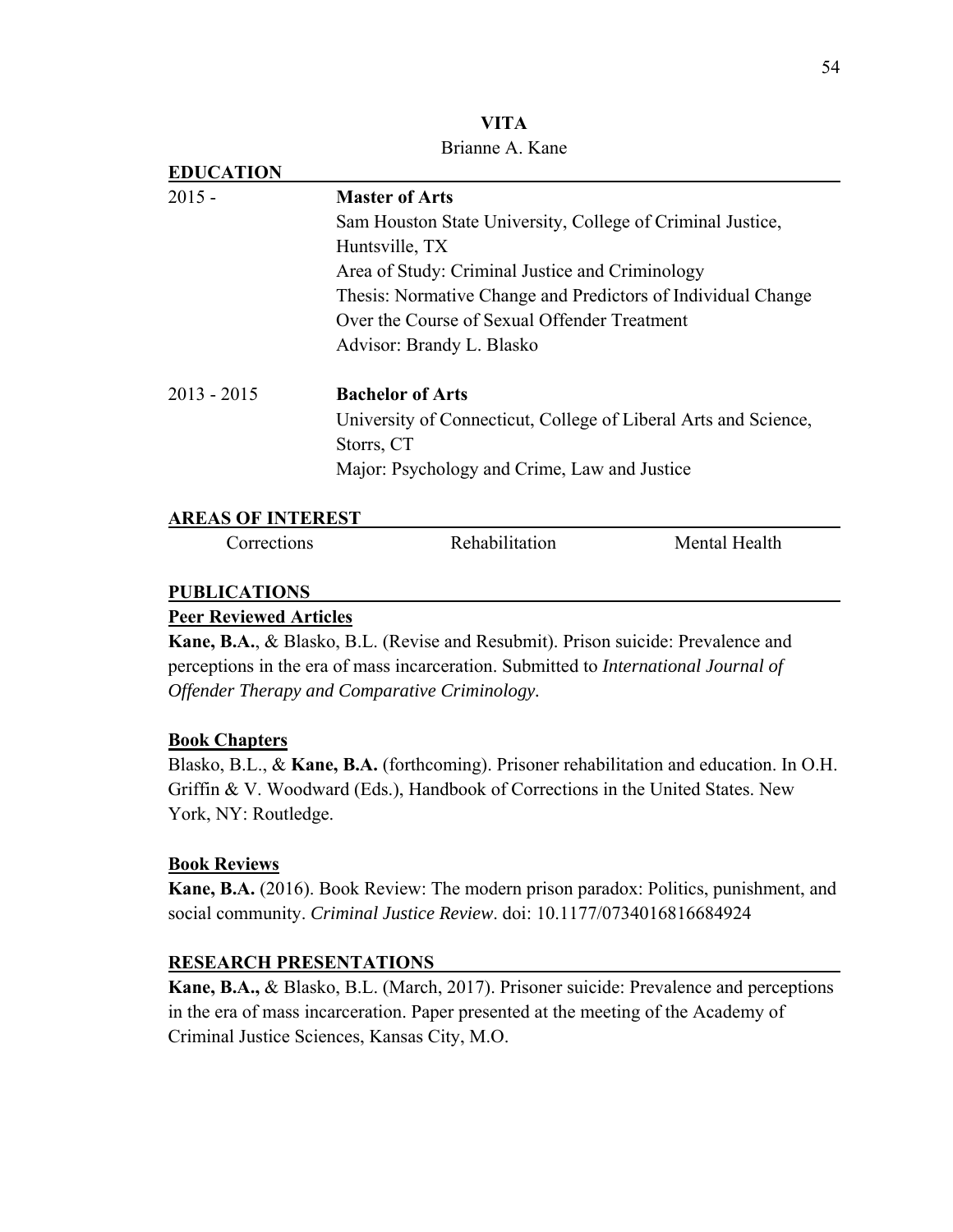**Kane, B.A.**, & Blasko, B. L. (November, 2016). *Changes in the working alliance over the course of prison-based sexual offender treatment.* Poster presented at the Annual Research and Treatment Conference of the Association for the Treatment of Sexual Abusers, Orlando, FL.

**Kane, B.A.**, & Blasko, B. L. (November, 2016). Changes in the working alliance over the course of prison-based sexual offender treatment. In B. L. Blasko (Chair), *Relationship matters: Legitimacy, procedural justice, and the working alliance in prisons and jails.* Symposium presented at the meeting of the American Society of Criminology, New Orleans, L.A.

#### **RELEVANT EMPLOYMENT**

Graduate Research Assistant

- Dr. Brandy Blasko, Sam Houston State University, 2015-Present
	- Normative Change and Predictors of Individual Change in the Working Alliance Over the Course of Sexual Offender Treatment
	- Prison Suicide Prevalence: Comparing Inmate and Staff Perceptions
- Dr. Lisa Muftic, Sam Houston State University, 2015
	- Harris County Survivors Acquiring Freedom and Empowerment (SAFE) Court

#### Teaching Assistant

 Dr. Brandy Blasko, Sam Houston State University, 2015-Present CRIJ 3378 - Introduction to Methods of Research CRIJ 2365 - Correctional Systems and Practice Dr. Erin Orrick, Sam Houston State University, 2015-Present CRIJ 2365 - Correctional Systems and Practice CRIJ 4377 - Critical Issues in Criminal Justice

Internship

```
 City of Bristol Office of Adult Probation, CT (Summer 2014)
```
#### **AWARDS AND SCHOLARSHIPS**

| 2016-2017 | Ellis-Gibbs Memorial Scholarship, Sam Houston State University, College |
|-----------|-------------------------------------------------------------------------|
|           | of Criminal Justice                                                     |
| 2015-2017 | Graduate Assistantship, Sam Houston State University, College of        |
|           | Criminal Justice, Department of Criminal Justice and Criminology        |
| 2015-2017 | Army ROTC Scholarship, United States Army, Cadet Command                |